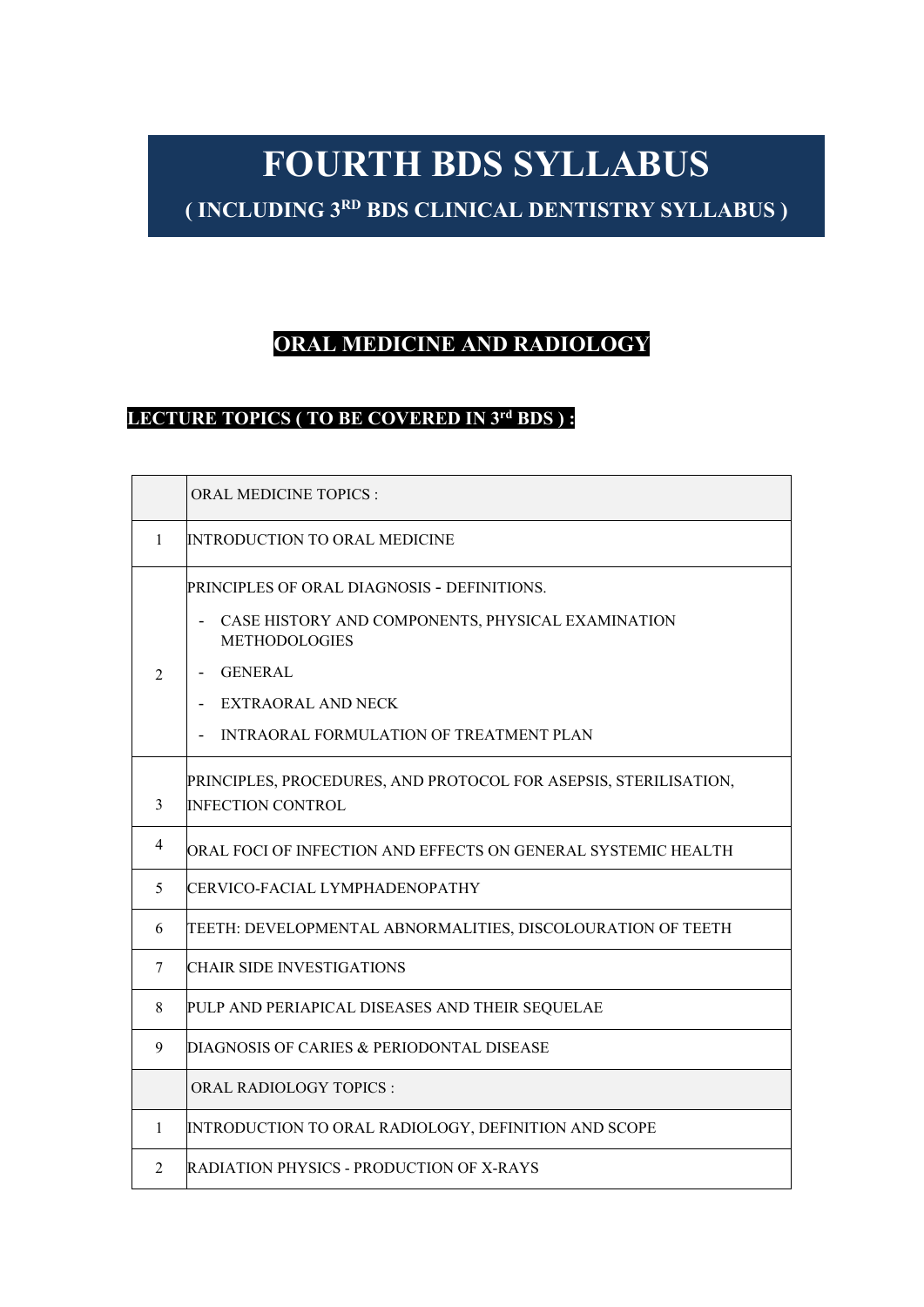| 3              | RADIOGRAPHIC EQUIPMENT AND ACCESSORIES INCLUDING IMAGE<br><b>RECEPTORS</b> |
|----------------|----------------------------------------------------------------------------|
| $\overline{4}$ | <b>PROPERTIES OF X-RAYS AND ELECTRO-PHYSICAL FACTORS</b>                   |
| $\sim$         | <b>COLLIMATION AND FILTRATION</b>                                          |
| 6              | <b>PROJECTION GEOMETRY</b>                                                 |
| 7              | INTRA ORAL RADIOGRAPHY-PRINCIPLE & TECHNIQUE                               |
| 8              | OBJECT LOCALIZATION                                                        |
| 9              | <b>PROCESSING OF X-RAY FILMS</b>                                           |
| 10             | <b>RADIOGRAPHIC ARTEFACT</b>                                               |
| 11             | NORMAL RADIOGRAPHIC ANATOMY OF THE JAWS                                    |
| 12             | <b>PRINCIPLES OF RADIOGRAPHIC INTERPRETATION</b>                           |

# **LECTURE TOPICS ( TO BE COVERED IN 4th BDS ) :**

|    | <b>ORAL MEDICINE TOPICS:</b>                                                                          |  |
|----|-------------------------------------------------------------------------------------------------------|--|
| 1  | INVESTIGATIONS -BIOPSY AND EXFOLIATIVE CYTOLOGY,<br>HEMATOLOGICAL, MICROBIOLOGICAL, SEROLOGICAL TESTS |  |
| 2  | WHITE LESION OF ORAL MUCOSA                                                                           |  |
| 3  | RED LESIONS OF ORAL MUCOSA                                                                            |  |
| 4  | VESICULOBULLOUS LESIONS                                                                               |  |
| 5  | <b>ORAL ULCERS</b>                                                                                    |  |
| 6  | <b>DISEASE OF TONGUE</b>                                                                              |  |
| 7  | ORAL MANIFESTATION OF AIDS                                                                            |  |
| 8  | OROFACIAL PIGMENTATION                                                                                |  |
| 9  | DISEASE OF TMJ                                                                                        |  |
| 10 | DISEASE OF SALIVARY GLAND                                                                             |  |
| 11 | OROFACIAL PAIN                                                                                        |  |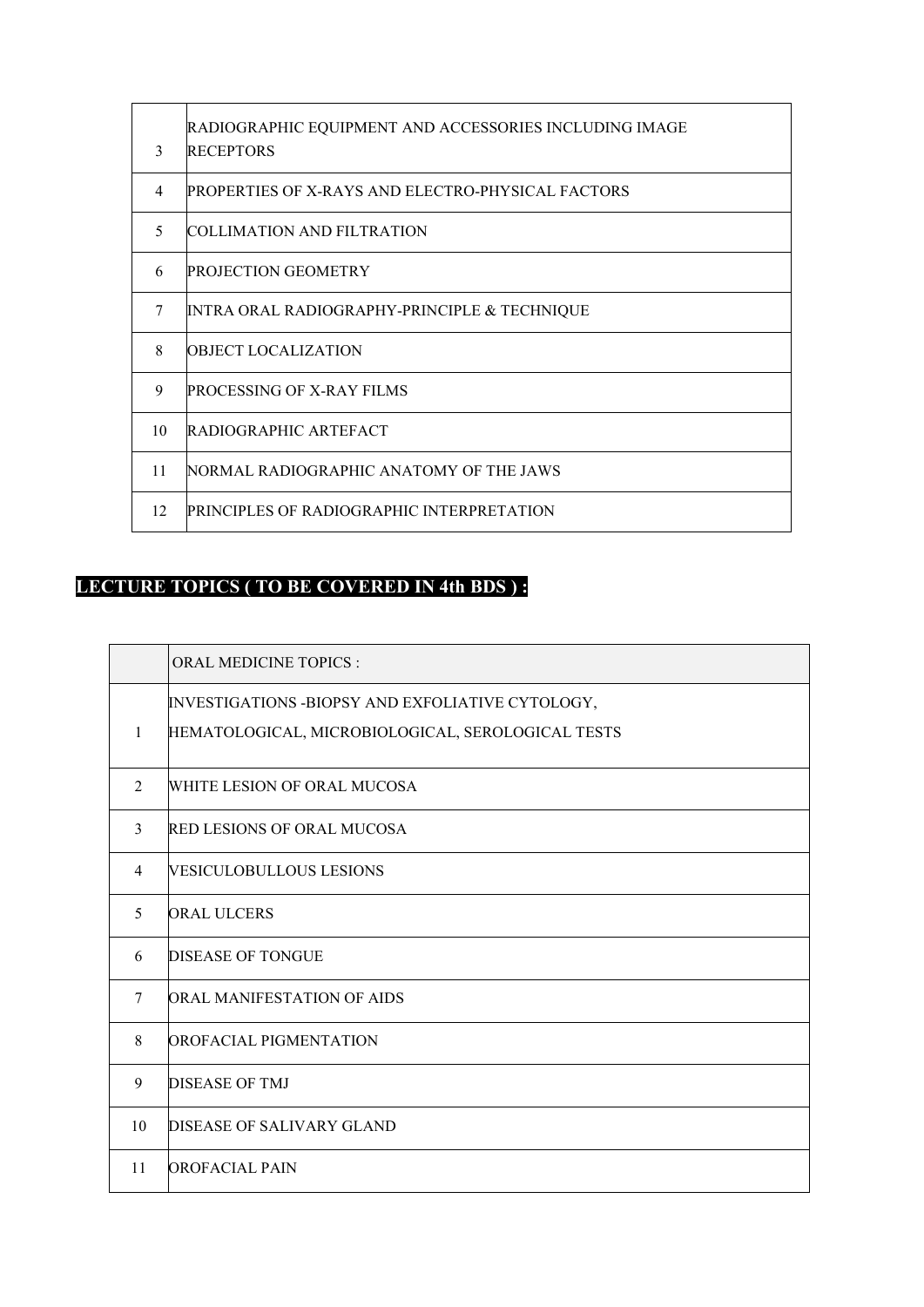| 12 | PSYCHOSOMATIC ORAL MEDICINE                                                                 |  |
|----|---------------------------------------------------------------------------------------------|--|
| 13 | AUTOIMMUNE DISEASES OF ORAL CAVITY                                                          |  |
| 14 | ORAL PRECANCEROUS LESION& CONDITION                                                         |  |
| 15 | ORAL CANCER                                                                                 |  |
| 16 | FORENSIC ODONTOLOGY- MEDICOLEGAL ASPECTS OF ORO-FACIAL INJURIES                             |  |
| 17 | AGE ESTIMATION                                                                              |  |
| 18 | IDENTIFICATION OF CADAVERS BY DENTAL APPLIANCES, RESTORATIONS AND<br><b>TISSUE REMNANTS</b> |  |
| 19 | IDENTIFICATION OF BITE MARKS, LIP PRINTS, PALATAL RUGAE                                     |  |
| 20 | MANAGEMENT OF MEDICAL EMERGENCIES                                                           |  |
| 21 | <b>BLEEDING AND CLOTTING DISORDERS</b>                                                      |  |
|    | <b>ORAL RADIOLOGY TOPICS:</b>                                                               |  |
| 1  | RADIOGRAPHIC INTERPRETATION AND DIAGNOSIS OF CARIES &<br><b>PERIODONTITIS</b>               |  |
| 2  | PERIAPICAL RADIO-OPACITIES AND PERIAPICAL RADIOLUCENCY                                      |  |
| 3  | <b>BIOLOGIC EFFECT OF RADIATION</b>                                                         |  |
| 4  | RADIATION PROTECTION                                                                        |  |
| 5  | FIBRO-OSSEOUS DISEASE                                                                       |  |
| 6  | UNITS OF RADIATION & DOSIMETRY                                                              |  |
| 7  | RADIOGRAPHIC FEATURES OF SYSTEMIC DISEASES                                                  |  |
| 8  | RADIOGRAPHIC FEATURES OF OSTEODYSTROPHIES                                                   |  |
| 9  | EXTRAORAL RADIOGRAPHY                                                                       |  |
| 10 | IMAGING OF TEMPOROMANDIBULAR JOINT                                                          |  |
| 11 | IMAGING OF PARANASAL SINUSES                                                                |  |
| 12 | TRAUMA RADIOLOGY                                                                            |  |
| 13 | DIGITAL RADIOGRAPHY                                                                         |  |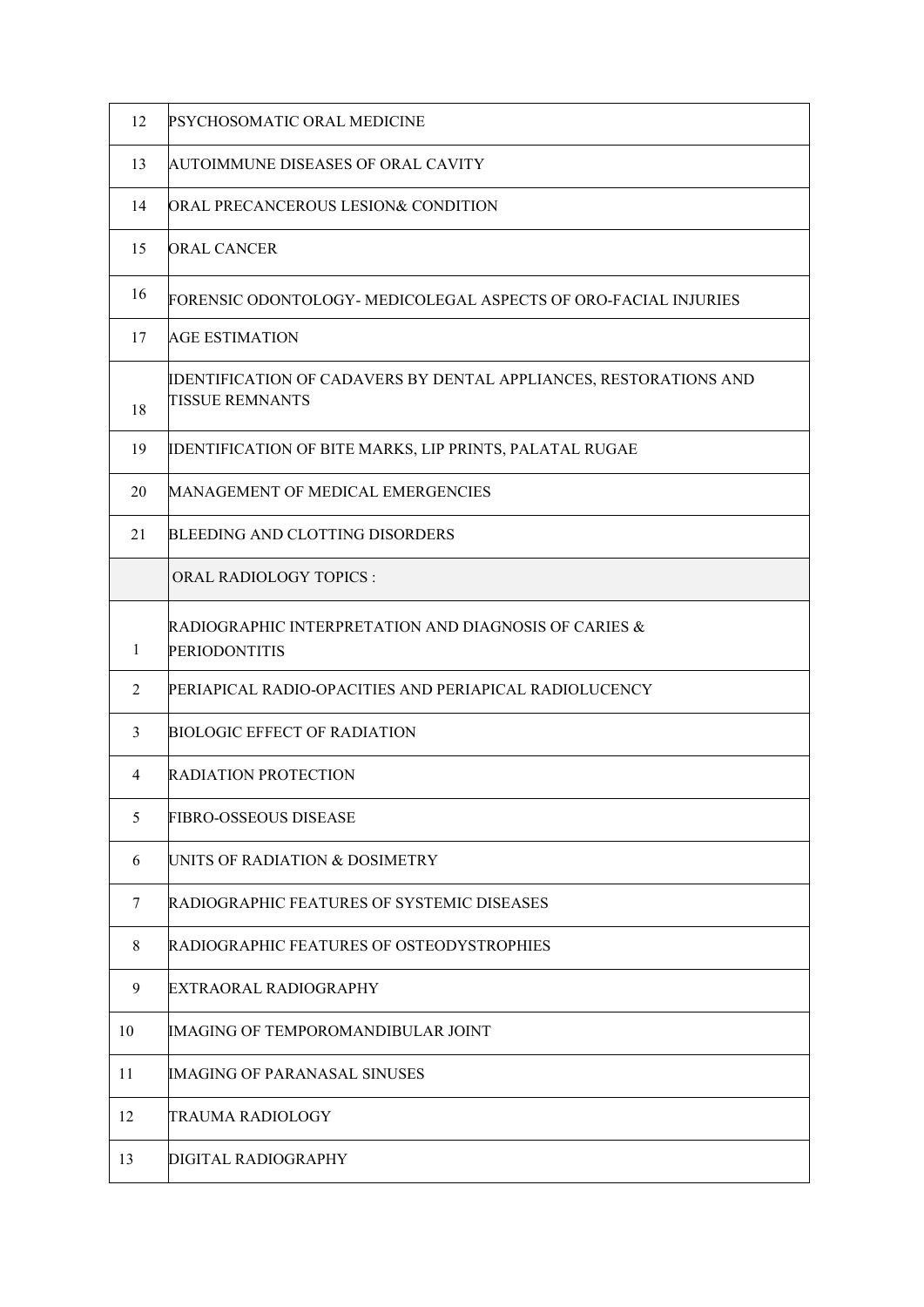| 14 | BASICS OF USG, CT, MRI                     |
|----|--------------------------------------------|
| 15 | <b>PANORAMIC RADIOGRAPHY</b>               |
| 16 | NUCLEAR IMAGING, CEPHALOMETRIC RADIOGRAPHY |

#### **CLINICAL EXERCISES :**

- 1. RECORDING OF DETAILED CASE HISTORIES
- 2. INTRA-ORAL RADIOGRAPHS ( PERIAPICAL , BITEWING , OCCLUSAL)
- 3. SALIVA DIAGNOSTIC CHECK AS ROUTINE PROCEDURE
- 4. DISCUSSION OF CLINICAL AND RADIOGRAPHIC SPOTTERS
- 5. DEMONSTRATION OF RADIOGRAPHIC ACCESSORIES
- 6. DEMONSTRATION OF CONE BEAM COMPUTED TOMOGRAPHY & EXTRAORAL RADIOGRAPHS

### **ORTHODONTICS AND DENTOFACIAL ORTHOPEDICS**

#### **LECTURE TOPICS**

**1.** INTRODUCTION, DEFINITION, HISTORICAL BACKGROUND, AIMS AND OBJECTIVES OF ORTHODONTICS AND NEED FOR ORTHODONTIC CARE.

#### **2. GROWTH AND DEVELOPMENT:**

- a. DEFINITION
- b. GROWTH SPURTS AND DIFFERENTIAL GROWTH
- c. FACTORS INFLUENCING GROWTH AND DEVELOPMENT
- d. METHODS OF MEASURING GROWTH
- e. GROWTH THEORIES (GENETIC, SICHER'S, SCOTT'S, MOSS, PETROVIC'S, MULTIFACTORIAL)
- f. GENETIC AND EPIGENETIC FACTORS IN GROWTH
- g. CEPHALO-CAUDAL GRADIENT IN GROWTH.

#### **3. MORPHOLOGIC DEVELOPMENT OF CRANIOFACIAL STRUCTURES**

a. METHODS OF BONE GROWTH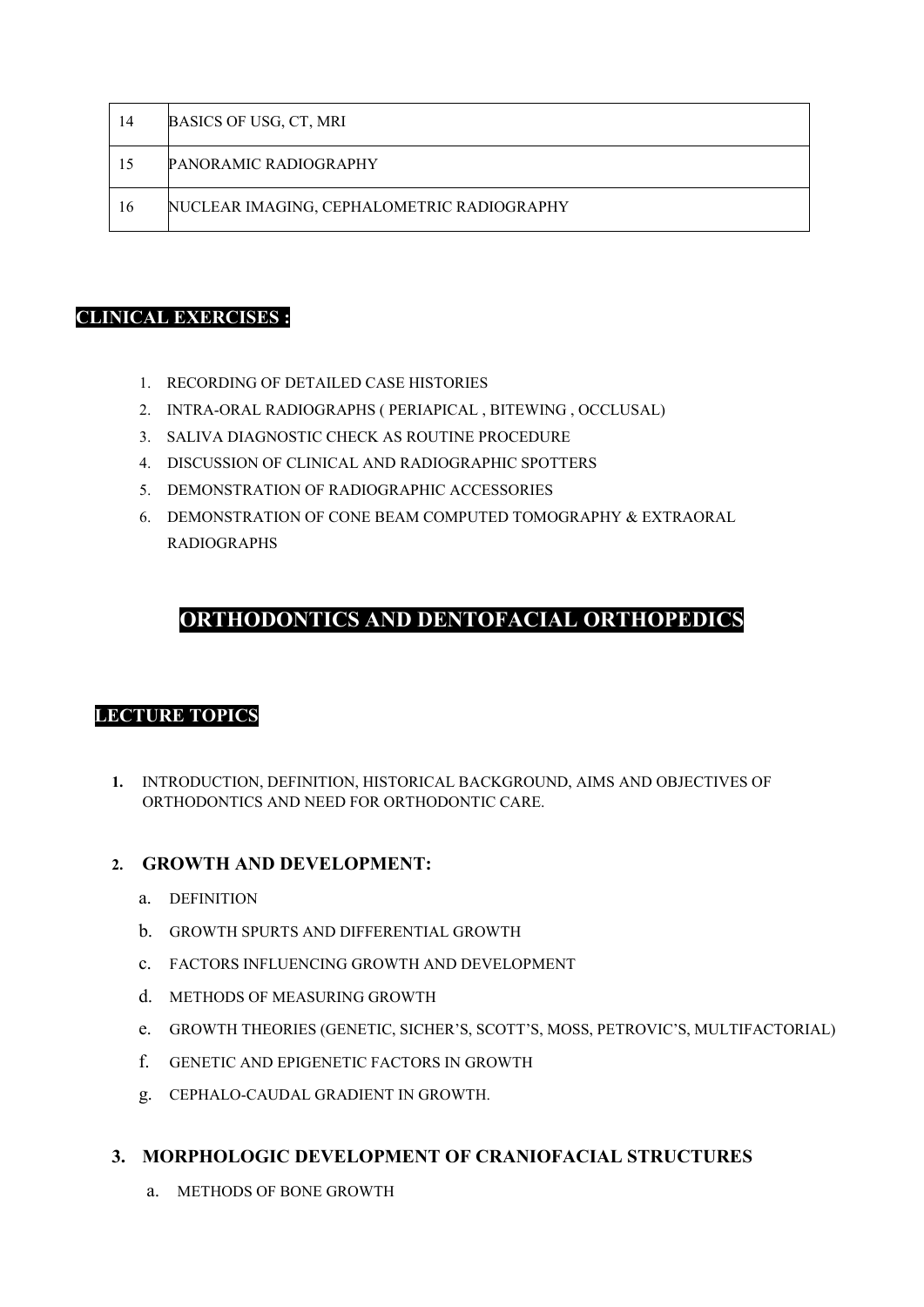- b. PRENATAL GROWTH OF CRANIOFACIAL STRUCTURES
- c. POSTNATAL GROWTH AND DEVELOPMENT OF: CRANIAL BASE, MAXILLA, MANDIBLE, DENTAL ARCHES AND OCCLUSION.

#### **4. FUNCTIONAL DEVELOPMENT OF DENTAL ARCHES AND OCCLUSION**

- a. FACTORS INFLUENCING FUNCTIONAL DEVELOPMENT OF DENTAL ARCHES AND OCCLUSION.
- b. FORCES OF OCCLUSION
- c. WOLFF'S LAW OF TRANSFORMATION OF BONE
- d. TRAJECTORIES OF FORCES

#### **5. CLINICAL APPLICATION OF GROWTH AND DEVELOPMENT**

#### **6. MALOCCLUSION-IN GENERAL**

- a. CONCEPT OF NORMAL OCCLUSION
- b. DEFINITION OF MALOCCLUSION
- c. DESCRIPTION OF DIFFERENT TYPES OF DENTAL, SKELETAL AND FUNCTIONAL MALOCCLUSION.

#### **7. CLASSIFICATION OF MALOCCLUSION**

PRINCIPLE, DESCRIPTION, ADVANTAGES AND DISADVANTAGES OF CLASSIFICATION OF MALOCCLUSION BY ANGLE, SIMON, LISCHER AND ACKERMAN AND PROFIT SYSTEMS

#### **8. NORMAL AND ABNORMAL FUNCTION OF STOMATOGNATHIC SYSTEM**

#### **9. ETIOLOGY OF MALOCCLUSION**

- a. DEFINITION, IMPORTANCE, CLASSIFICATION, LOCAL AND GENERAL ETIOLOGICAL FACTORS.
- b. ETIOLOGY OF FOLLOWING TYPES OF MALOCCLUSION:
	- 1) MIDLINE DIASTEMA
	- 2) SPACING
	- 3) CROWDING
	- 4) CROSS-BITE: ANTERIOR/POSTERIOR
	- 5) CLASS III MALOCCLUSION
	- 6) CLASS II MALOCCLUSION
	- 7) DEEP BITE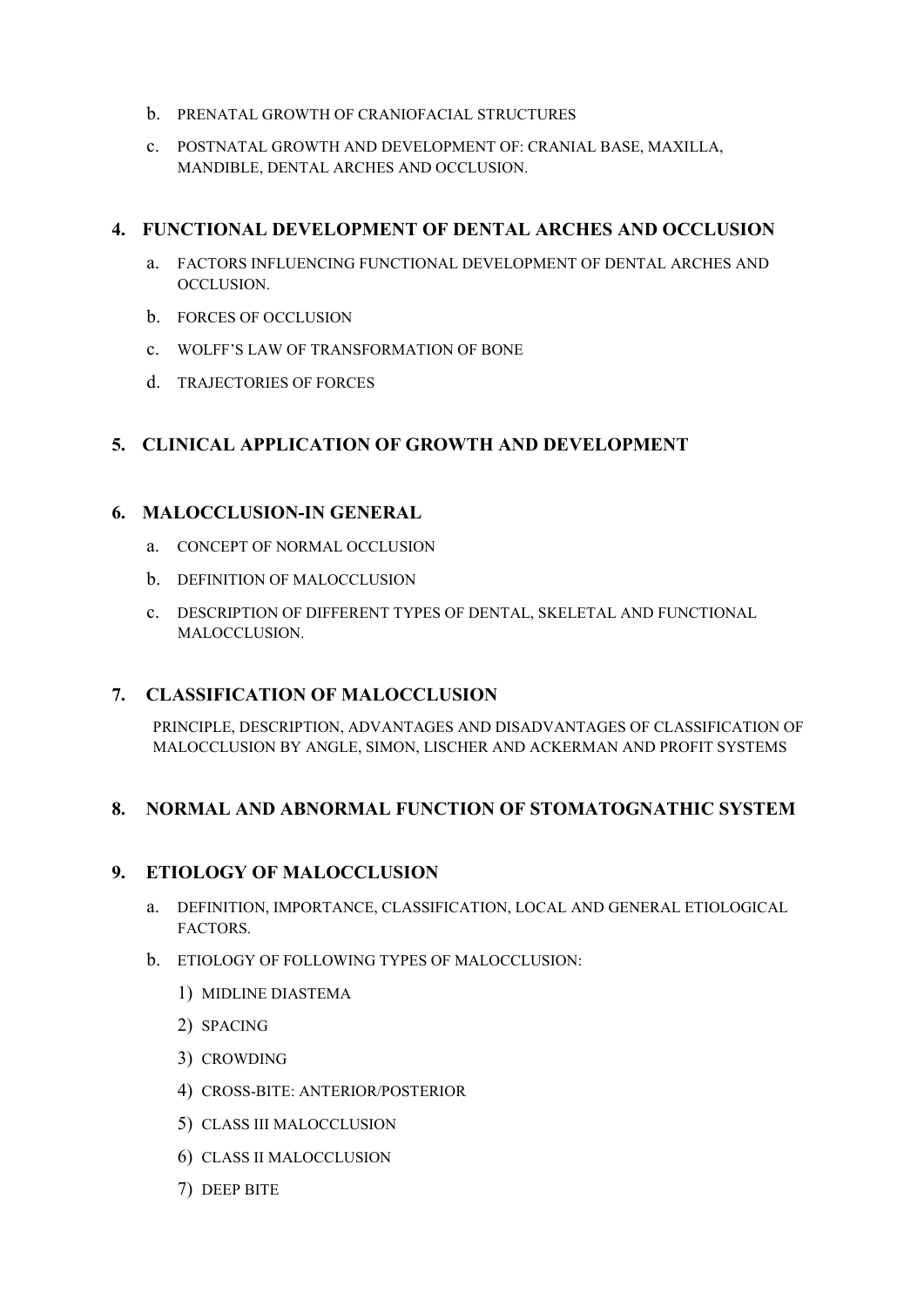8) OPEN BITE

#### **10. DIAGNOSIS AND DIAGNOSTIC AIDS**

- a. DEFINITION, IMPORTANCE AND CLASSIFICATION OF DIAGNOSTIC AIDS.
- b. IMPORTANCE OF CASE HISTORY AND CLINICAL EXAMINATION IN ORTHODONTICS
- c. STUDY MODELS: IMPORTANCE AND USES-PREPARATION AND PRESERVATION OF STUDY MODELS. MODEL ANALYSIS: PONT'S, ASHLEY HOWE'S, BOLTON, CAREYS, MOYER'S MIXED DENTITION ANALYSIS
- d. IMPORTANCE OF INTRA-ORAL X-RAYS IN ORTHODONTICS
- e. PANORAMIC RADIOGRAPHS: -PRINCIPLES, ADVANTAGES, DISADVANTAGES AND USES
- f. CEPHALOMETRICS: ITS ADVANTAGES, DISADVANTAGES, USES AND LIMITATIONS
	- 1. DEFINITION
	- 2. DESCRIPTION AND USE OF CEPHALOSTAT
	- 3. DESCRIPTION AND USES OF ANATOMICAL LANDMARKS LINES AND ANGLES USED IN CEPHALOMETRIC ANALYSIS
	- 4. ANALYSIS-STEINER'S, DOWN'S, TWEED'S, RICKET'S-E-LINE
- g. ELECTROMYOGRAPHY AND ITS USE IN ORTHODONTICS
- h. HAND-WRIST X-RAYS AND ITS IMPORTANCE IN ORTHODONTICS

### **11. GENERAL PRINCIPLES IN ORTHODONTIC TREATMENT PLANNING OF DENTAL AND SKELETAL MALOCCLUSSIONS**

#### **12. ANCHORAGE IN ORTHODONTICS**

#### **13. BIOMECHANICAL PRINCIPLES IN ORTHODONTIC TOOTH MOVEMENT**

- a. DIFFERENT TYPES OF TOOTH MOVEMENTS
- b. TISSUE RESPONSE TO ORTHODONTIC FORCE APPLICATION
- c. AGE FACTOR IN ORTHODONTIC TOOTH MOVEMENT
- d. METHODS OF FORCE APPLICATION

#### **14. PREVENTIVE ORTHODONTICS**

DEFINITION & DIFFERENT PROCEDURES & LIMITATIONS UNDERTAKEN IN PREVENTIVE ORTHODONTICS

#### **15. INTERCEPTIVE ORTHODONTICS**

a. DEFINITION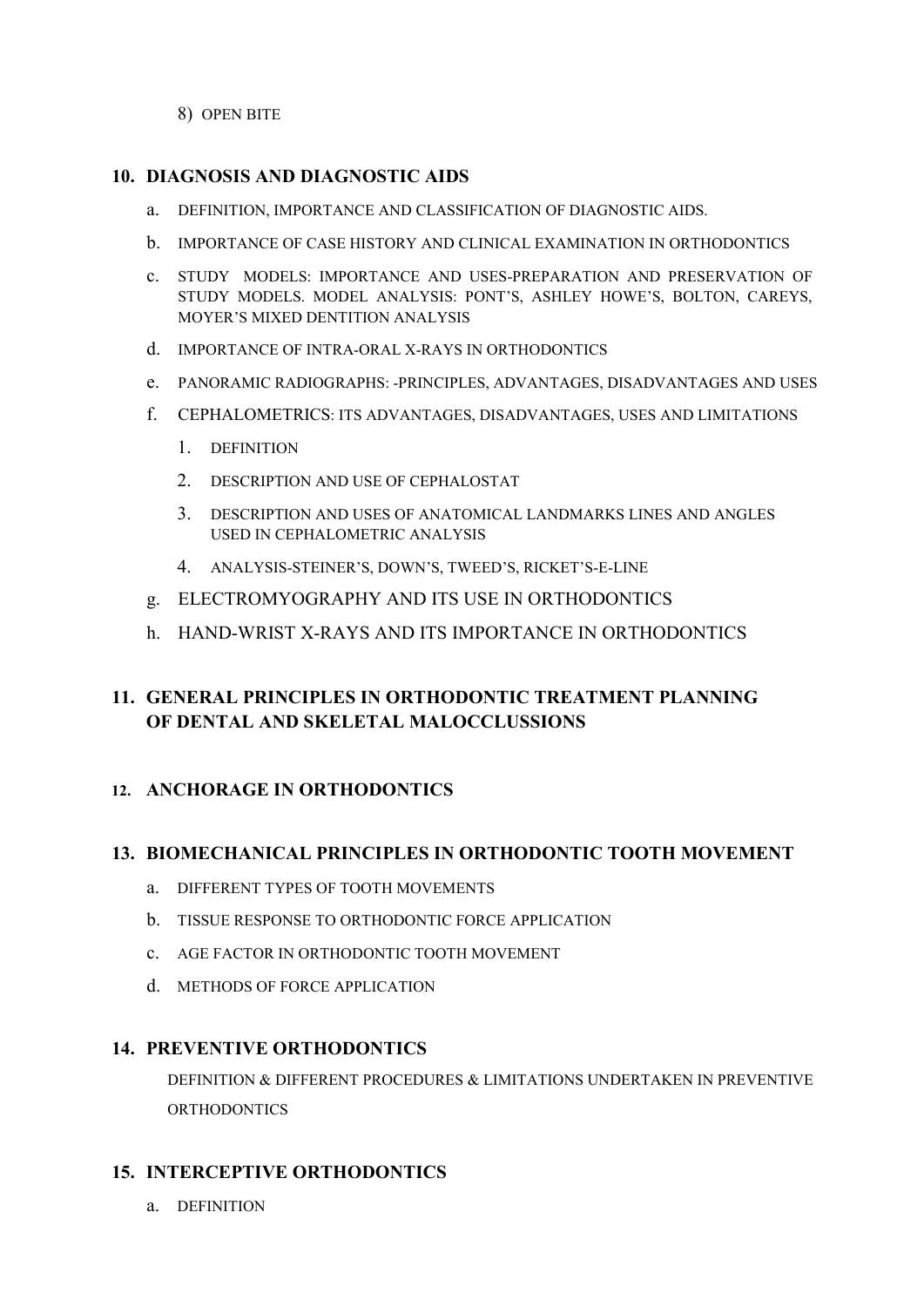- b. DIFFERENT PROCEDURES UNDERTAKEN IN INTERCEPTIVE ORTHODONTICS
- c. SERIAL EXTRACTIONS: DEFINITION, INDICATIONS, CONTRA-INDICATIONS, TECHNIQUES, ADVANTAGES AND DISADVANTAGES.
- d. ROLE OF MUSCLE EXERCISES AS AN INTERCEPTIVE PROCEDURE

#### **16. CORRECTIVE ORTHODONTICS**

- a. DEFINITION, FACTORS TO BE CONSIDERED DURING TREATMENT PLANNING
- b. METHODS OF GAINING SPACE IN THE ARCH: INDICATIONS, RELATIVE MERITS AND DEMERITS OF PROXIMAL STRIPPING, ARCH EXPANSION AND EXTRACTIONS
- c. EXTRACTIONS IN ORTHODONTICS-INDICATIONS AND SELECTION OF TEETH FOR EXTRACTION.

#### **17. ORTHODONTIC APPLIANCES: GENERAL**

- a. REQUISITES FOR ORTHODONTIC APPLIANCES
- b. CLASSIFICATION, INDICATIONS OF REMOVABLE, FIXED AND FUNCTIONAL APPLIANCE
- c. MATERIALS USED IN CONSTRUCTION OF VARIOUS ORTHODONTIC APPLIANCES USE OF STAINLESS STEEL, TECHNICAL CONSIDERATIONS IN CURING OF ACRYLIC, PRINCIPLES OF WELDING AND SOLDERING, FLUXES AND ANTI-FLUXES.
- d. PRELIMINARY KNOWLEDGE OF ACID ETCHING AND DIRECT BONDING.

#### **I. REMOVABLE ORTHODONTIC APPLIANCES**

- 1) COMPONENTS OF REMOVABLE APPLIANCES
- 2) DIFFERENT TYPES OF CLASPS AND THEIR USES
- 3) DIFFERENT TYPES OF LABIAL BOWS AND THEIR USES
- 4) DIFFERENT TYPES OF SPRINGS AND THEIR USES
- 5) EXPANSION APPLIANCES IN ORTHODONTICS:
	- i) PRINCIPLES
	- ii) INDICATIONS FOR ARCH EXPANSION
	- iii) DESCRIPTION OF EXPANSION APPLIANCES AND DIFFERENT TYPES AND THEIR USES.
	- iv) RAPID MAXILLARY EXPANSION

#### **II. FIXED ORTHODONTIC APPLIANCES**

- 1) DEFINITION, INDICATIONS & CONTRAINDICATIONS
- 2) COMPONENT PARTS AND THEIR USES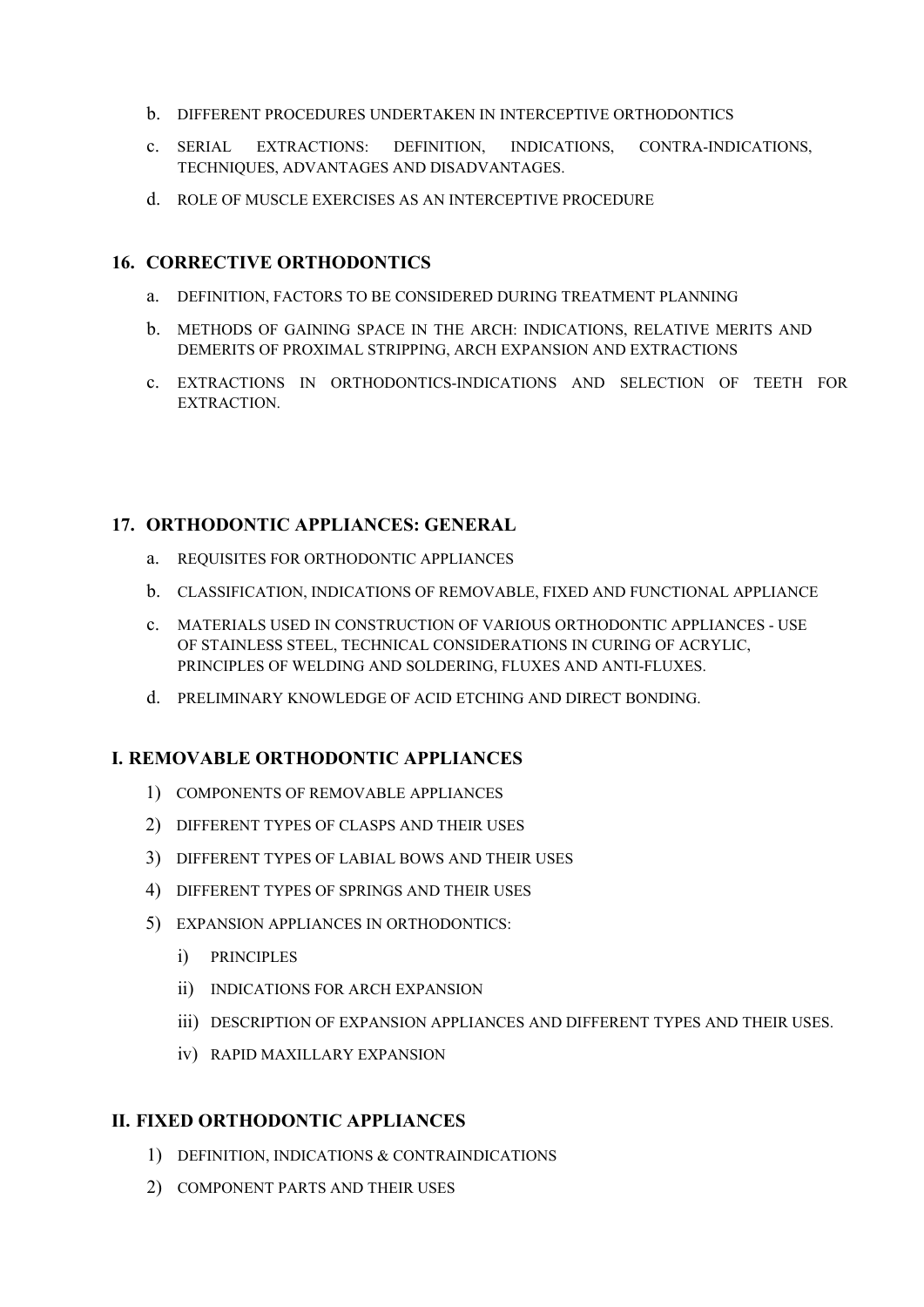3) BASIC PRINCIPLES OF DIFFERENT TECHNIQUES: EDGEWISE, BAG'S STRAIGHT WIRE.

### **III.EXTRA-ORAL APPLIANCES**

- 1) HEADGEARS
- 2) CHIN CUP
- 3) REVERSE PULL HEADGEARS

#### **IV. MYOFUNCTIONAL APPLIANCES**

- 1) DEFINITION AND PRINCIPLES
- 2) MUSCLE EXERCISES AND THEIR USES IN ORTHODONTICS
- 3) FUNCTIONAL APPLIANCES: ACTIVATOR, ORALSCREENS, FRANKEL'S FUNCTION REGULATOR, BIONATOR, TWINBLOCK APPLIANCE, LIP BUMPER AND INCLINED PLANES.
- 4) FIXED FUNCTIONAL APPLIANCES

#### **18. ORTHODONTIC MANAGEMENT OF CLEFT LIP AND PALATE**

### **19. PRINCIPLES OF SURGICAL ORTHODONTICS & BRIEF KNOWLEDGE OF CORRECTION OF:**

- a. MANDIBULAR AND MAXILLARY PROGNATHISM AND RETROGNATHISM
- b. SKELETAL ANTERIOR OPEN BITE AND DEEP BITE; CROSS BITE, FACIAL ASYMMETRY

#### **20. ADULT ORTHODONTICS**

PRINCIPLES INDICATIONS AND CONTRAINDICATIONS TREATMENT PLANNING/ RETENTION IN ADULT ORTHODONTICS

#### **21. PRINCIPLE, DIFFERENTIAL DIAGNOSIS & METHODS OF TREATMENT OF:**

- 1. MIDLINE DIASTEMA, CROSS BITE; OPEN BITE; DEEP BITE, SPACING, CROWDING
- 2. CLASS II -DIVISION 1, DIVISION2
- 3. CLASS III MALOCCLUSION-TRUE AND PSEUDO CLASS III

#### **22. RETENTION AND RELAPSE**

DEFINITION, NEED FOR RETENTION, CAUSES OF RELAPSE, METHODS OF RETENTION, DIFFERENT TYPES OF RETENTION DEVICES, DURATION OF RETENTION, THEORIES OF RETENTION.

#### **23. ETHICS**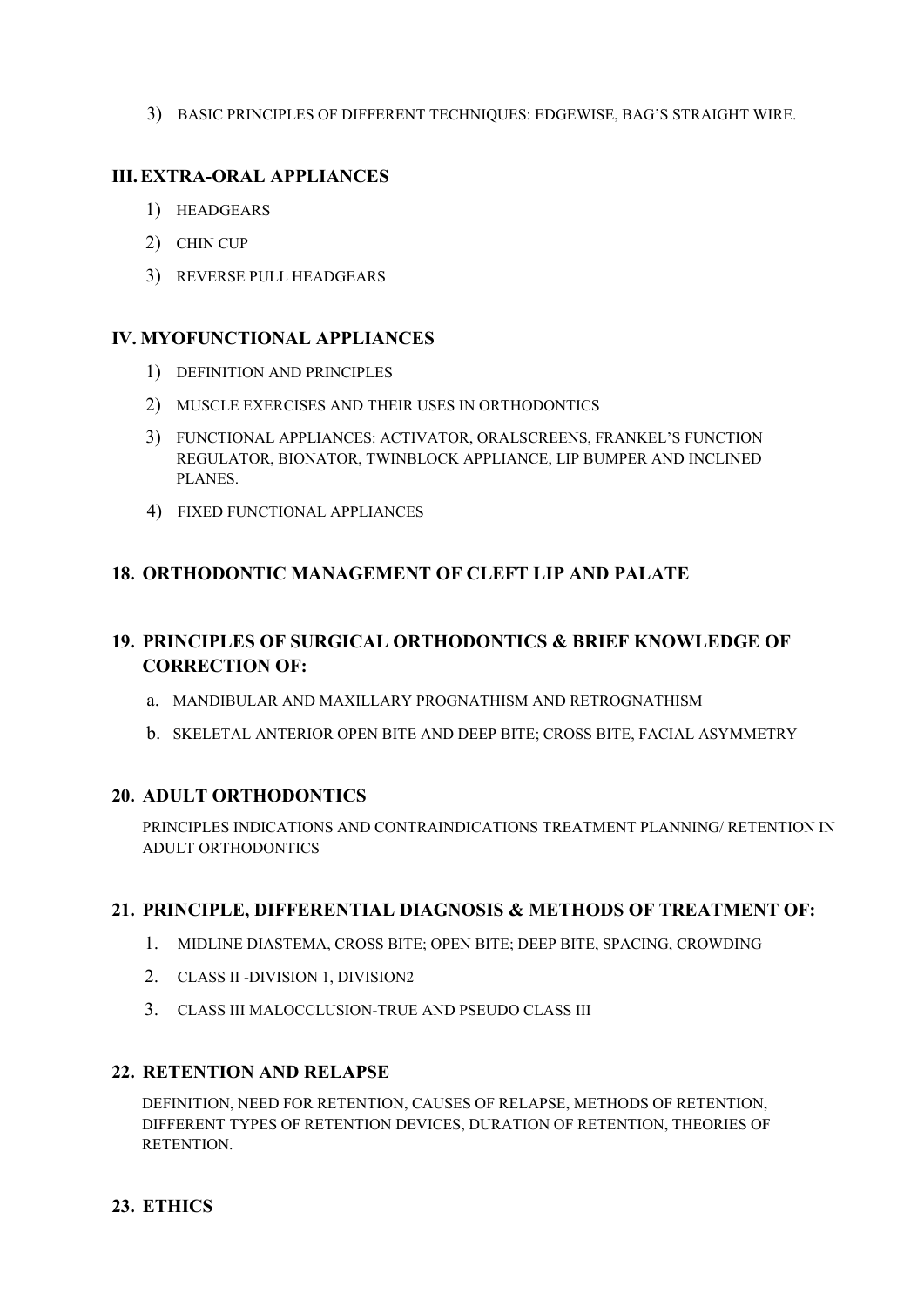#### **PRACTICAL EXERCISES**

#### **1. BASIC WIRE BENDING EXERCISES**

#### 2. **CLASPS**

- a. "C" CLASPS ON MOLARS, (ONE WITH MESIAL TAG, ONE WITH DISTAL TAG)
- b. JACKSON'S CLASPS ON MOLAR
- c. TRIANGULAR CLASPS
- d. ADAM'S CLASP ON MOLAR
- e. ADAM'S CLASP ON INCISOR
- f. ADAM'S CLASP ON PREMOLAR

#### **3. SPRINGS**

- a. FINGER SPRING
- b. SINGLE CANTILEVER SPRING
- c. DOUBLE CANTILEVER SPRING
- d. CANTILEVER SPRING WITH GUARD
- e. SPRINGS FOR MESIAL MOVEMENT WITH GUARD
- f. SPRING FOR DISTAL MOVEMENT
- g. SINGLE CLOSED LOOP SPRING
- h. DOUBLE CLOSED LOOP SPRING

#### **4. CANINE RETRACTOR**

- a. HELICAL CANINE RETRACTOR
- b. BUCCAL CANINE RETRACTOR
- c. U-LOOP CANINE RETRACTOR
- d. PALATAL CANINE RETRACTOR

#### **5. BOWS**

- a. SHORT LABIAL BOW
- b. LONG LABIAL BOW
- c. ROBERT'S RETRACTOR
- d. BEGG'S TYPE
- e. LABIAL BOW WITH REVERSE LOOPS

#### **CLINICAL TRAINING DURING 3rd BDS :**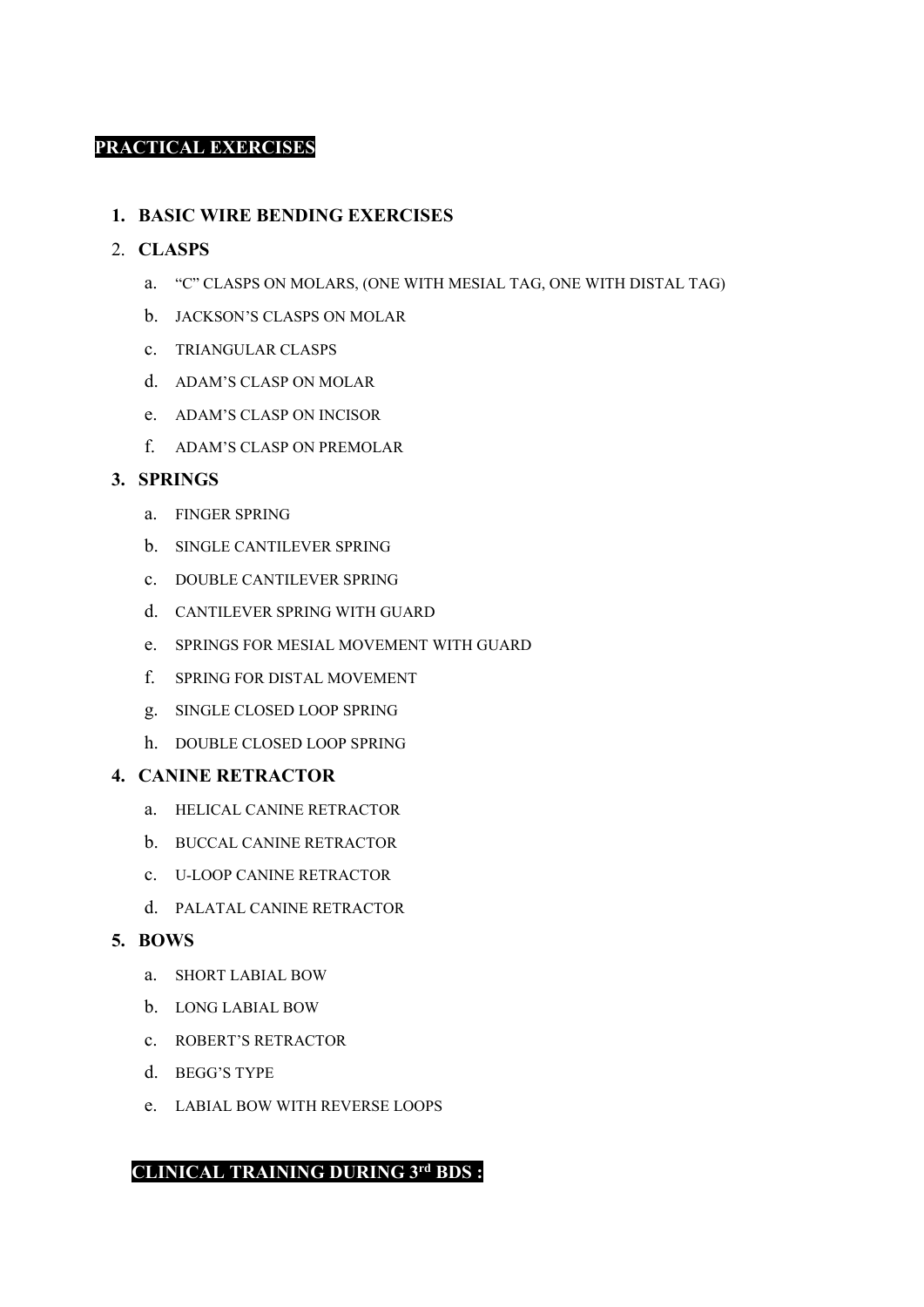- MAKING OF U/L IMPRESSIONS AND STUDY MODEL PREPARATIONS
- MODEL ANALYSIS
- PONT'S ANALYSIS
- ASHLEY HOWE'S ANALYSIS
- CAREY'S ANALYSIS
- BOLTON'S ANALYSIS
- MOYER'S MIXED DENTITION ANALYSIS

#### **CLINICAL TRAINING DURING 4th BDS :**

- 1) PRESENTATION OF CLINICAL CASES WITH
	- 1. DETAILED CASE HISTORY
	- 2. CLINICAL EXAMINATION
	- 3. MODEL ANALYSIS
	- 4. SPACE ANALYSIS
	- 5. DIAGNOSIS
	- 6. TREATMENT OBJECTIVES
	- 7. TREATMENT PLAN
	- 8. DESIGN OF REMOVABLE APPLIANCE

CEPHALOMETRIC TRACINGS IN RADIOGRAPHS :

- 1. DOWN'S ANALYSIS
- 2. TWEED'S ANALYSIS
- 3. STEINER'S ANALYSIS

### **PUBLIC HEALTH DENTISTRY**

#### **1. INTRODUCTION TO DENTISTRY:**

DEFINITION OF DENTISTRY, HISTORY OF DENTISTRY, SCOPE, AIMS AND OBJECTIVES OF DENTISTRY, INTRODUCTION TO PUBLIC HEALTH DENTISTRY.

#### **2. PUBLIC HEALTH:**

- **a)** HEALTH & DISEASE: CONCEPTS, PHILOSOPHY, DEFINITION AND CHARACTERISTICS.
- **b)** PUBLIC HEALTH: -DEFINITION &CONCEPTS, HISTORY OF PUBLIC HEALTH.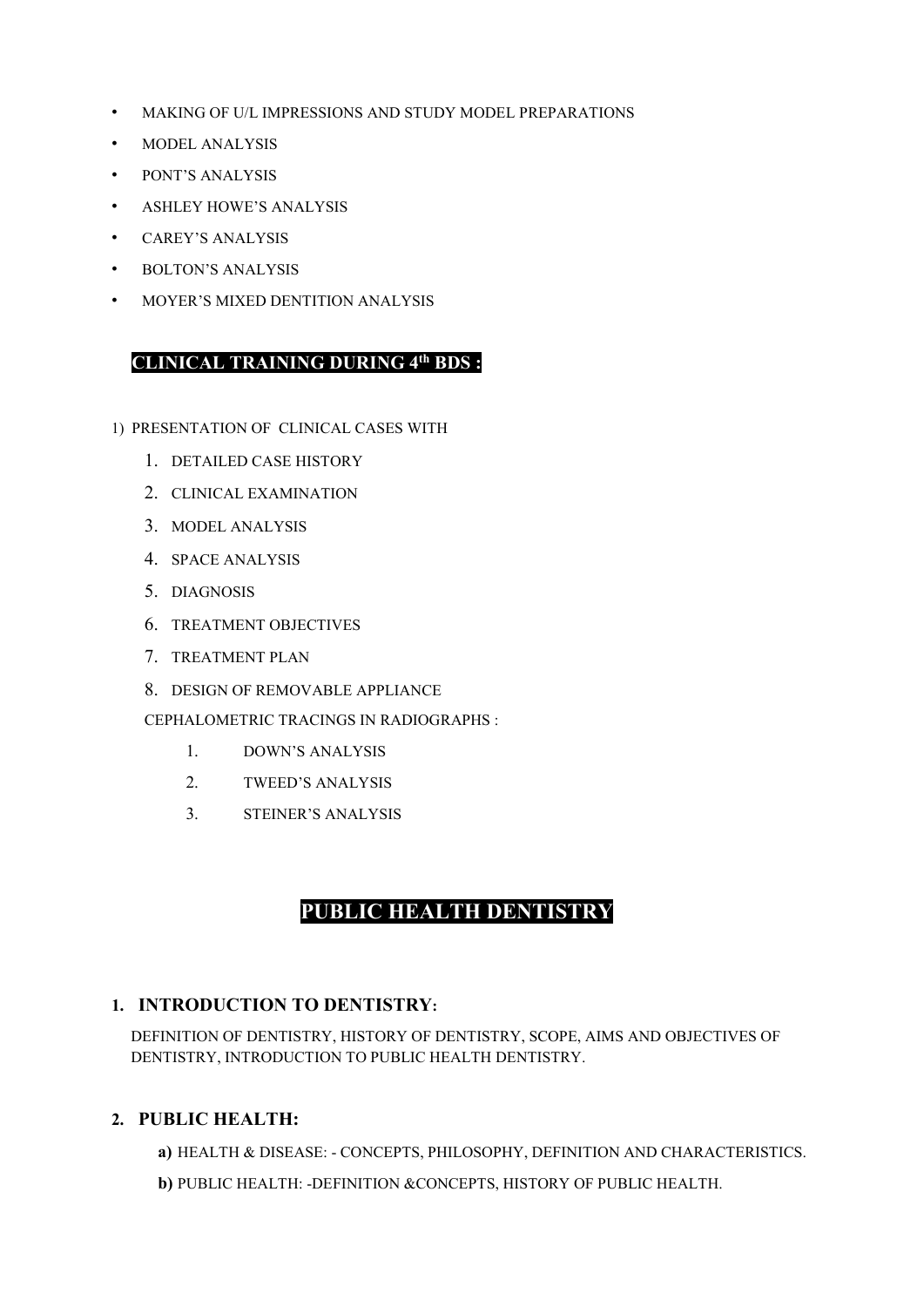- **c)** GENERAL EPIDEMIOLOGY: -DEFINITION, OBJECTIVES, EPIDEMIOLOGICAL PRINCIPLES AND METHODS.
- **d)** ENVIRONMENTAL HEALTH: -CONCEPTS, PRINCIPLES, PROTECTION, SOURCES, PURIFICATION OF WATER, ENVIRONMENTAL SANITATION, DISPOSAL OF WASTE AND ROLE IN MASS DISASTER.
- **e)** HEALTH EDUCATION: DEFINITION, CONCEPTS, PRINCIPLES, METHODS, AND HEALTH EDUCATION AIDS
- **f)** PUBLIC HEALTH ADMINISTRATION PRIORITY, ESTABLISHMENT, MANPOWER, PRIVATE PRACTICE MANAGEMENT, HOSPITAL MANAGEMENT.
- **g)** ETHICS AND JURISPRUDENCE: PROFESSIONAL LIABILITIES, NEGLIGENCE, MALPRACTICE, CONSENTS, EVIDENCE, CONTRACTS AND METHOD OF IDENTIFICATION IN FORENSIC DENTISTRY.
- **h)** NUTRITION IN ORAL HEALTH AND DISEASES.
- **i)** BEHAVIOURAL SCIENCES: DEFINITION OF SOCIOLOGY, ANTHROPOLOGY AND PSYCHOLOGY AND THEIR RELEVANCE IN DENTAL PRACTICE AND COMMUNITY, CHILD PSYCHOLOGY, BEHAVIOUR MANAGEMENT.
- **j)** HEALTH CARE DELIVERY SYSTEM: CENTRE AND STATE, ORAL HEALTH POLICY, PRIMARY HEALTH CARE, NATIONAL HEALTH PROGRAMS, HEALTH ORGANIZATIONS.

#### **3. DENTAL PUBLIC HEALTH:**

- a. DEFINITION AND DIFFERENCE BETWEEN COMMUNITY AND CLINICAL PRACTICE.
- b. EPIDEMIOLOGY OF DENTAL DISEASES: -DENTAL CARIES, PERIODONTAL DISEASES, MALOCCLUSION, DENTAL FLUOROSIS AND ORAL CANCER.
- c. SURVEY PROCEDURES: PLANNING, IMPLEMENTATION AND EVALUATION, WHO ORAL HEALTH SURVEY METHODS 1997, INDICES FOR DENTAL DISEASES.
- d. DELIVERY OF DENTAL CARE: DENTAL AUXILIARIES, OPERATIONAL AND NON-OPERATIONAL, INCREMENTAL AND COMPREHENSIVE HEALTH CARE, SCHOOL DENTAL HEALTH.
- e. PAYMENTS FOR DENTAL CARE: METHODS OF PAYMENTS AND DENTAL INSURANCE, GOVERNMENT PLANS.
- f. DENTISTS ACT 1948 WITH AMENDMENT, DENTAL COUNCIL OF INDIA AND STATE DENTAL COUNCILS, COMPOSITION AND RESPONSIBILITIES, INDIAN DENTAL ASSOCIATION, HEAD OFFICE, STATE AND LOCAL BRANCHES.
- g. PREVENTIVE DENTISTRY: DEFINITION, LEVELS, ROLE OF INDIVIDUAL, COMMUNITY AND PROFESSIONALS, FLUORIDES IN DENTISTRY, PLAQUE CONTROL PROGRAMMES.
- h. PIT & FISSURE SEALANTS, ART, DENTAL CARIES VACCINE, CARIES ACTIVITY TESTS.

#### **4. RESEARCH METHODOLOGY AND DENTAL STATISTICS**

- a. HEALTH INFORMATION: BASIC KNOWLEDGE OF COMPUTERS, MS OFFICE, WINDOW 2000, STATISTICAL PROGRAMMES.
- b. RESEARCH METHODOLOGY: -DEFINITION, TYPES OF RESEARCH, DESIGNING A WRITTEN PROTOCOL.
- c. BIO-STATISTICS: INTRODUCTION, COLLECTION OF DATA, PRESENTATION OF DATA, MEASURES OF CENTRAL TENDENCY, MEASURES OF DISPERSION, TESTS OF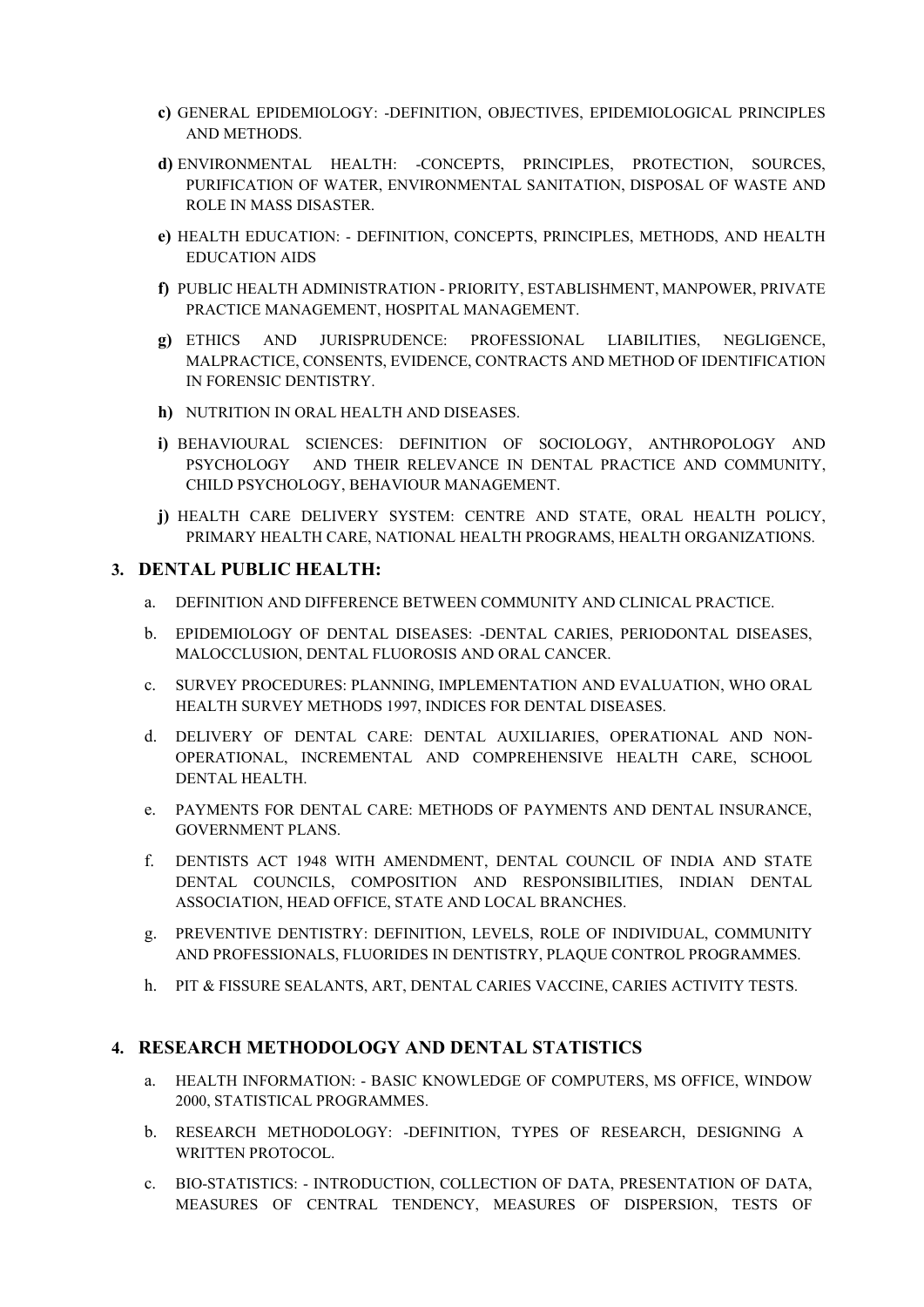SIGNIFICANCE, SAMPLING AND SAMPLING TECHNIQUES-TYPES, ERRORS, BIAS, BLIND TRIALS AND CALIBRATION.

#### **5. DENTAL PRACTICE MANAGEMENT**

- a. PLACE AND LOCALITY
- b. PREMISES AND LAYOUT
- c. SELECTION OF EQUIPMENTS
- d. MAINTENANCE OF RECORDS/ACCOUNTS/AUDIT

#### **PRACTICALS/CLINICAL/FIELD PROGRAMMES**

- a) DOCUMENT INCIDENCE AND PREVALENCE OF COMMON ORAL DISEASES LIKE DENTAL CARIES, PERIODONTAL DISEASE, ORAL CANCER, FLUOROSIS AT COMMUNITY CAMPS.
- b) PREPARATION OF ORAL HEALTH EDUCATION MATERIAL POSTERS, MODELS SLIDES, LECTURES, PLAYS, ACTING/ SKITS ETC.
- c) ORAL HEALTH STATUS ASSESSMENT OF THE COMMUNITY USING INDICES AND WHO BASIC ORAL HEALTH SURVEY METHODS.
- d) VISIT TO PRIMARY HEALTH CENTRE-TO ACQUAINT WITH ACTIVITIES AND PRIMARY HEALTH CARE DELIVERY.
- e) VISIT TO WATER PURIFICATION PLANT/PUBLIC HEALTH LABORATORY/CENTRE FOR TREATMENT OF WASTE AND SEWAGE WATER.
- f) VISIT TO SCHOOLS-TO ASSESS THE ORAL HEALTH STATUS OF SCHOOL CHILDREN, EMERGENCY TREATMENT AND HEALTH EDUCATION INCLUDING POSSIBLE PREVENTIVE CARE AT SCHOOL (TOOTH BRUSHING TECHNIQUE DEMONSTRATION AND ORAL RINSE PROGRAM ETC)
- g) VISIT TO INSTITUTION FOR THE CARE OF HANDICAPPED, PHYSICALLY, MENTALLY, OR MEDICALLY, COMPROMISED PATIENTS.
- h) PREVENTIVE DENTISTRY: IN THE DEPARTMENT, APPLICATION OF PIT AND FISSURE SEALANTS, FLUORIDE GEL APPLICATION PROCEDURE, A.R.T RESTORATIONS

# **PERIODONTOLOGY**

| SI.NO.   | <b>TOPIC</b>        |                                                                                                                  |
|----------|---------------------|------------------------------------------------------------------------------------------------------------------|
| $\Omega$ | <b>INTRODUCTION</b> | DEFINITION OF PERIODONTOLOGY, PERIODONTICS PERIODONTIA.<br>BRIEF HISTORICAL BACKGROUND AND SCOPE OF PERIODONTICS |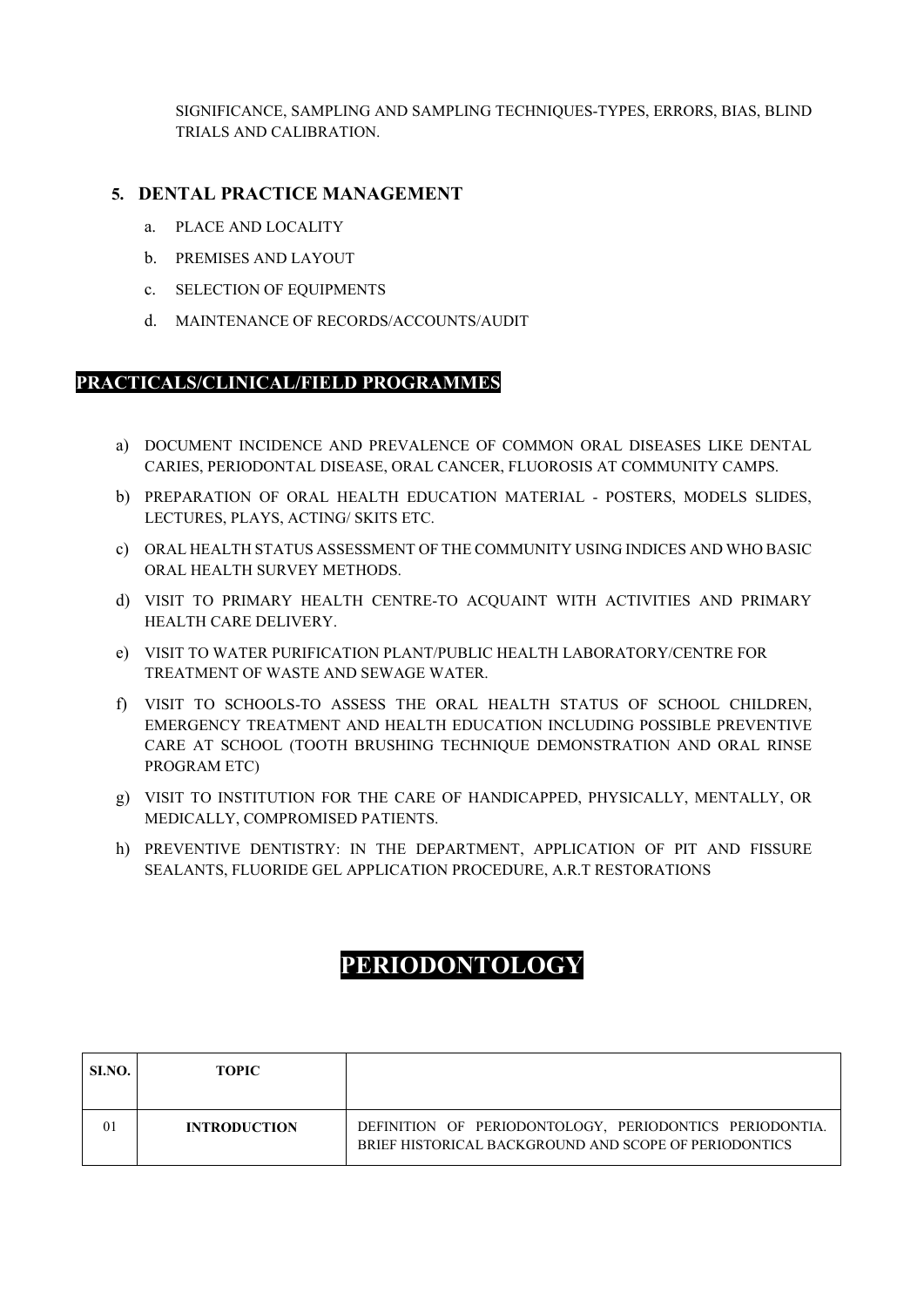| 02 | <b>NORMAL</b>                                          | DEVELOPMENT OF PERIODONTAL TISSUE,                                                                                                                                                         |
|----|--------------------------------------------------------|--------------------------------------------------------------------------------------------------------------------------------------------------------------------------------------------|
|    | <b>PERIODONTIUM</b>                                    | $\bullet$<br>MICRO-STRUCTURAL ANATOMY AND BIOLOGY OF PERIODONTAL<br>TISSUES,                                                                                                               |
|    |                                                        | $\bullet$<br>GINGIVA, PERIODONTAL LIGAMENT, CEMENTUM, ALVEOLAR BONE                                                                                                                        |
| 03 | <b>DEFENSE MECHANISM IN</b><br><b>THE ORAL CAVITY</b>  | $\bullet$<br>ROLE OF EPITHELIUM                                                                                                                                                            |
|    |                                                        | GINGIVAL CREVICULAR FLUID<br>٠                                                                                                                                                             |
|    |                                                        | <b>SALIVA</b><br>$\bullet$                                                                                                                                                                 |
|    |                                                        | OTHER DEFENSE MECHANISMS IN THE ORAL ENVIRONMENT                                                                                                                                           |
| 04 | <b>AGE CHANGES IN TEETH</b><br><b>AND PERIODONTIUM</b> | AGE CHANGES IN PERIODONTAL STRUCTURES & THEIR                                                                                                                                              |
|    |                                                        | SIGNIFICANCE IN PERIODONTAL DISEASES. GERIATRIC DENTISTRY                                                                                                                                  |
| 05 | <b>CLASSIFICATION OF</b>                               | • NEED FOR CLASSIFICATION                                                                                                                                                                  |
|    | PERIODONTAL DISEASES                                   | <b>SCIENTIFIC BASIS OF CLASSIFICATION.</b>                                                                                                                                                 |
|    |                                                        | CLASSIFICATION OF GINGIVAL AND PERIODONTAL DISEASES AS<br>DESCRIBED IN WORLD WORKSHOP1999                                                                                                  |
|    |                                                        | DRAWBACKS OF THE EARLIER CLASSIFICATION                                                                                                                                                    |
| 06 | <b>EPIDEMIOLOGY OF</b><br>PERIODONTAL DISEASE          | • DEFINITION OF INDEX, INCIDENCE, PREVALENCE, ENDEMIC,<br>EPIDEMIC AND PANDEMIC.                                                                                                           |
|    |                                                        | • CLASSIFICATION OF INDICES. (IRREVERSIBLE & REVERSIBLE)                                                                                                                                   |
|    |                                                        | • DEFICIENCIES OF EARLIER INDICES USED IN PERIODONTICS<br>DETAILED UNDERSTANDING OF SILLNESS & LOE PLAQUE INDEX,<br>LOE AND SILLNESS GINGIVAL INDEX, CPITN & CPI.                          |
|    |                                                        | PREVALENCE OF PERIODONTAL DISEASES IN INDIA AND OTHER<br>COUNTRIES. PUBLIC HEALTH SIGNIFICANCE                                                                                             |
| 07 | <b>DIAGNOSIS</b>                                       | ROUTINE PROCEDURES, METHODS OF PROBING TYPES OF PROBES.<br>$\bullet$                                                                                                                       |
|    |                                                        | HALITOSIS- ETIOLOGY AND TREATMENT.                                                                                                                                                         |
|    |                                                        | ADVANCED DIAGNOSTIC AIDS<br>٠                                                                                                                                                              |
| 08 | <b>PERIODONTAL</b>                                     | • CLASSIFICATION OF PERIODONTAL INSTRUMENTS                                                                                                                                                |
|    | <b>INSTRUMENTATION</b>                                 | PRINCIPLES OF PERIODONTAL INSTRUMENTATION<br>$\bullet$                                                                                                                                     |
|    |                                                        | SONIC & ULTRASONIC INSTRUMENTATION                                                                                                                                                         |
| 09 | <b>ETIOLOGY PERIODONTAL</b>                            | DENTAL PLAQUE (BIOFLIM) DEFINITION, TYPES, COMPOSITION;<br>$\bullet$                                                                                                                       |
|    | <b>DISEASES</b>                                        | FORMATION: BACTERIAL COLONIZATION, GROWTH &<br>$\bullet$<br>MATURATION,                                                                                                                    |
|    |                                                        | ROLE OF DENTAL PLAQUE IN PERIODONTAL DISEASE. PLAQUE<br>MICROORGANISMS IN DETAIL BACTERIA ASSOCIATED WITH<br>PERIODONTAL DISEASES. PLAQUE RETENTIVE FACTORS, MATERIA<br>ALBA, FOOD DEBRIS, |
|    |                                                        | <b>DISCLOSING AGENTS.</b>                                                                                                                                                                  |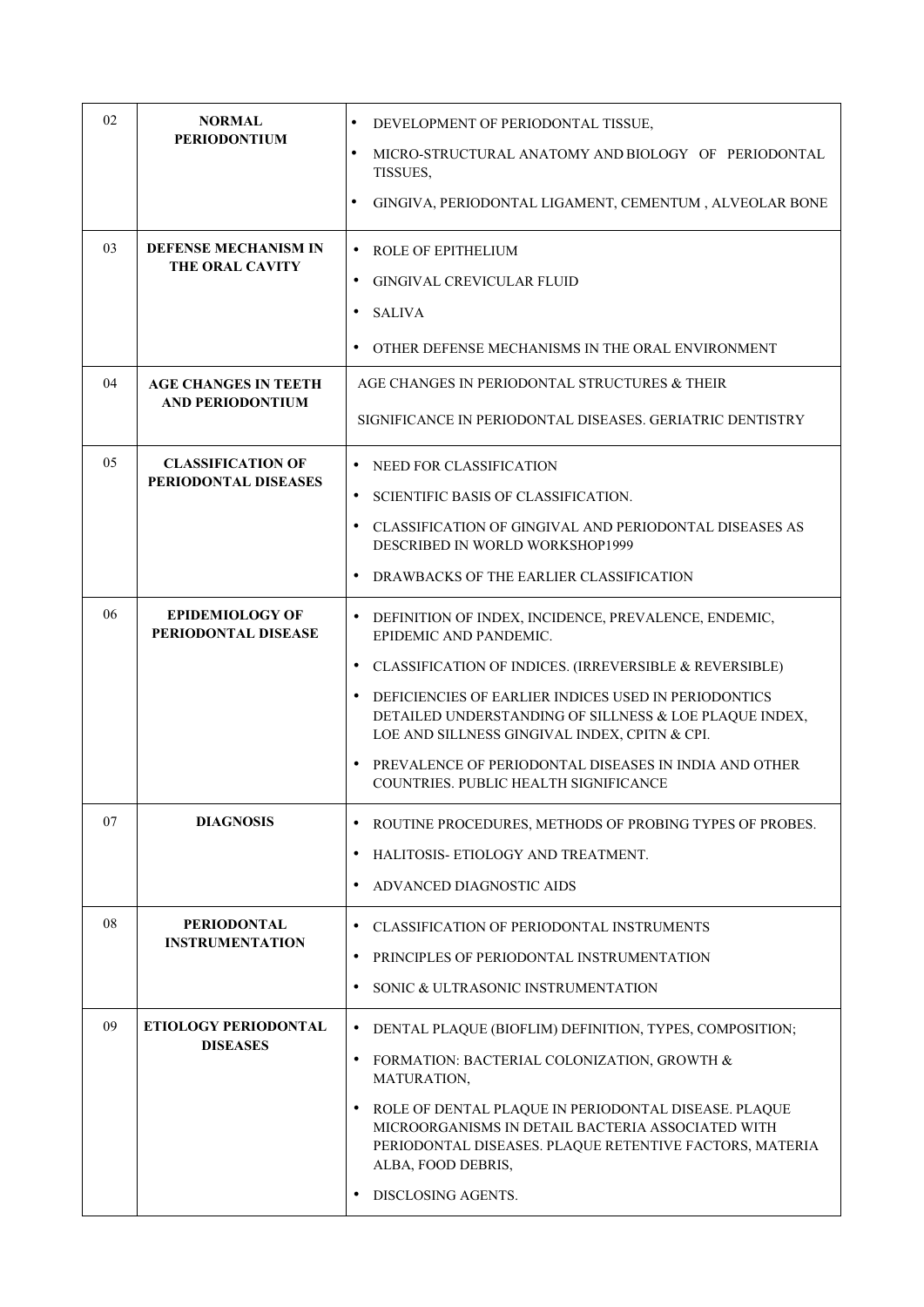|    |                                                                   | · CALCULUS: DEFINITION (TYPES, COMPOSITION, ATTACHMENT,<br>THEORIES OF FORMATION) ROLE OF DENTAL CALCULUS IN DISEASE.<br>FOOD IMPACTION: DEFINITION, TYPES, ETIOLOGY, HIRSCHFELDS<br>CLASSIFICATION, SIGNS, SYMPTOMS AND TREATMENT.<br>TRAUMA FROM OCCLUSION-DEFINITION, TYPES, HISTO<br>PATHOLOGICAL CHANGES. ROLE OF TRAUMA FROM OCCLUSION IN<br>PERIODONTAL DISEASE. MEASURES OF MANAGEMENT, IN BRIEF.<br>HABITS-THEIR PERIODONTAL SIGNIFICANCE. BRUXISM &<br>PARAFUNCTIONAL HABITS, TONGUE THRUSTING, MOUTH<br>BREATHING, LIP BITING, OCCUPATIONAL HABITS. • IATROGENIC<br>FACTORS. CONSERVATIVE DENTISTRY-RESTORATIONS. CONTACT<br>POINT, MARGINAL RIDGE, SURFACE ROUGHNESS, OVERHANGING<br>RESTORATIONS, INTERFACE BETWEEN RESTORATION AND<br>TEETH.PROSTHODONTIC INTERRELATIONSHIP-BRIDGES AND OTHER<br>PROSTHESIS, PONTICS (TYPES), SURFACE CONTOUR, RELATIONSHIP<br>OF MARGINS TO THE PERIODONTIUM |
|----|-------------------------------------------------------------------|-------------------------------------------------------------------------------------------------------------------------------------------------------------------------------------------------------------------------------------------------------------------------------------------------------------------------------------------------------------------------------------------------------------------------------------------------------------------------------------------------------------------------------------------------------------------------------------------------------------------------------------------------------------------------------------------------------------------------------------------------------------------------------------------------------------------------------------------------------------------------------------------------------------|
| 10 | <b>HOST RESPONSE</b>                                              | MECHANISM OF INITIATION & PROGRESSION OF PERIODONTAL<br>DISEASE,<br>BASIC CONCEPTS OF IMMUNOLOGY AND INFLAMMATION,<br>DEFENSE CELLS, MAST CELLS, NEUTROPHILS, MACROPHAGES,<br>LYMPHOCYTES, IMMUNOGLOBULINS, COMPLEMENT, IMMUNE<br>MECHANISMS AND CYTOKINES IN BRIEF.<br>STAGES IN GINGIVITIS-INITIAL, EARLY ESTABLISHED, ADVANCED<br>PERIODONTAL DISEASE ACTIVITY CONTINUOUS PARADIGM,<br>RANDOM BURST AND ASYNCHRONOUS MULTIPLE BURST<br><b>HYPOTHESIS</b>                                                                                                                                                                                                                                                                                                                                                                                                                                                 |
| 11 | <b>GINGIVAL DISEASES</b>                                          | $\bullet$<br>LOCALIZED & GENERALIZED GINGIVITIS. PAPILLARY, MARGINAL<br>AND DIFFUSED GINGIVITIS.<br>ETIOLOGY, PATHOGENESIS CLINICAL SIGNS, SYMPTOMS AND<br>٠<br>MANAGEMENT OF-PLAQUE-ASSOCIATED GINGIVITIS.<br>SYSTEMICALLY AGGRAVATED GINGIVITIS (SEX HORMONES, DRUGS<br>AND SYSTEMIC DISEASES)<br>NECROTIZING ULCERATIVE GINGIVITIS<br>• DESQUAMATIVE GINGIVITIS ASSOCIATED WITH LICHEN PLANUS,<br>PEMPHIGOID, PEMPHIGUS AND OTHER VESICULO-BULLOUS<br>LESIONS.<br><b>ALLERGIC GINGIVITIS</b><br>• INFECTIVE GINGIVITIS—HERPETIC, BACTERIAL AND CANDIDIAL<br>AND PERICORONITIS.<br>GINGIVAL ENLARGEMENT (CLASSIFICATION AND<br>DIFFERENTIAL DIAGNOSIS)                                                                                                                                                                                                                                                    |
| 12 | <b>EXTENSION OF</b><br><b>INFLAMMATION FROM</b><br><b>GINGIVA</b> | • MECHANISM OF SPREAD OF INFLAMMATION FROM GINGIVAL AREA<br>TO DEEPER PERIODONTAL STRUCTURES.<br>FACTORS THAT MODIFY THE SPREAD                                                                                                                                                                                                                                                                                                                                                                                                                                                                                                                                                                                                                                                                                                                                                                             |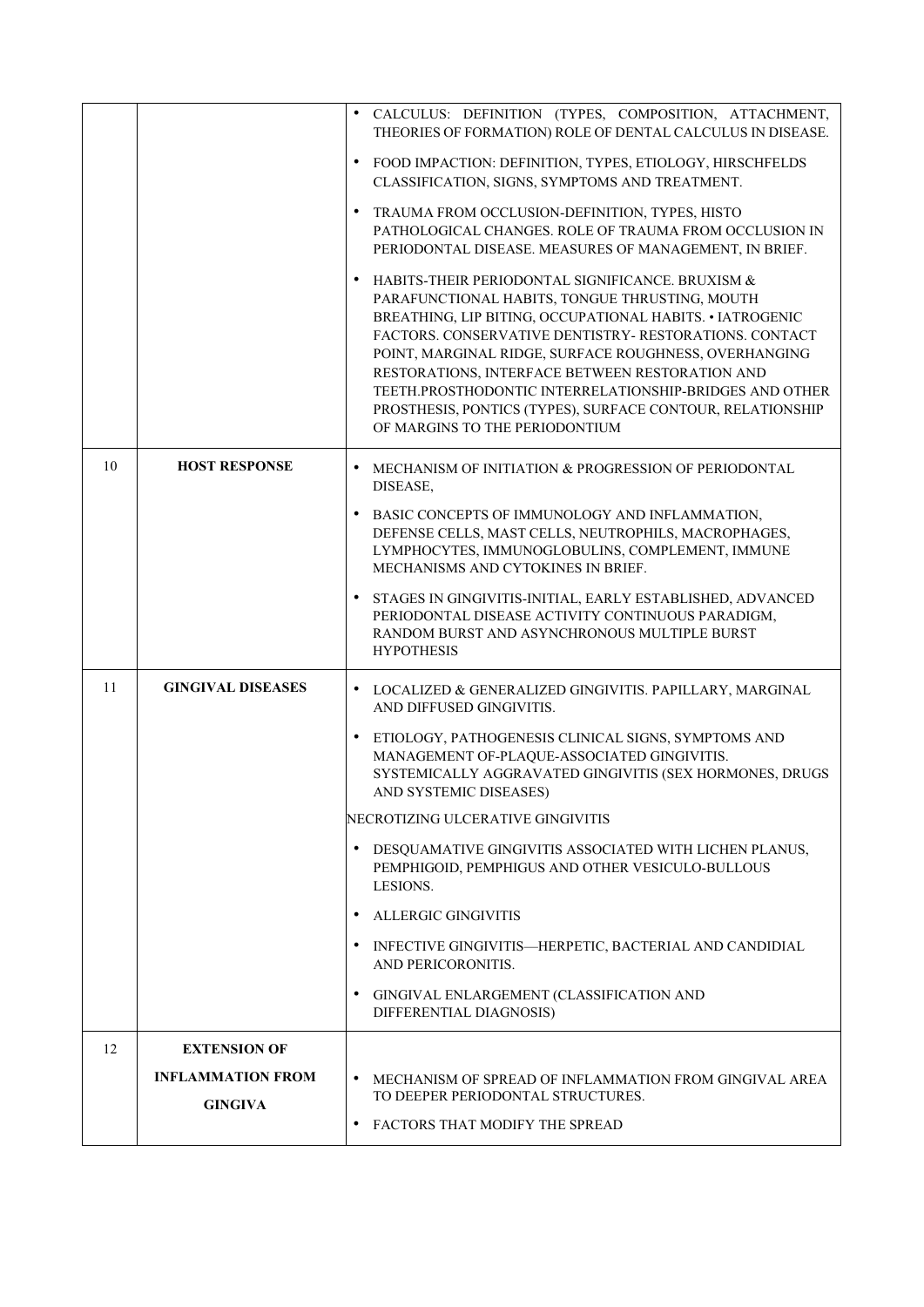| 13 | PERIODONTAL POCKET                              | DEFINITION, SIGNS & SYMPTOMS CLASSIFICATION, PATHOGENESIS &<br>HISTOPATHOLOGY, ROOT SURFACE CHANGES AND CONTENTS OF THE<br>POCKET.                      |
|----|-------------------------------------------------|---------------------------------------------------------------------------------------------------------------------------------------------------------|
| 14 | <b>RISK FACTORS</b>                             | $\bullet$<br>DEFINITION, RISK FACTORS FOR PERIODONTAL DIESEASE                                                                                          |
|    |                                                 | $\bullet$<br><b>RISK ASSESSMENT</b>                                                                                                                     |
|    |                                                 | <b>GENETIC &amp; ENVIRONMENTAL RISK FACTORS</b><br>$\bullet$                                                                                            |
| 15 | <b>PERIODONTITIS</b>                            | $\bullet$<br>ETIOLOGY, HISTOPATHOLOGY, CLINICAL SIGNS & SYMPTOMS,<br>DIAGNOSIS AND TREATMENT OF CHRONIC PERIODONTITIS                                   |
|    |                                                 | $\bullet$<br>PERIODONTAL ABSCESS                                                                                                                        |
|    |                                                 | CLASSIFICATION, PATHOGENESIS, DIFFERENTIAL DIAGNOSIS<br>AND TREATMENT OF FURCATION INVOLVEMENT GLICKMAN<br>'S CLASSIFICATION, PROGNOSIS AND MANAGEMENT. |
|    |                                                 | AGGRESSIVE PERIODONTITIS ASSOCIATED WITH SYSTEMIC<br>DISEASES, REFRACTORY PERIODONTITIS.                                                                |
| 16 | <b>PROGNOSIS</b>                                | DEFINITION, TYPES, PURPOSE AND FACTORS TAKEN<br><b>INTO CONSIDERATION</b>                                                                               |
| 17 | <b>TREATMENT PLAN</b>                           | <b>FACTORS TO BE CONSIDERED</b>                                                                                                                         |
| 18 | <b>PERIODONTAL</b><br><b>TREATMENT OF</b>       | $\bullet$<br>DIFFERENT SYSTEMIC CONDITIONS AND THEIR EFFECTS ON THE<br>PERIODONTIUM.                                                                    |
|    | <b>MEDICALLY</b><br><b>COMPROMISED PATIENTS</b> | • MANAGEMENT OF PATIENTS WITH THE VARIOUS SYSTEMIC<br>DISEASES/CONDITION                                                                                |
|    |                                                 | PERIODONTAL THERAPY IN FEMALE PATIENTS (PREGNANCY,<br>PUBERTY, MENOPAUSE, HORMONE REPLACEMENT THERAPY,<br>ORAL CONTRACEPTIVES                           |
| 19 | PERIODONTAL THERAPY                             | GENERAL PRINCIPLES OF PERIODONTAL THERAPY. PHASE I, II,<br>III. IV THERAPY.                                                                             |
|    |                                                 | DEFINITION OF PERIODONTAL REGENERATION, REPAIR, NEW<br>ATTACHMENT, RE-ATTACHMENT. PLAQUE CONTROL                                                        |
|    |                                                 | MECHANICAL - TOOTH BRUSHES, INTER-DENTAL CLEANSING<br>AIDS, DENTIFRICES                                                                                 |
|    |                                                 | CHEMICAL - CLASSIFICATION AND MECHANISM OF ACTION OF<br>EACH, POCKET IRRIGATION.                                                                        |
| 20 | <b>POCKET ERADICATION</b>                       | $\bullet$<br>SCALING AND ROOT PLANING PROCEDURES INDICATIONS, AIMS<br>AND OBJECTIVES. ARMAMENTARIUM-AND PROCEDURE,<br>HEALING FOLLOWING ROOT PLANING.   |
|    |                                                 | • CURETTAGE AND PRESENT CONCEPTS- DEFINITION, INDICATION<br>AIMS AND OBJECTIVES PROCEDURES AND HEALING                                                  |
|    |                                                 | • GINGIVECTOMY, GINGIVOPLASTY INCLUDING CROWN<br>LENGTHENING PROCEDURE-DEFINITION INDICATION AND<br>CONTRA INDICATION ARMAMENTARIUM,                    |
|    |                                                 | PROCEDURE AND HEALING.                                                                                                                                  |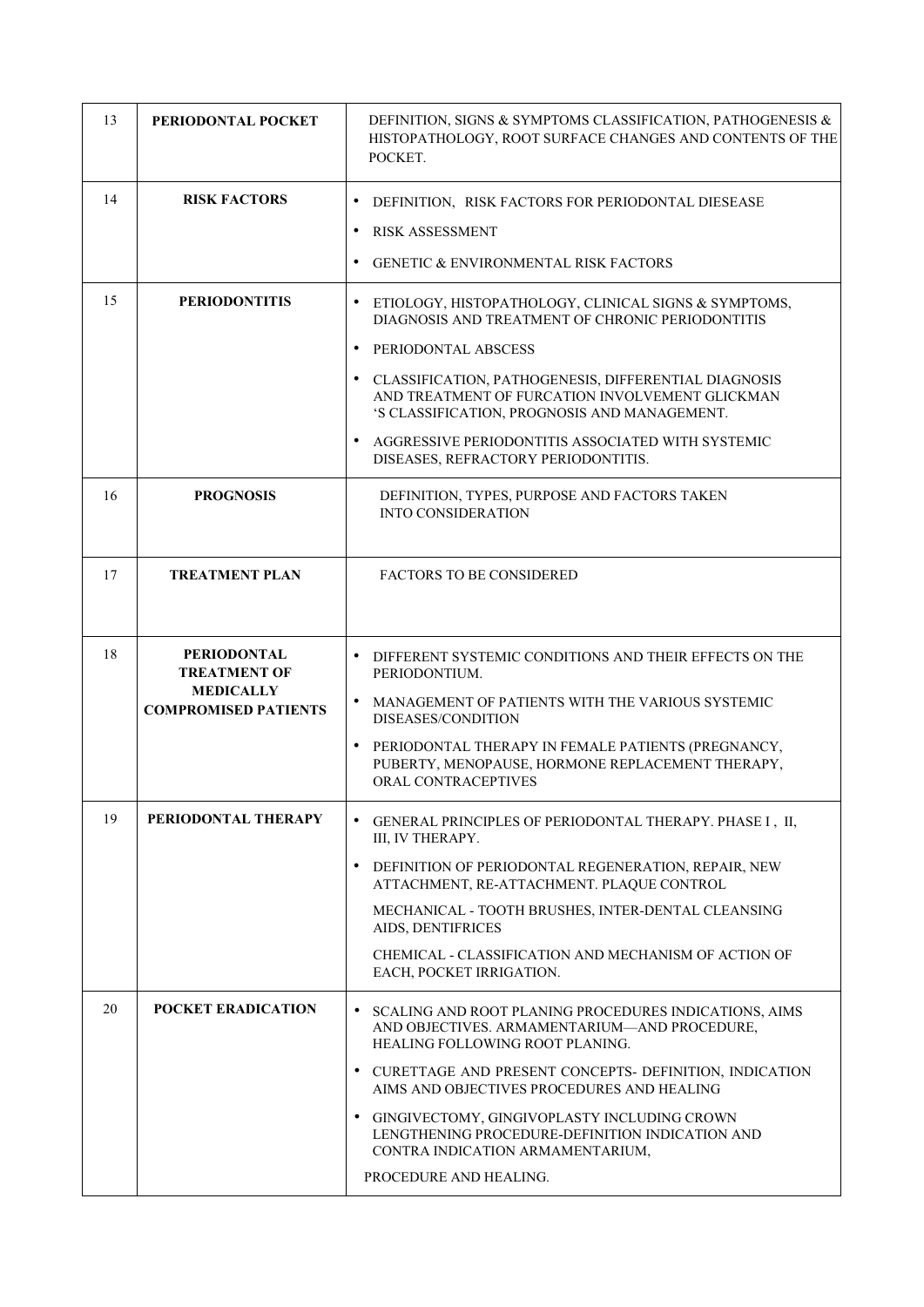| FLAP SURGERY DEFINITION OF FLAP; TYPES OF FLAP (DESIGN OF<br>FLAP—PAPILLA PRESERVATION) POCKET ERADICATION,<br>INDICATIONS, ARMAMENTARIUM, SURGICAL PROCEDURE AND<br><b>HEALING</b> |  |
|-------------------------------------------------------------------------------------------------------------------------------------------------------------------------------------|--|
|-------------------------------------------------------------------------------------------------------------------------------------------------------------------------------------|--|

| 21 | <b>OSSEOUS SURGERY</b>                        | OSSEOUS DEFECTS IN PERIODONTAL DISEASE                                                                                                        |
|----|-----------------------------------------------|-----------------------------------------------------------------------------------------------------------------------------------------------|
|    |                                               | CLASSIFICATION OF OSSEOUS DEFECT AND SURGERY.<br>RESPECTIVE, ADDITIVE OSSEOUS SURGERY (OSSEOUS GRAFTS<br><b>CLASSIFICATION OF GRAFTS)</b>     |
|    |                                               | GUIDED TISSUE REGENERATION.& ROOT CONDITIONING.<br>$\bullet$                                                                                  |
| 22 | <b>MUCOGINGIVAL SURGERY</b>                   | $\bullet$<br>DEFINITION; MUCOGINGIVAL PROBLEMS,                                                                                               |
|    |                                               | $\bullet$<br>ETIOLOGY & CLASSIFICATION OF GINGIVAL RECESSION (P.D.<br>MILLER JR. AND SULLIVAN AND ATKINS)                                     |
|    |                                               | INDICATIONS, OBJECTIVES.<br>٠                                                                                                                 |
|    |                                               | GINGIVAL EXTENSION PROCEDURES LATERAL PEDICLE GRAFT,<br>FREE GINGIVAL GRAFT, FRENECTOMY AND FRENOTOMY,<br><b>CROWN LENGTHENING PROCEDURES</b> |
| 23 | <b>SPLINTS</b>                                | PERIODONTAL SPLINTS - PURPOSE, CLASSIFICATION-<br>PRINCIPLES OF SPLINTING                                                                     |
| 24 | <b>HYPERSENSITIVITY</b>                       | CAUSES, THEORIES AND MANAGEMENT                                                                                                               |
| 25 | <b>IMPLANTS</b>                               | DEFINITION, TYPES, SCOPE, BIOMATERIALS USED.                                                                                                  |
|    |                                               | PERIODONTAL CONSIDERATIONS SUCH AS IMPLANT-TISSUE<br>٠<br>AND IMPLANT-BONE INTERFACE.                                                         |
|    |                                               | IMPLANT FAILURE<br>$\bullet$                                                                                                                  |
|    |                                               | PERI-IMPLANTITIS AND MANAGEMENT<br>$\bullet$                                                                                                  |
| 26 | <b>ADVANCED SURGICAL</b><br><b>TECHNIQUES</b> | MICRO SURGERY, ELECTRO SURGERY, CRYO SURGERY, LASER                                                                                           |
| 27 | <b>PHARMACOTHERAPY</b>                        | $\bullet$<br>PERIODONTAL DRESSING                                                                                                             |
|    |                                               | ANTIBIOTIC, ANTI-INFLAMMATORY DRUG, LOCAL DRUG<br><b>DELIVERY</b>                                                                             |
| 28 | SUPPORTIVE PERIODONTAL                        | $\bullet$<br>DEFINITION, RATIONALE                                                                                                            |
|    | <b>THERAPY</b>                                | PATIENT CLASSIFICATION<br>$\bullet$                                                                                                           |
|    |                                               | FACTORS AFFECTING SUPPORTIVE PERIODONTAL THERAPY<br>$\bullet$                                                                                 |
|    |                                               | <b>IMPLANT MAINTENANCE</b><br>$\bullet$                                                                                                       |
| 29 | <b>ENDO PERIO LESIONS</b>                     | $\bullet$<br>PULPO-PERIODONTAL INVOLVEMENT                                                                                                    |
|    |                                               | ROUTES OF SPREAD OF INFECTION<br>$\bullet$                                                                                                    |
|    |                                               | SIMONS CLASSIFICATION<br>٠                                                                                                                    |
|    |                                               | MANAGEMENT<br>$\bullet$                                                                                                                       |
|    |                                               |                                                                                                                                               |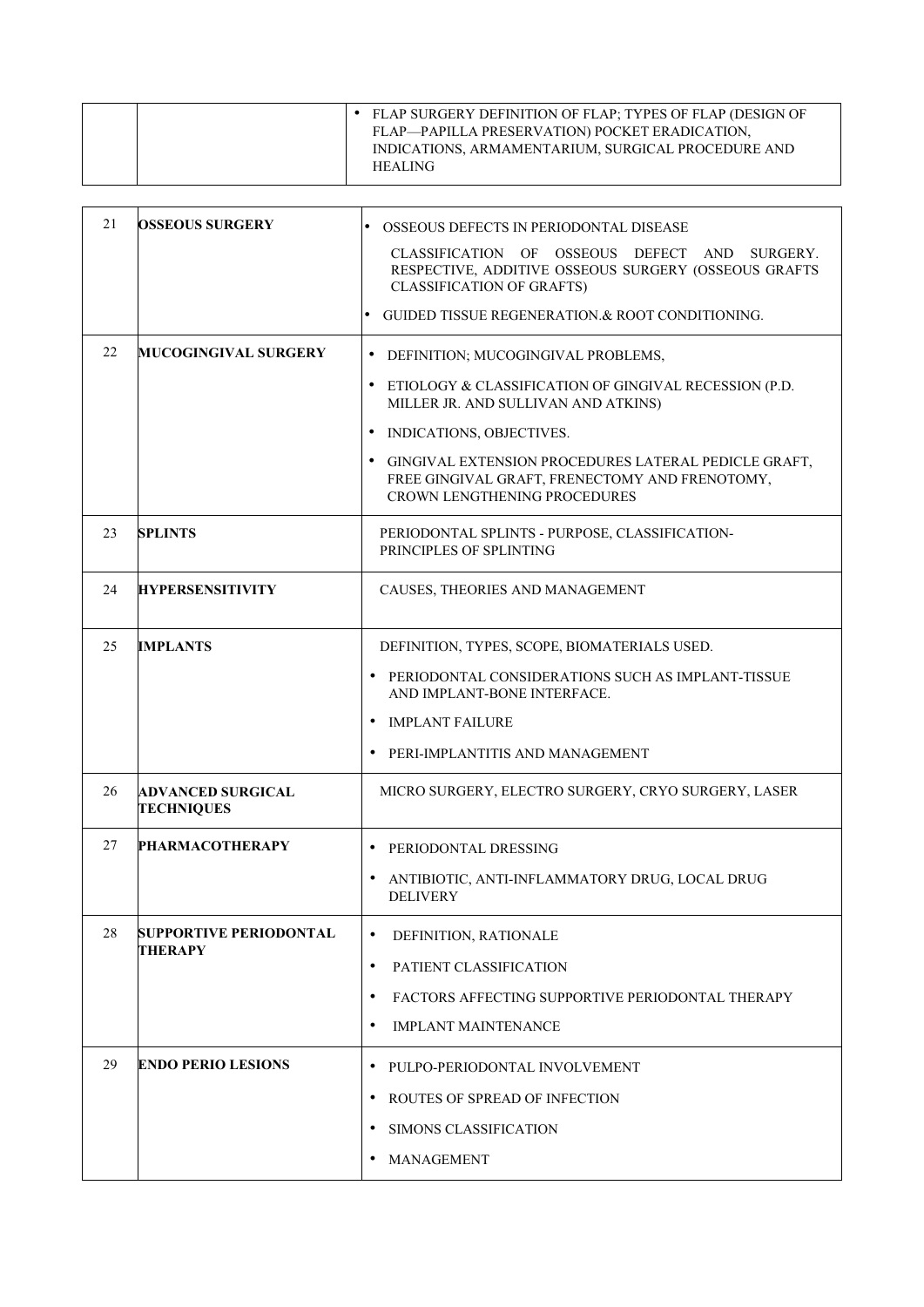| <b>PERIODONTAL MEDICINE</b> | EFFECT OF PERIODONTAL DISEASES ON CARDIOVASCULAR                                        |
|-----------------------------|-----------------------------------------------------------------------------------------|
|                             | SYSTEM, RESPIRATORY SYSTEM, DIABETES MELLITUS, PRE-TERM<br>LOW BIRTH WEIGHT INFANTS ETC |
|                             |                                                                                         |

| 31 | <b>INFECTION CONTROL</b><br><b>PROTOCOL</b>                                     | <b>STERILIZATION &amp; VARIOUS ASEPTIC PROCEDURES</b>                                                                                                                                                                                                                            |
|----|---------------------------------------------------------------------------------|----------------------------------------------------------------------------------------------------------------------------------------------------------------------------------------------------------------------------------------------------------------------------------|
| 32 | <b>ETHICS</b>                                                                   | ETHICS IN PERIODONTAL TREATMENT & INFORMED CONSENT                                                                                                                                                                                                                               |
| 33 | <b>ADVANCED TREATMENT</b><br><b>MODALITIES IN</b><br><b>PERIODONTAL THERAPY</b> | LASERS-PHYSICS, TYPES, APPLICATIONS IN PERIODONTICS<br><b>PHOTODYNAMIC</b><br>THERAPY - MECHANISM<br>ACTION.<br>OF<br>ADVANTAGES AND<br>PHOTOSENSITIZES,<br>DISADVANTAGES,<br><b>APPLICATIONS</b><br>TREATMENT OF<br><b>PERIODONTAL</b><br><b>IN</b><br>AND PERI-IMPLANT THERAPY |

### **PRACTICAL/ CLINICAL EXERCISES :**

- 1. CHAIR POSITION AND PRINCIPLES OF INSTRUMENTATION
- 2. INSTRUMENTS & THEIR MAINTENANCE
- 3. DETAILED CASE HISTORY AND DISCUSSION
- 4. ORAL PROPHYLAXIS WITH HAND INSTRUMENTS
- 5. ORAL PROPHYLAXIS WITH ULTRASONIC SCALER
- 6. MOTIVATION OF PATIENT —ORAL HYGIENE INSTRUCTIONS

# **PROSTHODONTICS CROWN & BRIDGE**

### **LECTURE TOPICS –COMPLETE DENTURE PROSTHESIS**

 $\Box$ 

| SI.NO. | <b>TOPICS</b> |
|--------|---------------|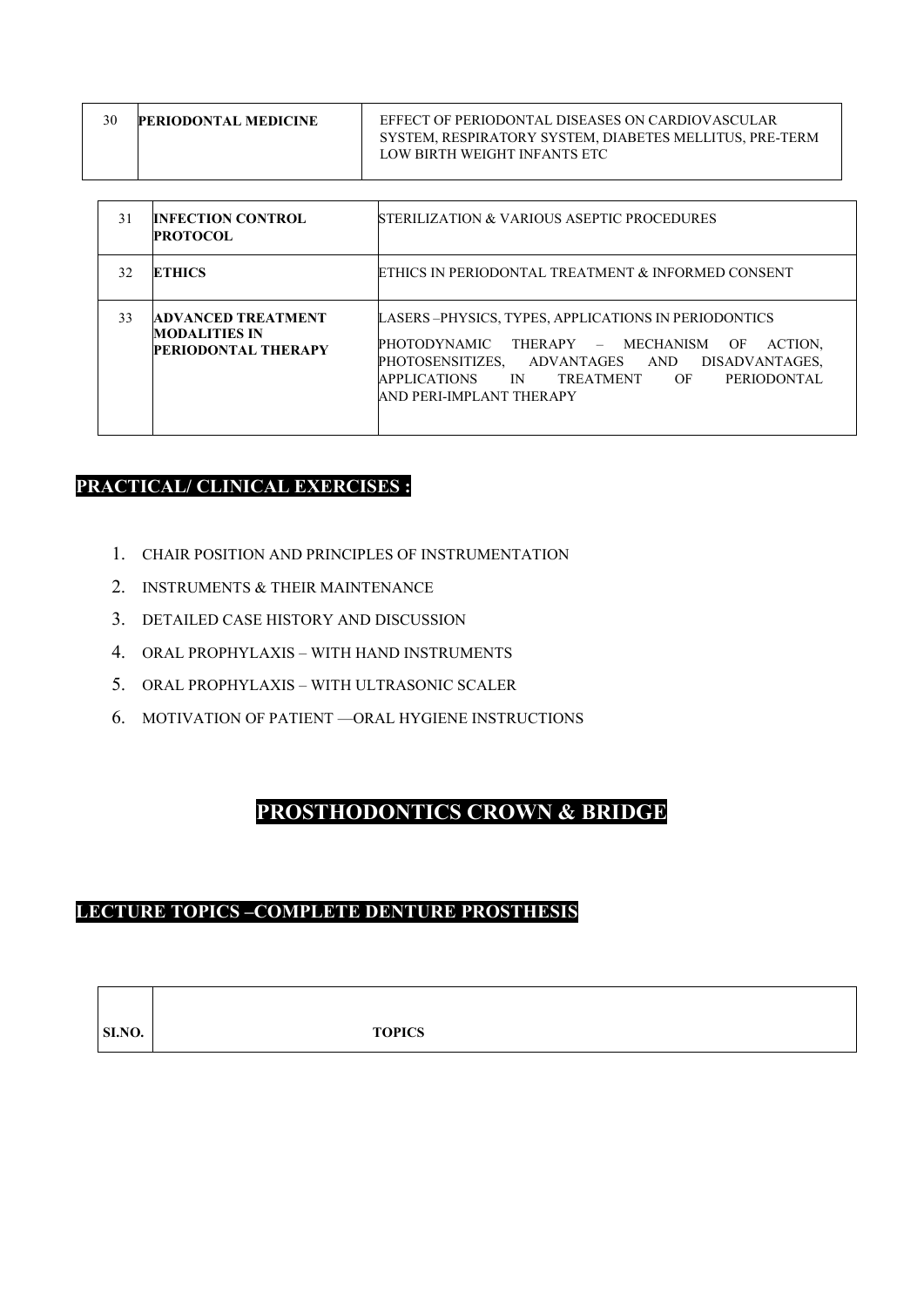| $\mathbf{1}$ | <b>BIOMECHANICS OF THE EDENTULOUS STATE</b>                                                                                                                        |
|--------------|--------------------------------------------------------------------------------------------------------------------------------------------------------------------|
|              | MECHANISM OF TOOTH SUPPORT<br>٠                                                                                                                                    |
|              | MECHANISM OF COMPLETE DENTURE SUPPORT<br>٠                                                                                                                         |
|              | <b>MASTICATORY LOAD</b><br>$\bullet$                                                                                                                               |
|              | MUCOSAL SUPPORT<br>٠                                                                                                                                               |
|              | RESIDUAL RIDGE<br>$\bullet$                                                                                                                                        |
|              | PSYCHOLOGICAL EFFECTS ON RETENTION<br>$\bullet$                                                                                                                    |
|              | FUNCTIONAL AND PARA-FUNCTIONAL CONSIDERATIONS<br>٠                                                                                                                 |
|              | OCCLUSION<br>٠                                                                                                                                                     |
|              | FUNCTIONS— MASTICATION & SWALLOWING<br>٠                                                                                                                           |
|              | MANDIBULAR MOVEMENTS<br>$\bullet$                                                                                                                                  |
|              | DISTRIBUTION OF STRESSES TO THE DENTURE SUPPORTING TISSUES<br>٠                                                                                                    |
|              | CHANGES ON THE MORPHOLOGICAL FACE HEIGHT AND THE TMJ -FACE HEIGHT CENTRIC<br>٠<br><b>RELATION</b>                                                                  |
|              | <b>TMJ CHANGES</b><br>$\bullet$                                                                                                                                    |
|              | $\bullet$<br>INDIVIDUAL BEHAVIOURAL OR ADAPTIVE RESPONSE—COSMETIC CHANGES, DIETARY<br>CHANGES, ADAPTIVE & PSYCHOLOGICAL CHANGES, ADAPTIVE POTENTIAL OF THE PATIENT |
| 2            | TISSUE RESPONSE TO COMPLETE DENTURE PROSTHESIS                                                                                                                     |
|              | • SOFT TISSUE CHANGES; SOFT TISSUE HYPERPLASIA                                                                                                                     |
|              | • DENTURE STOMATITIS; TREATMENT OF DENTURE STOMATITIS; DENTURE SORE                                                                                                |
| 3            | <b>EFFECTS OF AGING</b>                                                                                                                                            |
|              | <b>ORAL CHANGES</b><br>٠                                                                                                                                           |
|              | MUCOSA AND SKIN<br>$\bullet$                                                                                                                                       |
|              | RESIDUAL BONE AND THE MAXILLO-MANDIBULAR RELATION<br>$\bullet$                                                                                                     |
|              | DISUSE ATROPHY; DEGENERATIVE CHANGES<br>٠                                                                                                                          |
|              | CHANGES IN THE SIZE OF THE BASAL SEAT<br>$\bullet$                                                                                                                 |
|              | TONGUE AND TASTE<br>$\bullet$                                                                                                                                      |
|              | SALIVARY FLOW AND NUTRITIONAL IMPAIRMENT<br>٠                                                                                                                      |
|              | <b>DIETARY PROBLEMS</b><br>٠                                                                                                                                       |
|              | PSYCHOLOGICAL CHANGES<br>$\bullet$                                                                                                                                 |
| 4            | PREPARING THE PATIENT FOR COMPLETE DENTURE PROSTHESIS                                                                                                              |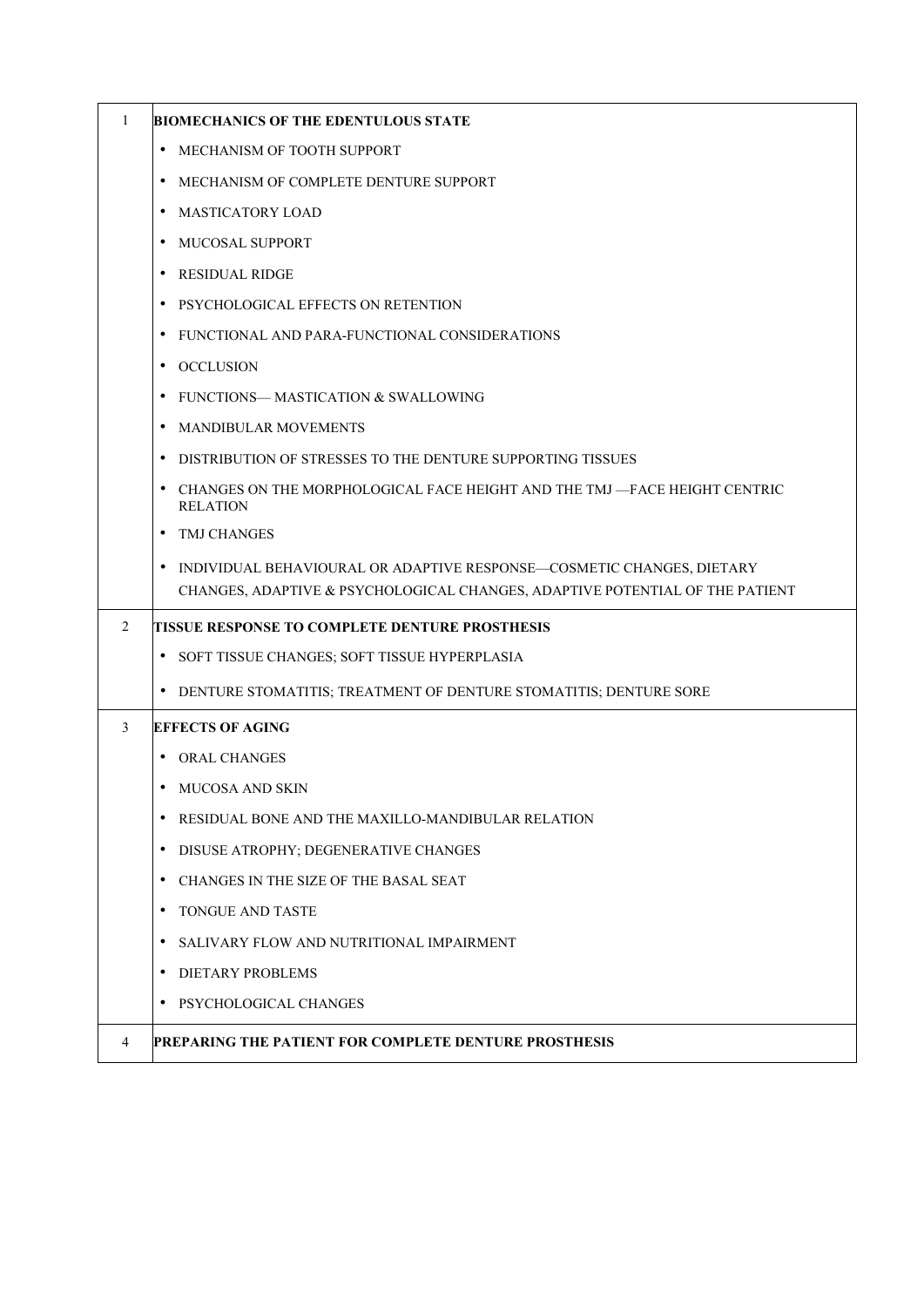| 5 | DIAGNOSIS & TREATMENT PLANNING FOR PATIENT WITH SOME TEETH REMAINING                                                                                                 |
|---|----------------------------------------------------------------------------------------------------------------------------------------------------------------------|
|   | $\bullet$<br>DIAGNOSTIC PROCEDURES                                                                                                                                   |
|   | ٠<br>HISTORY AND RECORDS                                                                                                                                             |
|   | ٠<br><b>IMMEDIATE COMPLAINTS</b>                                                                                                                                     |
|   | ٠<br><b>SYSTEMIC EVALUATION</b>                                                                                                                                      |
|   | TMJ DISORDERS<br>٠                                                                                                                                                   |
|   | $\bullet$<br><b>INTRA-ORAL EXAMINATION</b>                                                                                                                           |
|   | $\bullet$<br>DIAGNOSTIC CAST                                                                                                                                         |
|   | ٠<br><b>INTER-ARCH SPACE PROBLEMS</b>                                                                                                                                |
|   | ٠<br>RADIOGRAPHS & OTHER INVESTIGATIONS                                                                                                                              |
|   | ٠<br>TREATMENT PLAN - DECIDING WHETHER TO EXTRACT THE REMAINING TEETH, PRE-                                                                                          |
|   | <b>EXTRACTION RECORD</b>                                                                                                                                             |
| 6 | DIAGNOSIS OF PATIENT WITH NO REMAINING TEETH                                                                                                                         |
|   | $\bullet$<br><b>EXAMINATION CHARTS AND RECORDS</b>                                                                                                                   |
|   | $\bullet$<br>GENERAL OBSERVATIONS AFFECTING DIAGNOSIS- AGE, SEX, OCCUPATION, ETHNIC,<br>GENERAL HEALTH AND NUTRITION, SOCIAL TRAINING, PATIENT COMPLAINTS, GAIT, LIP |
|   | SUPPORT, LIP THICKNESS, LIP LENGTH, LIP FULLNESS, PROFILE AND CONTOUR OF FEATURES,<br>TONE OF THE FACIAL TISSUES, VERTICAL FACE HEIGHT                               |
|   | RADIOGRAPHIC EXAMINATION - ADVANTAGES OF RADIOGRAPHIC EXAMINATION, AND<br>٠<br>INTRA ORAL EXAMINATION - COLOR, RESILIENCY AND ATTACHMENTS OF THE MUCOSA,             |
|   | ABRASIONS AND ULCERS, PATHOSES, MAXILLARY BASAL SEAT, TORUS PALATINES,                                                                                               |
|   | MANDIBULAR BASAL SEAT, ARCH SIZE, RIDGE FORM, RIDGE RELATIONS, ARCH SHAPE,                                                                                           |
|   | SAGITTAL PROFILE OF THE RESIDUAL RIDGE, SHAPE OF THE PALATAL VAULT, RELATION OF<br>THE HARD AND SOFT PALATE, MUSCULAR DEVELOPMENT, SALIVA, CHEEKS AND LIPS,          |
|   | MUSCLE TONUS, MUSCULAR CONTROL, JAW MOVEMENTS, TONGUE SIZE AND POSITION,<br>THROAT FORM, GAGGING                                                                     |
|   | MENTAL ATTITUDE AND CLASSIFICATION - HOUSE CLASSIFICATION, APPLICATION OF<br>٠                                                                                       |
|   | HOUSE'S CLASSIFICATION                                                                                                                                               |
| 7 | <b>DEVELOPMENT OF TREATMENT PLAN</b>                                                                                                                                 |
|   | COMMUNICATION WITH THE PATIENT - NUTRITION CARE, NUTRITIONAL NEEDS AND STATUS<br>٠                                                                                   |
|   | OF THE ELDERLY, IMPACT OF WEARING DENTURES ON DIETARY INTAKE, CALCIUM AND                                                                                            |
|   | BONE HEALTH, VITAMIN SUPPLEMENTATION, NUTRITION COUNSELING                                                                                                           |
| 8 | IDENTIFICATION AND MANAGEMENT OF THE PATIENT WITH PROBLEM                                                                                                            |
|   |                                                                                                                                                                      |
|   |                                                                                                                                                                      |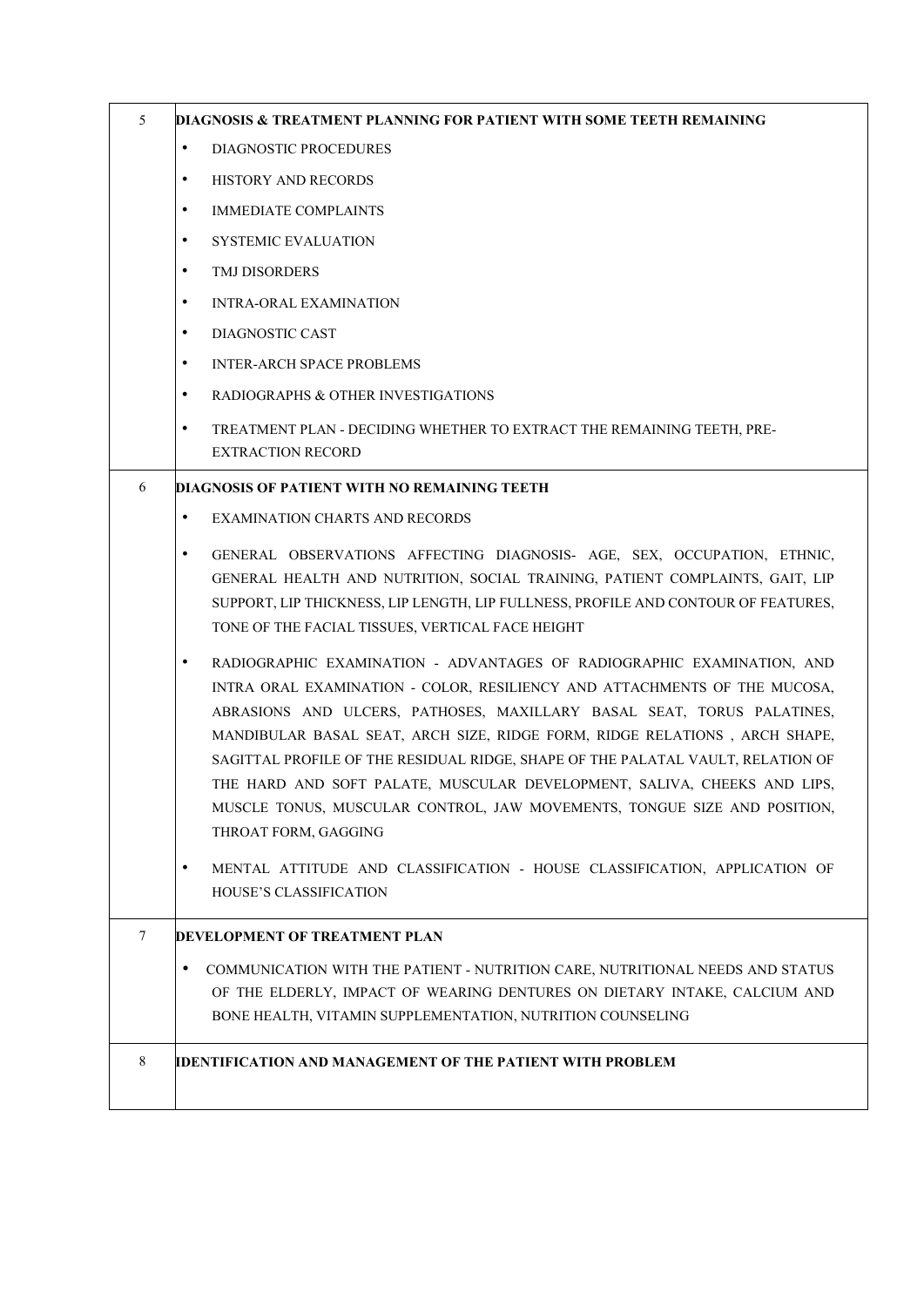| 9  | <b>IMPROVING THE PATIENT'S DENTURE FOUNDATION AND RIDGE RELATIONS</b>                                                                   |
|----|-----------------------------------------------------------------------------------------------------------------------------------------|
|    | $\bullet$<br>PRE-OPERATIVE EXAMINATION                                                                                                  |
|    | $\bullet$<br>INITIAL HARD TISSUE AND SOFT TISSUE PROCEDURE                                                                              |
|    | $\bullet$<br>SECONDARY HARD TISSUE AND SOFT TISSUE PROCEDURE                                                                            |
|    | $\bullet$<br><b>NON-SURGICAL METHODS</b>                                                                                                |
|    | $\bullet$<br><b>SURGICAL METHODS</b>                                                                                                    |
|    | $\bullet$<br><b>CONGENITAL DEFORMITIES</b>                                                                                              |
|    | $\bullet$<br><b>POST-OPERATIVE PROCEDURE</b>                                                                                            |
| 10 | <b>ARTICULATORS</b>                                                                                                                     |
|    | $\bullet$<br>ARTICULATORS BASED ON THE THEORY OF OCCLUSION                                                                              |
|    | $\bullet$<br>ARTICULATORS BASED ON THE TYPE OF RECORD USED FOR THEIR ADJUSTMENTS                                                        |
|    | $\bullet$<br>SELECTION OF ARTICULATORS FOR COMPLETE DENTURES                                                                            |
| 11 | PRINCIPLES OF RETENTION, SUPPORT AND STABILITY                                                                                          |
| 12 | <b>IMPRESSIONS</b>                                                                                                                      |
|    | $\bullet$<br><b>MUSCLES OF FACIAL EXPRESSION</b>                                                                                        |
|    | $\bullet$<br>BIOLOGICAL CONSIDERATIONS FOR MAXILLARY AND MANDIBULAR IMPRESSION<br>INCLUDING ANATOMIC LANDMARKS AND THEIR INTERPRETATION |
|    | OBJECTIVES OF IMPRESSION MAKING<br>$\bullet$                                                                                            |
|    | $\bullet$<br>IMPRESSION MATERIALS AND IMPRESSION TECHNIQUES                                                                             |
|    | $\bullet$<br>MAXILLARY AND MANDIBULAR IMPRESSION PROCEDURES—PRELIMINARY AND<br><b>FINAL IMPRESSIONS</b>                                 |
|    | $\bullet$<br>LABORATORY STEPS INVOLVED WITH IMPRESSION MAKING - BEADING, BOXING AND CAST<br><b>PREPARATION</b>                          |
| 13 | <b>RECORD BASES AND OCCLUSION RIMS</b>                                                                                                  |
|    | $\bullet$<br>MATERIALS AND TECHNIQUES                                                                                                   |
|    | USEFUL GUIDELINES AND IDEAL PARAMETERS<br>$\bullet$                                                                                     |
|    | $\bullet$<br>RECORDING AND TRANSFERRING BASES AND OCCLUSION RIMS                                                                        |
| 14 | <b>BIOLOGICAL CONSIDERATION IN JAW RELATION AND JAW MOVEMENTS</b>                                                                       |
|    | -CRANIOMANDIBULAR RELATIONS                                                                                                             |
|    | $\bullet$<br>MANDIBULAR MOVEMENTS                                                                                                       |
|    | MAXILLO-MANDIBULAR RELATION INCLUDING VERTICAL AND HORIZONTAL JAW<br>$\bullet$<br>RELATIONS; CONCEPT OF OCCLUSION                       |
| 15 | <b>RELATING THE PATIENT TO THE ARTICULATOR</b>                                                                                          |
|    | <b>FACEBOW-TYPES AND USES</b><br>$\bullet$                                                                                              |
|    | $\bullet$<br><b>FACEBOW TRANSFER PROCEDURE</b>                                                                                          |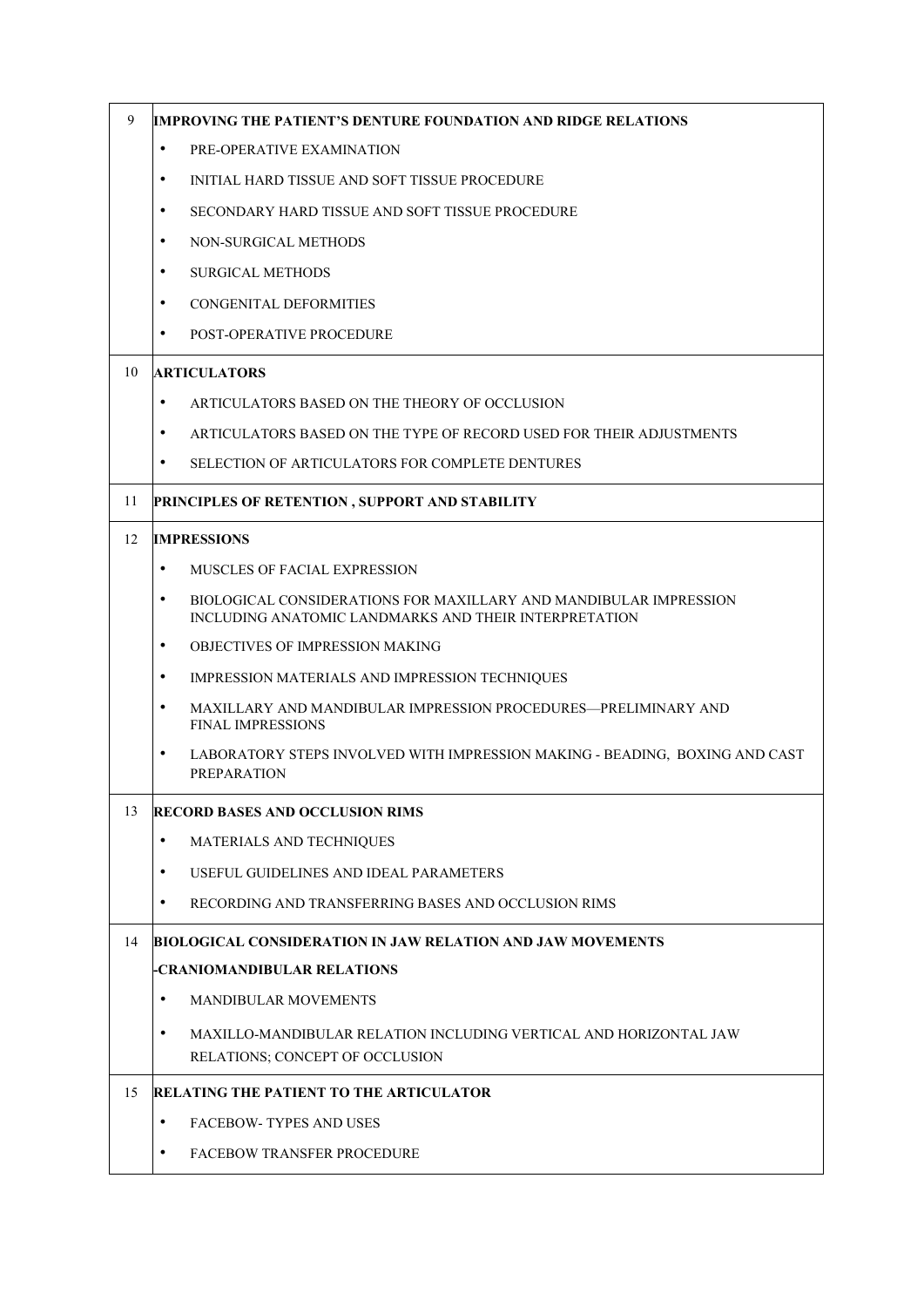| 16 | RECORDING MAXILLO MANDIBULAR RELATION                            |
|----|------------------------------------------------------------------|
|    | <b>VERTICAL RELATION</b><br>$\bullet$                            |
|    | CENTRIC RELATION RECORDS<br>$\bullet$                            |
|    | ECCENTRIC RELATION RECORDS<br>$\bullet$                          |
|    | <b>LATERAL RELATION RECORDS</b><br>$\bullet$                     |
| 17 | TOOTH SELECTION AND ARRANGEMENT                                  |
|    | <b>ANTERIOR TEETH</b><br>$\bullet$                               |
|    | POSTERIOR TEETH<br>$\bullet$                                     |
|    | ESTHETIC AND FUNCTIONAL HARMONY<br>$\bullet$                     |
| 18 | RELATING INCLINATION OF THE TEETH TO CONCEPT OF OCCLUSION        |
|    | NEUTRO-CENTRIC CONCEPT<br>$\bullet$                              |
|    | BALANCED OCCLUSAL CONCEPT<br>$\bullet$                           |
| 19 | <b>TRIAL DENTURES</b>                                            |
| 20 | <b>LABORATORY PROCEDURES</b>                                     |
|    | $\bullet$<br><b>WAX CONTOURING</b>                               |
|    | <b>INVESTING OF DENTURES</b><br>$\bullet$                        |
|    | PREPARATION OR MOULD<br>$\bullet$                                |
|    | PREPARING AND PACKING ACRYLIC RESIN<br>$\bullet$                 |
|    | $\bullet$<br>PROCESSING OF DENTURES                              |
|    | <b>RECOVERY OF DENTURES</b><br>$\bullet$                         |
|    | <b>LAB REMOUNT PROCEDURES</b><br>$\bullet$                       |
|    | FINISHING AND POLISHING THE COMPLETE DENTURES                    |
|    | $\bullet$<br>PLASTER CAST FOR CLINICAL DENTURE REMOUNT PROCEDURE |
| 21 | <b>DENTURE INSERTION</b>                                         |
|    | <b>INSERTION PROCEDURES</b><br>$\bullet$                         |
|    | <b>CLINICAL ERRORS</b><br>$\bullet$                              |
|    | CORRECTING OCCLUSAL DISHARMONY<br>$\bullet$                      |
|    | SELECTIVE GRINDING PROCEDURES<br>$\bullet$                       |
| 22 | TREATING PROBLEMS ASSOCIATED WITH DENTURE USE                    |
| 23 | <b>TREATING ABUSED TISSUES</b>                                   |
| 24 | <b>RELINING AND REBASING OF DENTURES</b>                         |
|    | <b>TREATMENT RATIONALE</b><br>$\bullet$                          |
|    | <b>DIAGNOSIS</b><br>$\bullet$                                    |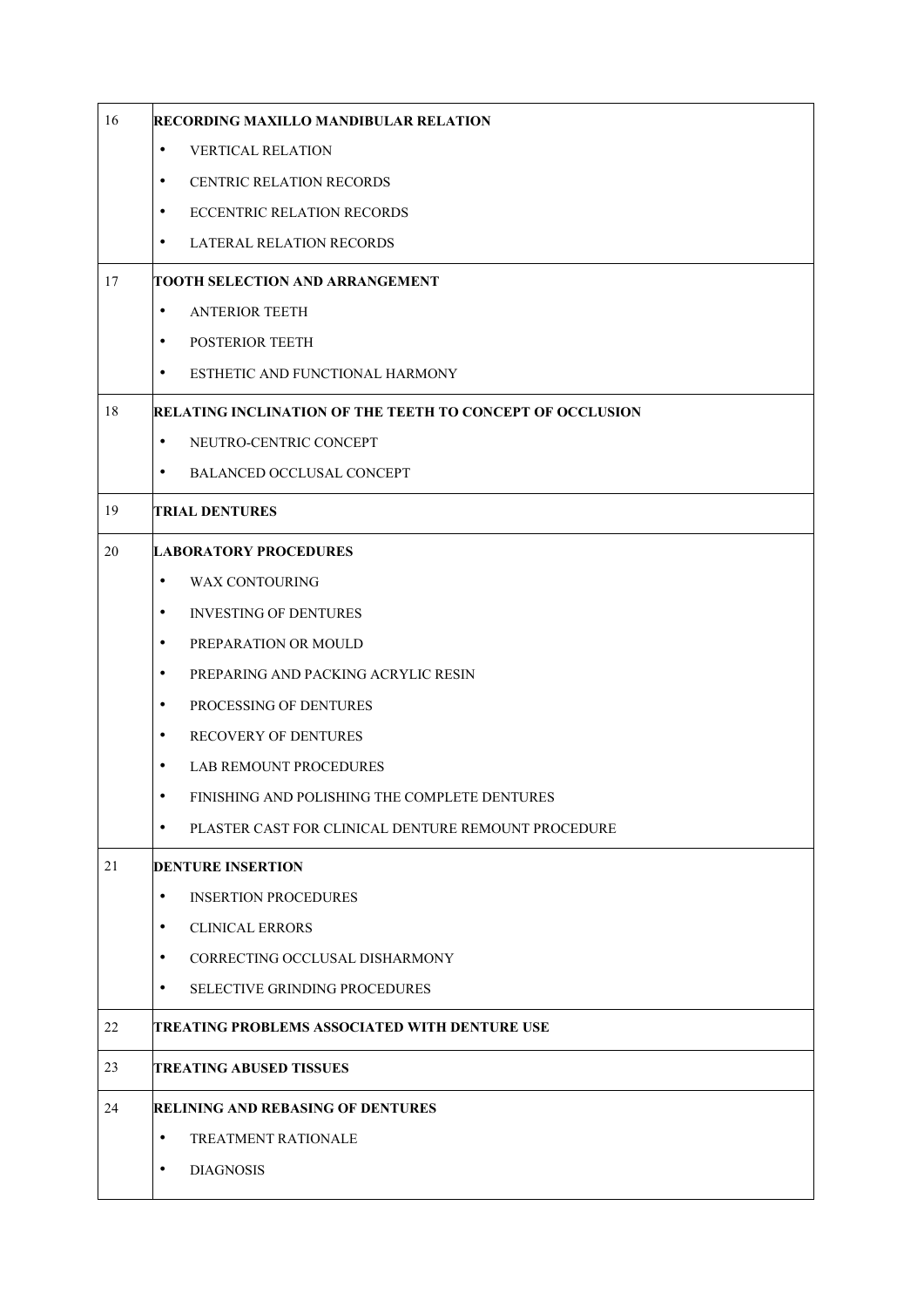| <b>CLINICAL PROCEDURE</b> |
|---------------------------|
|                           |

| 25 | <b>IMMEDIATE COMPLETE DENTURE CONSTRUCTION PROCEDURE</b>                                                  |
|----|-----------------------------------------------------------------------------------------------------------|
|    | $\bullet$<br>INDICATIONS & CONTRAINDICATIONS                                                              |
|    | DELAYED AND TRANSITIONAL DENTURES<br>$\bullet$                                                            |
|    | <b>TREATMENT PLANNING</b><br>$\bullet$                                                                    |
|    | <b>CLINICAL PROCEDURES</b><br>$\bullet$                                                                   |
|    | $\bullet$<br>SUBSEQUENT SERVICE FOR IMMEDIATE DENTURES                                                    |
| 26 | THE SINGLE COMPLETE DENTURE                                                                               |
|    | $\bullet$<br><b>MAXILLARY SINGLE DENTURES</b>                                                             |
|    | $\bullet$<br>CLINICAL AND LABORATORY PROCEDURE                                                            |
|    | SUBSEQUENT PROBLEMS WITH SINGLE DENTURES AGAINST NATURAL TEETH<br>$\bullet$<br>MANDIBULAR SINGLE DENTURES |
|    | SUPPLEMENTAL PROSTHODONTIC PROCEDURES FOR THE EDENTULOUS PATIENT<br>$\bullet$                             |
| 27 | <b>OVERDENTURE</b>                                                                                        |
|    | $\bullet$<br>INDICATIONS & CONTRAINDICATIONS                                                              |
|    | $\bullet$<br><b>SELECTION OF ABUTMENT TEETH</b>                                                           |
|    | <b>CLINICAL PROCEDURES</b><br>$\bullet$                                                                   |
| 28 | <b>DENTAL IMPLANTS IN COMPLETE DENTURE</b>                                                                |
|    | <b>MALADAPTIVE DENTURE BEHAVIOUR</b><br>$\bullet$                                                         |
|    | $\bullet$<br><b>USE OF DENTAL IMPLANTS</b>                                                                |
|    | PATIENT CONSIDERATIONS<br>$\bullet$                                                                       |
|    | $\bullet$<br>TISSUE INTEGRATION IN THE EDENTULOUS PATIENT                                                 |

# **LECTURE TOPICS - REMOVABLE PARTIAL DENTURE PROSTHESIS**

| <b>SI.NO</b>   | <b>TOPICS</b>                                        |
|----------------|------------------------------------------------------|
|                | <b>INTRODUCTION AND SCOPE</b>                        |
| $\mathfrak{D}$ | <b>CLASSIFICATION</b>                                |
| 3              | <b>EXAMINATION, DIAGNOSIS AND TREATMENT PLANNING</b> |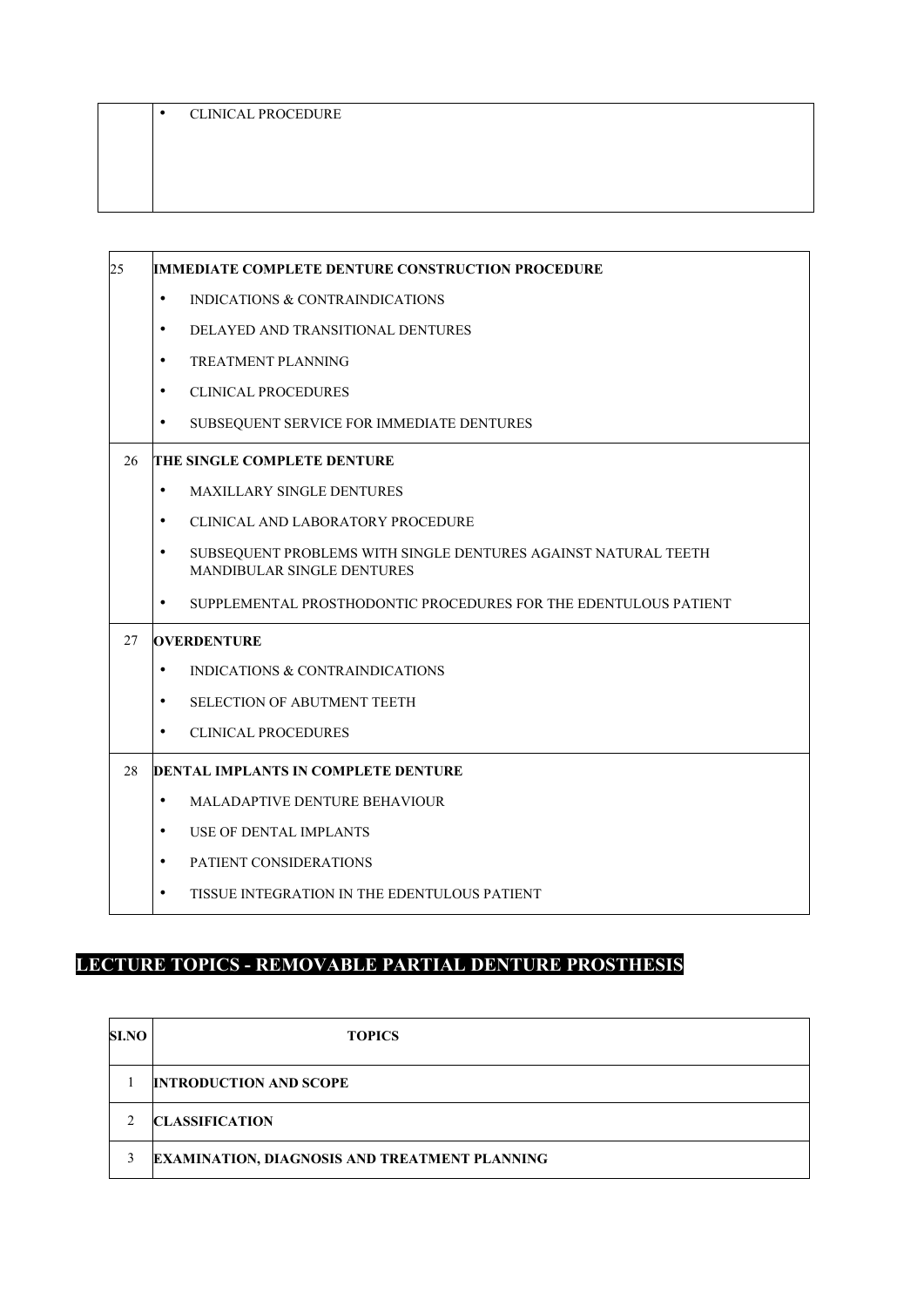| 4 | COMPONENTS OF REMOVABLE PARTIAL DENTURE                    |
|---|------------------------------------------------------------|
|   | • MAJOR CONNECTORS-MAXILLARY & MANDIBULAR MAJOR CONNECTORS |
| 5 | <b>MINOR CONNECTORS</b>                                    |
|   | FUNCTIONS; FORM AND LOCATION<br>$\bullet$                  |
|   | <b>TISSUE STOPS</b><br>$\bullet$                           |
| 6 | <b>RESTS AND REST SEATS</b>                                |
|   | INTERPROXIMAL OCCLUSAL REST SEATS<br>٠                     |
|   | INTERNAL REST SEATS<br>$\bullet$                           |
|   | INCISAL RESTS AND REST SEATS<br>٠                          |
|   | LINGUAL RESTS ON CANINES AND INCISORS<br>٠                 |
|   | POSSIBLE MOVEMENTS OF PARTIAL DENTURE<br>٠                 |
|   | <b>SUPPORT FOR RESTS</b><br>$\bullet$                      |
| 7 | <b>DIRECT RETAINERS</b>                                    |
|   | INTERNAL ATTACHMENTS<br>٠                                  |
|   | EXTRA-CORONAL DIRECT RETAINERS<br>٠                        |
|   | RELATIVE UNIFORMITY OF RETENTION<br>٠                      |
|   | CRITERIA FOR SELECTING A GIVEN CLASP DESIGN<br>٠           |
|   | <b>BASIC PRINCIPLES OF CLASP DESIGN</b><br>$\bullet$       |
|   | <b>DESIGNS OF CLASP</b><br>٠                               |
| 8 | <b>INDIRECT RETAINERS</b>                                  |
|   | DENTURE ROTATION ABOUT AN AXIS<br>٠                        |
|   | FACTORS INFLUENCING EFFECTIVENESS OF INDIRECT RETAINERS    |
|   | AUXILIARY FUNCTIONS OF INDIRECT RETAINERS<br>$\bullet$     |
|   | <b>FORMS OF INDIRECT RETAINERS</b><br>٠                    |
|   | AUXILIARY OCCLUSAL RESTS<br>٠                              |
|   | <b>CANINE RESTS</b><br>$\bullet$                           |
|   | CONTINUOUS BAR RETAINERS AND LINGUO-PLATES<br>٠            |
|   | <b>MODIFICATION AREAS</b><br>٠                             |
|   | <b>RUGAE SUPPORT</b><br>$\bullet$                          |
|   | DENTURE BASE CONSIDERATIONS<br>٠                           |
|   | • TOOTH SUPPORTED PARTIAL DENTURE BASE                     |
| 9 | DISTAL EXTENSION PARTIAL DENTURE BASE                      |
|   | <b>FUNCTIONS OF DENTURE BASES</b>                          |
|   | METHODS OF ATTACHING DENTURE BASES                         |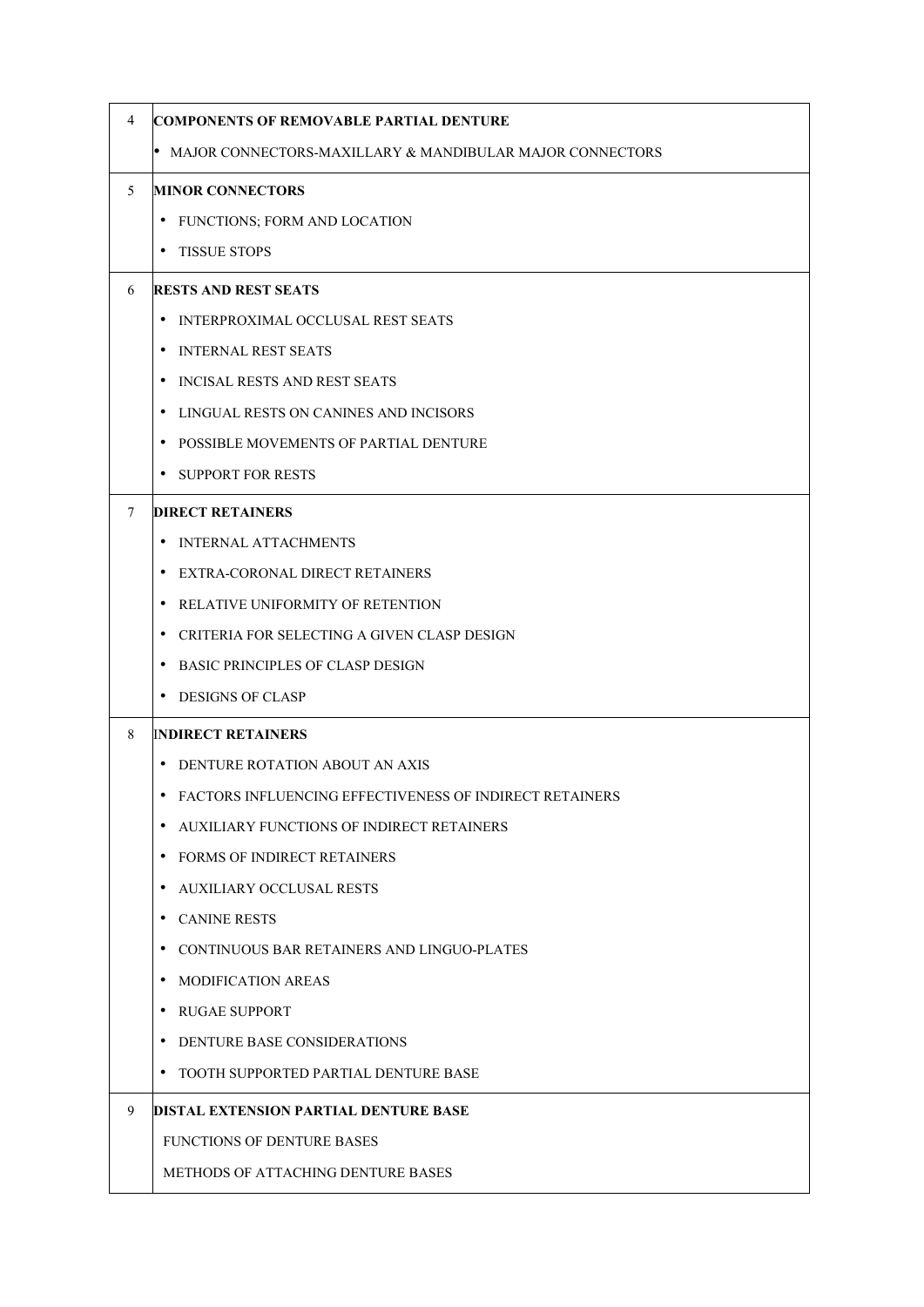IDEAL DENTURE BASE MATERIAL

ADVANTAGES OF METAL BASES

NEED FOR RELINING

#### 10 **STRESS BREAKERS**

- TYPES OF STRESS BREAKERS
- ADVANTAGES AND DISADVANTAGES OF STRESS BREAKERS
- ADVANTAGES AND DISADVANTAGES OF RIGID DESIGN
- STRESS BREAKING PRINCIPLES

| 11 | PRINCIPLES OF REMOVABLE PARTIAL DENTURE DESIGN                                             |
|----|--------------------------------------------------------------------------------------------|
|    | BIOMECHANICAL CONSIDERATIONS<br>$\bullet$                                                  |
|    | • FACTORS INFLUENCING DESIGN                                                               |
|    | ESSENTIALS OF PARTIAL DENTURE DESIGN                                                       |
|    | COMPONENTS OF PARTIAL DENTURE DESIGN                                                       |
| 12 | <b>SURVEYING</b>                                                                           |
|    | DESCRIPTION OF DENTAL SURVEYOR                                                             |
|    | • PURPOSES OF A SURVEYOR                                                                   |
|    | FACTORS THAT DETERMINE PATH OF PLACEMENT AND REMOVAL                                       |
|    | SURVEYING OF DIAGNOSTIC CAST                                                               |
|    | RECORDING RELATION OF CAST TO SURVEYOR                                                     |
|    | SURVEYING OF MASTER CAST                                                                   |
|    | MEASURING RETENTION AND BALANCING OF RETENTION                                             |
|    | INFLUENCE OF SURVEY LINE IN DESIGNING OF CLASPS                                            |
|    | BLOCKING OUT THE MASTER CAST                                                               |
| 13 | MOUTH PREPARATION AND MASTER CAST                                                          |
| 14 | IMPRESSION MATERIALS AND PROCEDURES FOR REMOVABLE PARTIAL DENTURES                         |
|    | $\bullet$<br>RIGID MATERIALS, THERMOPLASTIC MATERIALS, ELASTIC MATERIALS                   |
|    | INDIVIDUAL IMPRESSION TRAYS                                                                |
|    | SUPPORT FOR THE DISTAL EXTENSION DENTURE BASE                                              |
|    | FACTORS INFLUENCING THE SUPPORT OF DISTAL EXTENSION BASE                                   |
|    | METHODS FOR OBTAINING FUNCTIONAL SUPPORT FOR DISTAL EXTENSION BASE                         |
| 15 | PRELIMINARY JAW RELATION AND ESTHETIC TRY IN FOR SOME ANTERIOR<br><b>REPLACEMENT TEETH</b> |
| 16 | <b>LABORATORY PROCEDURES FOR FRAME WORK CONSTRUCTION</b>                                   |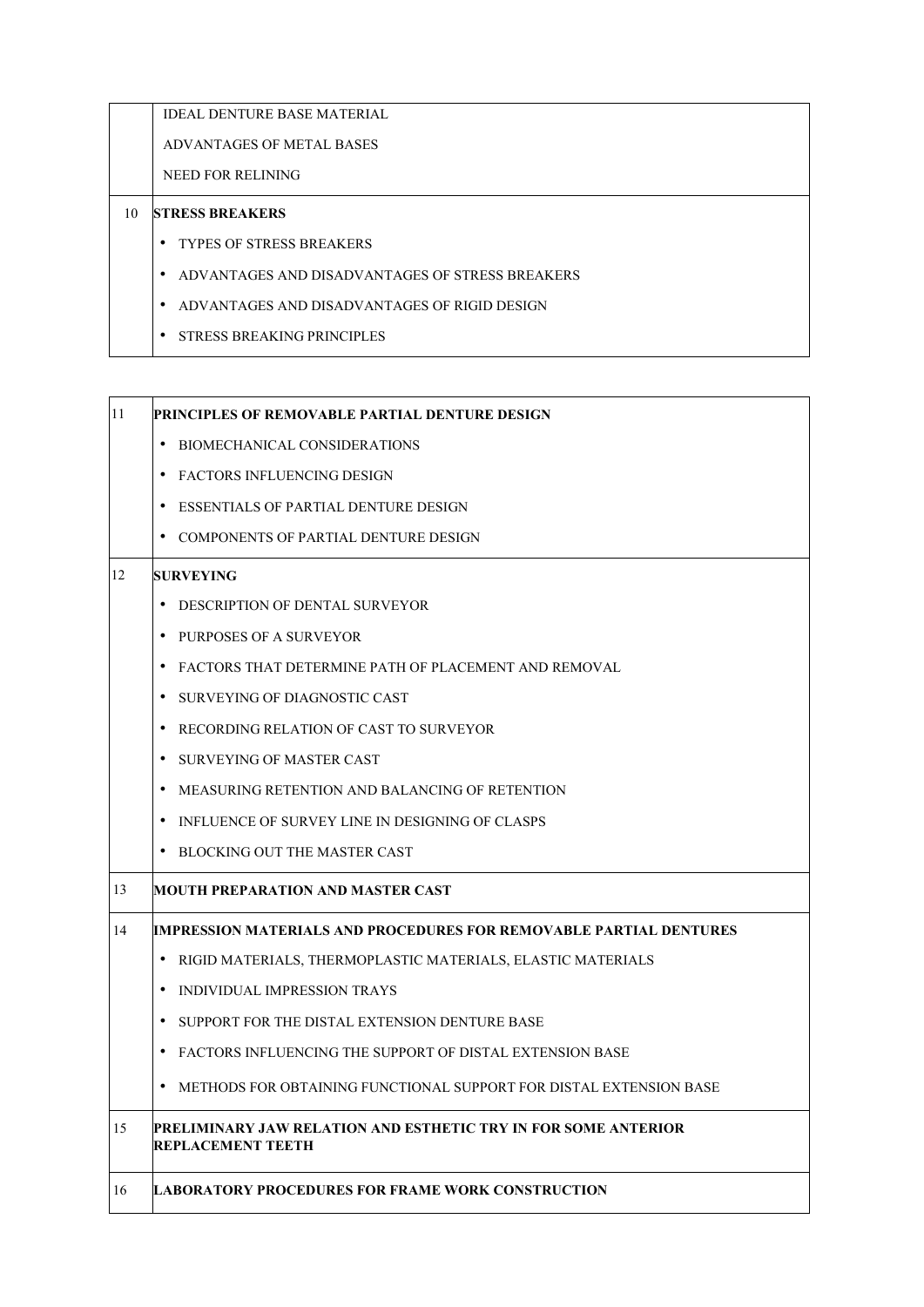| 17 | <b>FITTING THE FRAMEWORK</b>                                              |
|----|---------------------------------------------------------------------------|
| 18 | <b>COMPLETION OF THE PARTIAL DENTURE</b>                                  |
| 19 | ITRY IN OF THE PARTIAL DENTURE                                            |
| 20 | <b>COMPLETION OF THE PARTIAL DENTURE</b>                                  |
| 21 | INSERTING THE REMOVABLE PARTIAL DENTURE                                   |
| 22 | <b>POST INSERTION OBSERVATIONS</b>                                        |
| 23 | <b>TEMPORARY ACRYLIC PARTIAL DENTURES</b>                                 |
|    | $\bullet$<br>APPEARANCE                                                   |
|    | <b>SPACE MAINTENANCE</b><br>$\bullet$                                     |
|    | RE-ESTABLISHING OCCLUSAL RELATIONSHIPS                                    |
|    | • CONDITIONING TEETH AND RESIDUAL RIDGE                                   |
|    | • CONDITIONING THE PATIENT FOR WEARING A PROSTHESIS                       |
| 24 | IMMEDIATE REMOVABLE PARTIAL DENTURE                                       |
| 25 | <b>REMOVABLE PARTIAL DENTURES OPPOSING COMPLETE DENTURES</b>              |
| 26 | REPAIR AND ADDITIONS TO REMOVABLE PARTIAL DENTURE                         |
|    | <b>BROKEN CLASPARMS</b><br>$\bullet$                                      |
|    | FRACTURE DO CCLUSAL RESTS                                                 |
|    | $\bullet$<br>DISTORTION OR BREAKAGE OF OTHER COMPONENTS                   |
|    | LOSS OF TEETH NO TINVOLVED IN THE SUPPORT TO RETENTION OF THE RESTORATION |
|    | OTHER TYPES OF REPAIR                                                     |
|    | <b>REPAIR BY SOLDERING</b>                                                |
| 27 | REMOVABLE PARTIAL DENTURE CONSIDERATIONS IN MAXILLOFACIAL                 |
|    | $\bullet$<br><b>PROSTHODONTICS</b>                                        |
|    | <b>MAXILLOFACIAL PROSTHODONTICS</b>                                       |
|    | INTRAORAL PROSTHESIS DESIGN CONSIDERATIONS                                |
|    | <b>MAXILLARY PROSTHESIS</b>                                               |
|    | <b>MANDIBULAR PROSTHESIS</b><br>$\bullet$                                 |
|    | <b>TREATMENT PLANNING</b>                                                 |
|    | <b>FRAMEWORK DESIGN</b>                                                   |
|    | <b>CLASS I RESECTIONS</b><br>٠                                            |
|    | <b>CLASS II RESECTIONS</b>                                                |
|    | MANDIBULAR FLANGE PROSTHESIS                                              |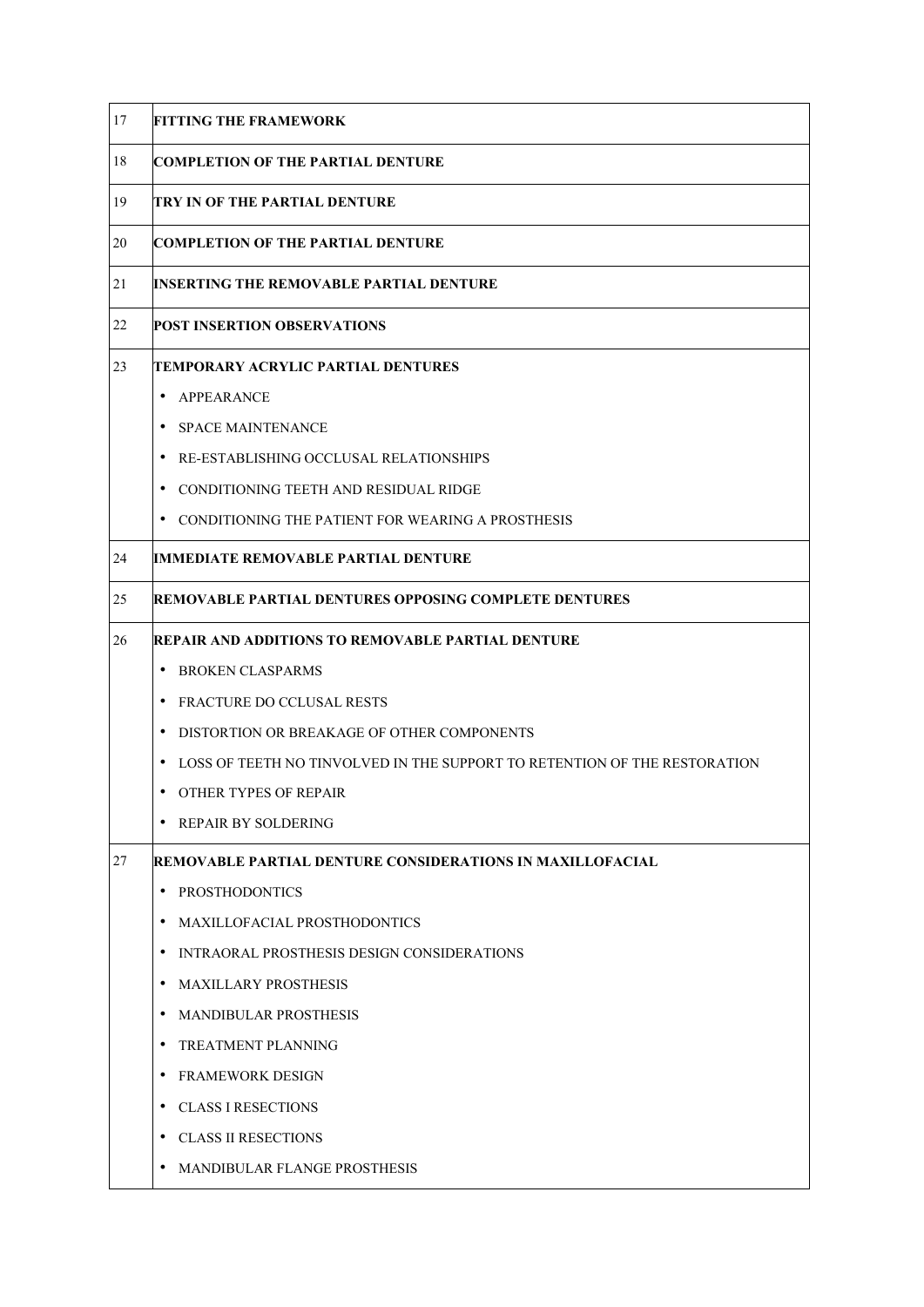# **LECTURE TOPICS : FIXED PARTIAL DENTURE PROSTHODONTICS**

| <b>SL.NO</b> | <b>TOPICS</b>                                                                         |
|--------------|---------------------------------------------------------------------------------------|
| $\mathbf{1}$ | INTRODUCTION, DEFINITIONS, TERMINOLOGIES, INDICATIONS AND<br><b>CONTRAINDICATIONS</b> |
| 2            | EXAMINATION, DIAGNOSIS, TREATMENT PLANNING AND RADIOLOGICAL<br><b>INTERPRETATIONS</b> |
| 3            | <b>FUNDAMENTALS OF OCCLUSION</b>                                                      |
| 4            | TREATMENT PLANNING FOR SINGLE TOOTH RESTORATION                                       |
| 5            | TREATMENT PLANNING FOR THE REPLACEMENT OF MISSING TEETH                               |
| 6            | <b>SELECTION AND CHOICE OF ABUTMENT TEETH</b>                                         |
| 7            | FIXED PARTIAL DENTURE CONFIGURATION                                                   |
| 8            | BIOMECHANICAL PRINCIPLES OF TOOTH PREPARATION                                         |
|              | • PRESERVATION OF TOOTH STRUCTURE                                                     |
|              | • RETENTION AND RESISTANCE FORM                                                       |
|              | • STRUCTURAL DURABILITY OF THE RESTORATION                                            |
|              | • MARGINAL INTEGRITY                                                                  |
|              | • PRESERVATION OF THE PERIODONTIUM                                                    |
| 9            | PREPARATION FOR FULL VENEER CROWNS                                                    |
|              | • ALL CERAMIC CROWNS                                                                  |
|              | • PORCELAIN FUSED TO METAL CROWNS & METAL CROWNS                                      |
| 10           | <b>PREPARATION FOR PARTIAL VENEER CROWNS</b>                                          |
|              | • POSTERIOR AND ANTERIOR THREE QUARTERS CROWN                                         |
|              | • PIN-MODIFIED THREE-QUARTER CROWN                                                    |
|              | • SEVEN EIGHT CROWN                                                                   |
|              | • PROXIMAL HALF-CROWNS                                                                |
|              | $\bullet$ INLAY                                                                       |
|              | • MOD ON-LAY                                                                          |
| 11           | PREPARATION MODIFICATION FOR EXTENSIVELY DAMAGED TEETH                                |
| 12           | <b>ENDODONTICALLY TREATED TEETH</b>                                                   |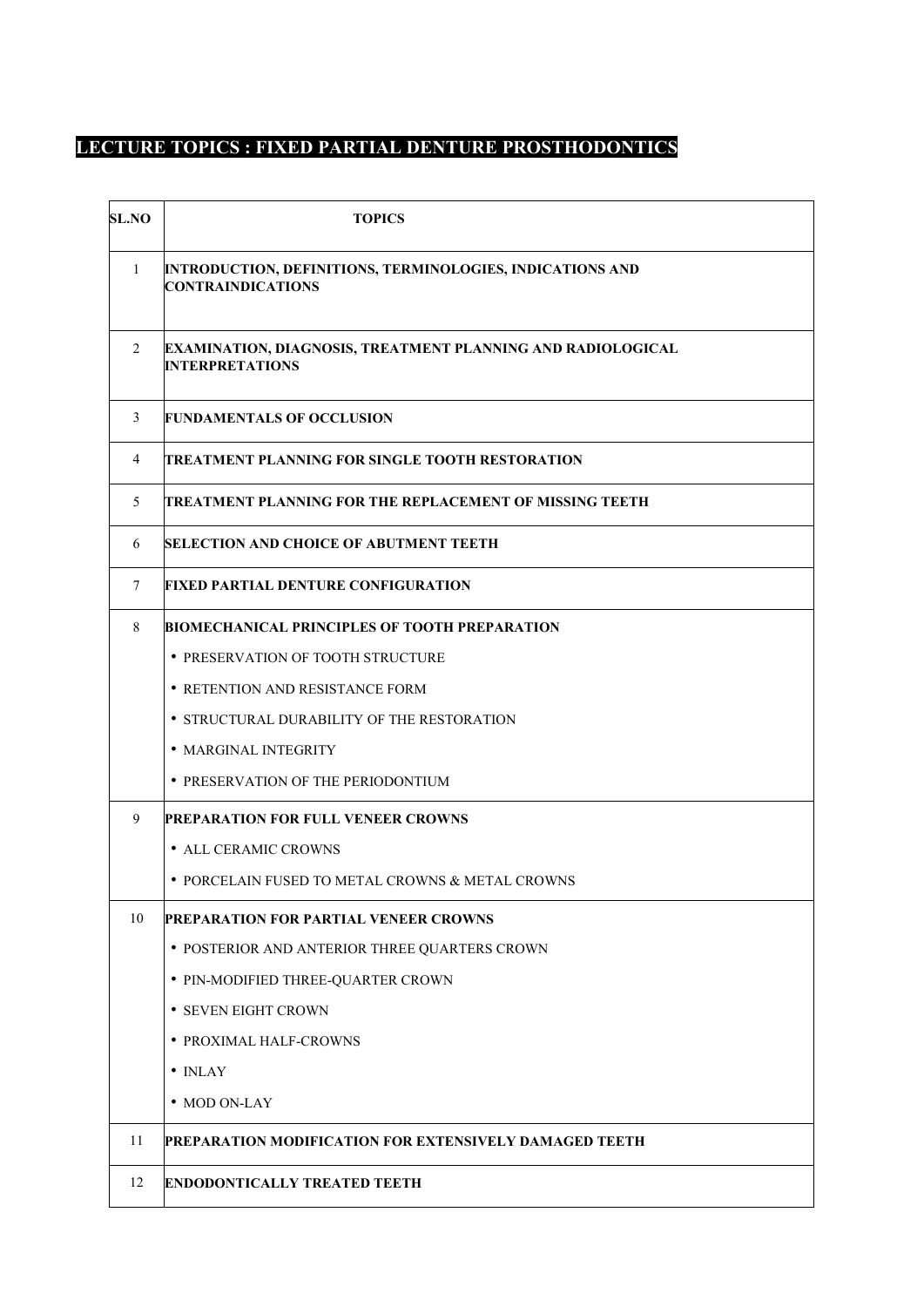| 13 | FLUID CONTROL AND SOFT TISSUE MANAGEMENT                                                                                             |
|----|--------------------------------------------------------------------------------------------------------------------------------------|
| 14 | DEMONSTRATION AND HANDS ON PRACTICALS IN SOFT TISSUE MANAGEMENT OF<br><b>GINGIVAL RETRACTION</b>                                     |
| 15 | DEMONSRATION AND HANDS ON PRACTICALS IN MAKING OF FIXED PARTIAL DENTURE<br><b>IMPRESSIONS USING ELASTOMERIC IMPRESSION MATERIALS</b> |
| 16 | DEMONSTRATION AND HANDS ON PRACTICALS ON MAKING PROVISIONAL RESTORATIONS                                                             |
| 17 | <b>DEMONSTRATION OF DIE PREPARATIONS</b>                                                                                             |
| 18 | WAX PATTERNS                                                                                                                         |
| 19 | <b>PONTICS AND EDENTULOUS RIDGES</b>                                                                                                 |
| 20 | <b>ESTHETIC CONSIDERATIONS</b>                                                                                                       |
| 21 | FINISHING AND CEMENTATION                                                                                                            |
| 22 | <b>MISCELLANEOUS</b>                                                                                                                 |
|    | • SOLDER JOINTS AND OTHER CONNECTORS                                                                                                 |
|    | • PREPARATIONS FOR INTRA-CORONAL RESTORATIONS                                                                                        |
|    | • PREPARATIONS FOR PERIODONTALLY WEAKENED TEETH                                                                                      |
|    | <b>• THE FUNCTIONALLY GENERATED PATH TECHNIQUE</b>                                                                                   |
|    | • INVESTING AND CASTING                                                                                                              |
|    | • RESIN BONDED FIXED PARTIAL DENTURE                                                                                                 |
|    | <b>• DEMONSTRATION AND USE OF CAD/CAM TECHNOLOGY IN FIXED PARTIAL</b><br><b>DENTURE</b>                                              |

### **LECTURE TOPICS : ESTHETIC DENTISTRY**

| <b>SL.NO</b> | <b>TOPICS</b>                                        |
|--------------|------------------------------------------------------|
|              | <b>INTRODUCTION AND SCOPE OF AESTHETIC DENTISTRY</b> |
| $\mathbf{2}$ | <b>ANATOMY AND PHYSIOLOGY OF SMILE</b>               |
| 3            | <b>ROLE OF COLOR IN AESTHETIC DENTISTRY</b>          |
| 4            | SIMPLE PROCEDURES [ROUNDING OF CENTRAL INCISORS]     |
| 5            | <b>BLEACHING OF TEETH</b>                            |
| 6            | <b>IVENEERS WITH VARIOUS MATERIALS</b>               |
| 7            | <b>PREVENTIVE AND INTERCEPTIVE AESTHETICS</b>        |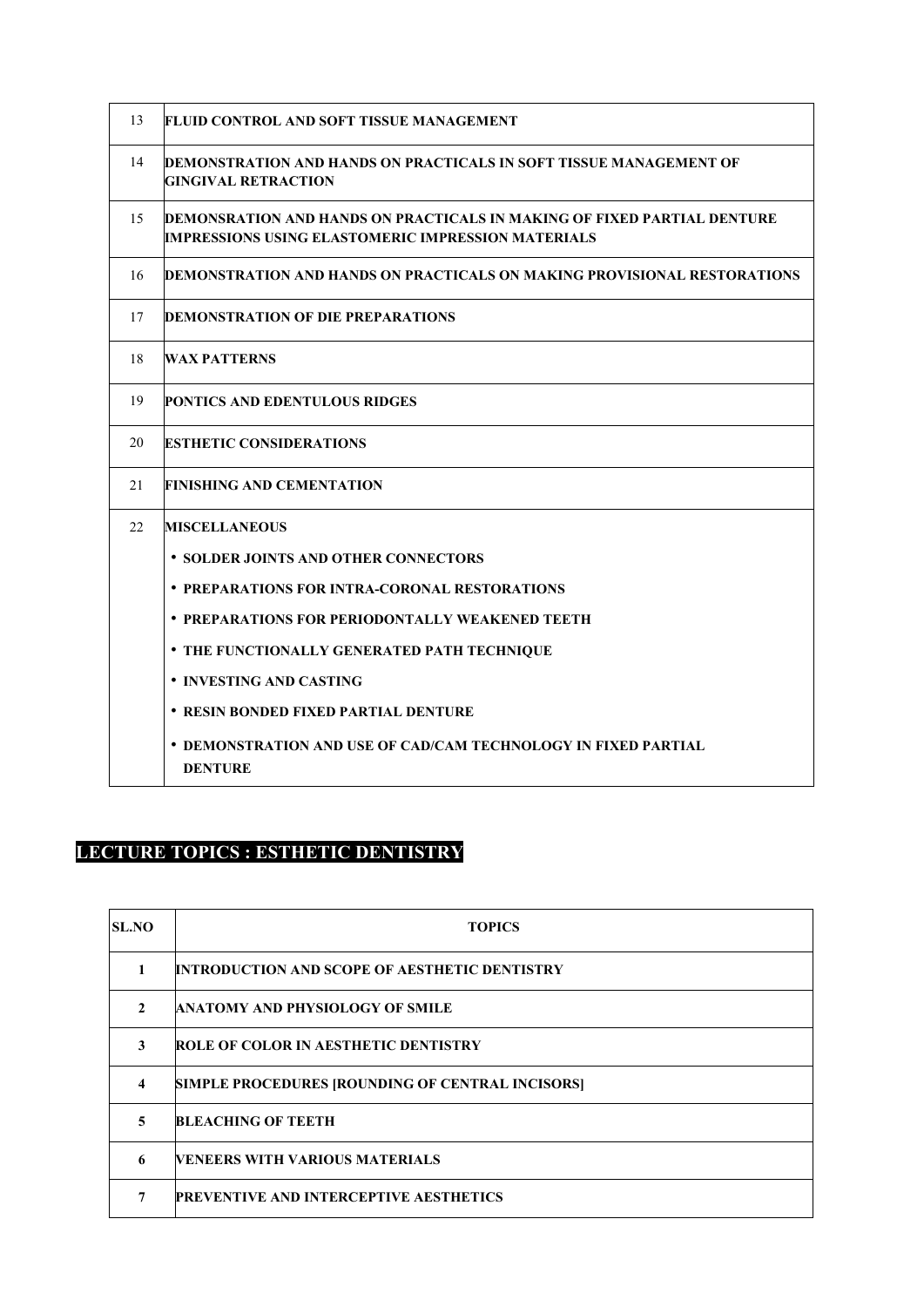| <b>CERAMICS</b>                                  |
|--------------------------------------------------|
| SIMPLE GINGIVAL CONTOURING TO ENHANCE APPEARANCE |

# **LECTURE TOPICS : ORAL IMPLANTOLOGY**

| SI.NO.         | <b>TOPICS</b>                                                                                                                         |
|----------------|---------------------------------------------------------------------------------------------------------------------------------------|
| $\mathbf{1}$   | HISTORY OF IMPLANTS, THEIR DESIGN AND CHARACTERISTICS &<br><b>OSSEOINTEGRATION</b>                                                    |
| 2              | SCOPE OF ORAL &MAXILLOFACIAL IMPLANTOLOGY, TERMINOLOGIES                                                                              |
| 3              | A BRIEF INTRODUCTION TO VARIOUS IMPLANT SYSTEMS IN PRACTICE                                                                           |
| $\overline{4}$ | BONE BIOLOGY, MORPHOLOGY, CLASSIFICATION OF BONE AND ITS RELEVANCE TO<br><b>IMPLANT TREATMENT AND BONE AUGMENTATION MATERIALS</b>     |
| 5              | SOFT TISSUE CONSIDERATIONS IN IMPLANT DENTISTRY                                                                                       |
| 6              | DIAGNOSIS AND TREATMENT PLANNING IN IMPLANT DENTISTRY                                                                                 |
| 7              | PRE-SURGICAL PREPARATION OF PATIENT                                                                                                   |
| 8              | DEMONSTRATION OF IMPLANT PLACEMENT IN STYLOFORM JAWS                                                                                  |
| 9              | FIRST STAGE SURGERY—MAXILLA AND MANDIBLE                                                                                              |
| 10             | HEALING PERIO AND SECOND STAGE SURGERY                                                                                                |
| 11             | MANAGEMENT OF SURGICAL COMPLICATIONS AND FAILURES                                                                                     |
| 12             | GENERAL CONSIDERATIONS IN PROSTHODONTIC RECONSTRUCTION & BIOMECHANICS                                                                 |
| 13             | <b>PROSTHODONTIC COMPONENTS</b>                                                                                                       |
| 14             | <b>IMPRESSION PROCEDURES AND PREPARATION OF MASTER CAST</b>                                                                           |
| 15             | JAW RELATION RECORDS AND CONSTRUCTION OF SUPRA-STRUCTURE WITH SPECIAL<br><b>EMPHASIS ON OCCLUSION FOR OSSEO-INTEGRATED PROSTHESIS</b> |
| 16             | <b>MANAGEMENT OF PROSTHODONTIC COMPLICATIONS AND FAILURES</b>                                                                         |
| 17             | <b>RECALL AND MAINTENANCE PHASE</b>                                                                                                   |

# **CLINICAL EXERCISES / WORK :**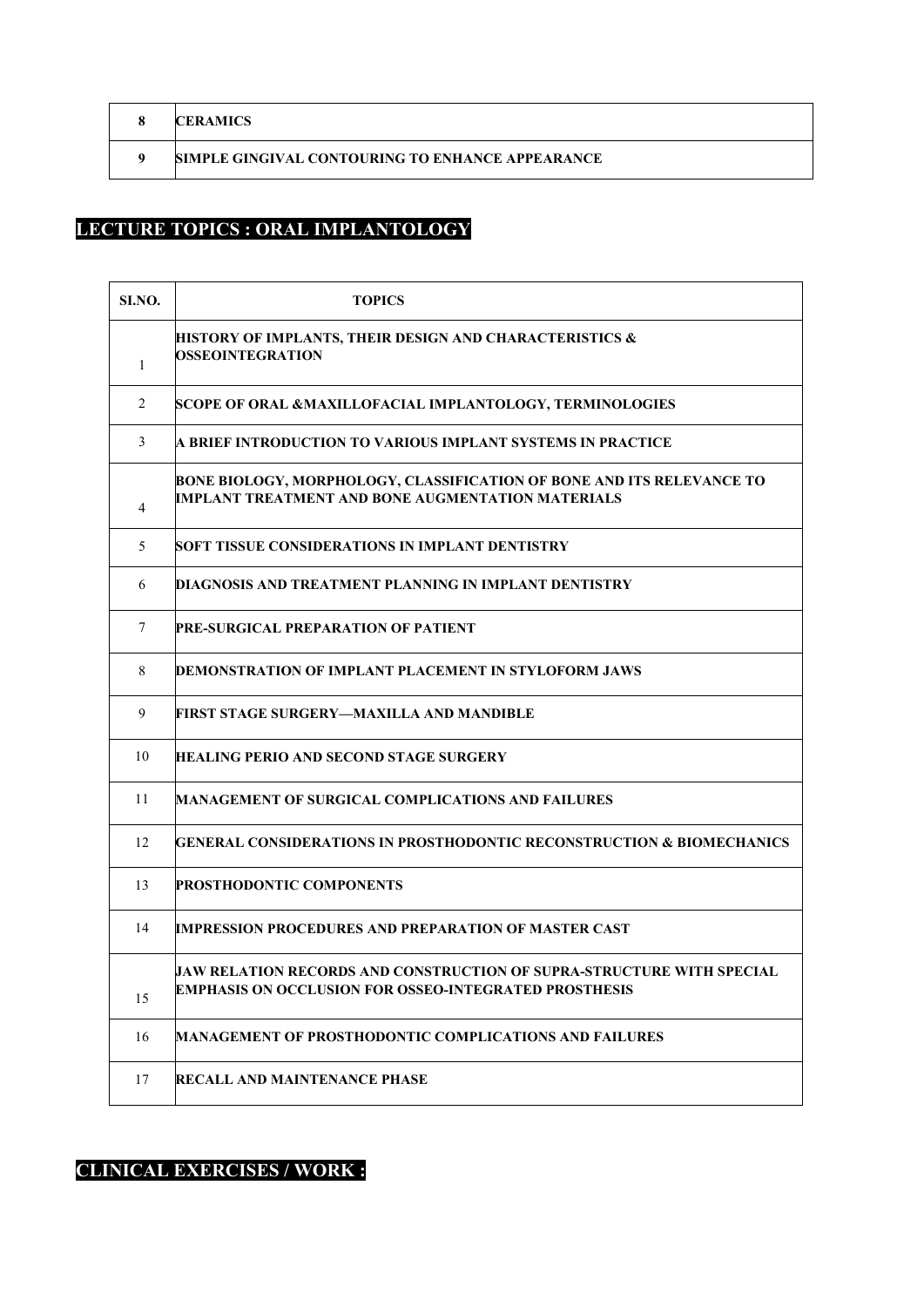- 1. TREATMENT FOR COMPLETELY EDENTULOUS PATIENTS AS PER QUOTE FIXED TREATMENT FOR PARTIALLY EDENTULOUS PATIENTS AS PER QUOTA FIXED
- 2. FPD TEETH PREPARATIONS TO RECEIVE VARIOUS TYPES OF CROWNS ON TYPHODONT TEETH
- 3. RELINING, REBASING, REPAIR— DEMONSTRATION
- 4. DENTAL IMPLANT , IMMEDIATE DENTURE & OBTURATOR DEMONSTRATION

### **CONSERVATIVE DENTISTRY AND ENDODONTICS**

# **LECTURE TOPICS FOR 3rd YEAR BDS :**

 $\overline{\phantom{a}}$ 

| <b>SI.NO</b>   | <b>TOPICS</b>                                                                                                                                                                     |  |
|----------------|-----------------------------------------------------------------------------------------------------------------------------------------------------------------------------------|--|
| -1             | CLINICAL OPERATIVE DENTISTRY & ENDODONTICS: - INTRODUCTION, DEFINITION,<br><b>SCOPE</b>                                                                                           |  |
|                | <b>DIAGNOSIS, CASE SELECTION &amp; TREATMENT PLANNING CASE HISTORY &amp; PATIENT</b><br><b>ASSESSMENT</b>                                                                         |  |
|                | DIAGNOSIS: DEFINITION, AIM, AND TYPES: DIFFERENTIAL, PROVISIONAL & FINAL DIAGNOSIS;<br>DIAGNOSTIC INVESTIGATIONS:                                                                 |  |
|                | a)<br>CLINICAL INVESTIGATIONS: OBJECTIVE & SUBJECTIVE                                                                                                                             |  |
|                | b)<br>RADIOGRAPHIC INVESTIGATIONS: INDICATION, TYPES (IOPA, BITEWING, & OPG),<br>RADIOGRAPHIC TECHNIQUES (PARALLELING, BISECTING ANGLE, CLARKS RULE), RVG<br>(RADIO-VISUO-GRAPHY) |  |
| $\mathfrak{D}$ | DIAGNOSIS OF DENTAL CARIES: METHODS & AIDS-CARIES DETECTOR DYES PULPAL<br><b>DIAGNOSTIC TESTS:</b>                                                                                |  |
|                | a) PULP SENSITIVITY TESTS: THERMAL TESTS: HOT & COLD TESTS; THEIR LIMITATIONS<br>ELECTRIC PULP TEST(EPT): INTERPRETATION OF RESULTS                                               |  |
|                | b) PULP VITALITY TESTS: PULSE OXIMETRY & LASER DOPPLER FLOWMETRY OTHER TESTS:<br>TEST CAVITY, TRANS ILLUMINATION DIAGNOSIS OF EMERGENCIES: -RESTORATIVE &<br><b>ENDODONTIC</b>    |  |
|                | TREATMENT PLANNING: CLASSIFICATION OF CARIES , BLACKS CLASSIFICATION                                                                                                              |  |
|                | PHASES INFORMED CONSENT, RECORD KEEPING, MEDICO LEGAL CONSIDERATIONS                                                                                                              |  |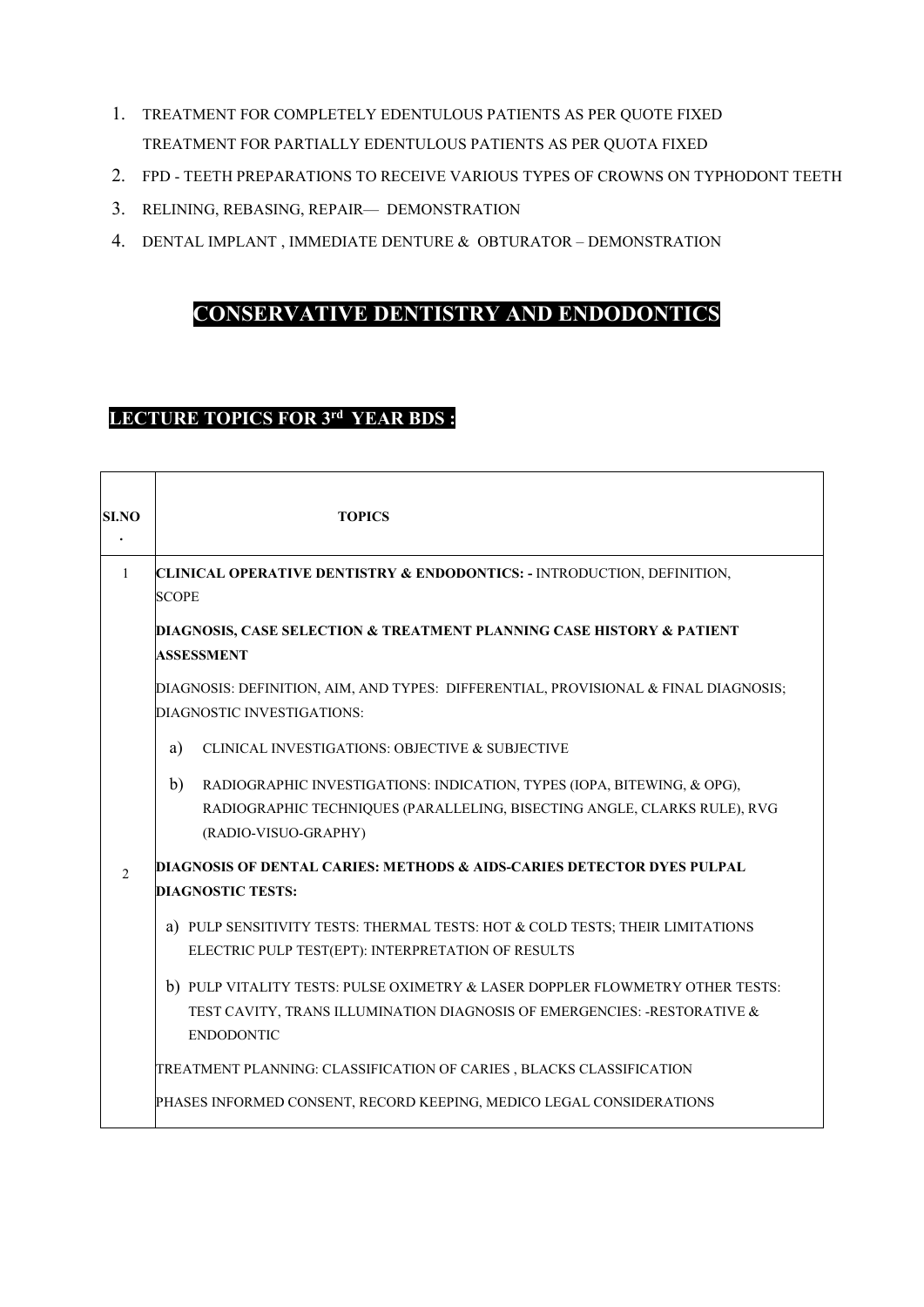| $\overline{3}$                                                                        | <b>BIOLOGICAL CONSIDERATIONS IN OPERATIVE DENTISTRY:</b>                                                                                                                                                                                                                             |  |
|---------------------------------------------------------------------------------------|--------------------------------------------------------------------------------------------------------------------------------------------------------------------------------------------------------------------------------------------------------------------------------------|--|
|                                                                                       | DENTIN-PULP COMPLEX                                                                                                                                                                                                                                                                  |  |
|                                                                                       | DENTAL PULP BIOLOGY                                                                                                                                                                                                                                                                  |  |
|                                                                                       | DISEASES OF THE PULP                                                                                                                                                                                                                                                                 |  |
| 4                                                                                     | <b>PULP THERAPY:</b>                                                                                                                                                                                                                                                                 |  |
|                                                                                       | VITAL PULP THERAPY & NON-VITAL PULP THERAPY: DEFINITION, CLASSIFICATION                                                                                                                                                                                                              |  |
|                                                                                       | PULP CAPPING: DEFINITION, TYPES: DIRECT & INDIRECT INDICATION, CONTRAINDICATIONS,<br><b>VS</b><br>APEXIFICATION PULP CAPPING<br>AGENTS: CALCIUM<br>APEXOGENESIS<br>HYDROXIDE:<br>MATERIAL/TECHNICAL & CLINICAL CONSIDERATIONS ZINC OXIDE EUGENOL, MTA & OTHER PULP<br>CAPPING AGENTS |  |
| 5                                                                                     | <b>DENTIN SENSITIVITY &amp; HYPERSENSITIVITY:</b>                                                                                                                                                                                                                                    |  |
|                                                                                       | - THEORIES, ETIO-PATHOLOGY, MANAGEMENT & PREVENTION                                                                                                                                                                                                                                  |  |
|                                                                                       | - HYDRODYNAMIC THEORY (SHORT NOTE)                                                                                                                                                                                                                                                   |  |
|                                                                                       | - MANAGEMENT OF ORO-FACIAL PAIN IN ENDODONTICS                                                                                                                                                                                                                                       |  |
| INFECTION CONTROL — AS RELATED TO CONSERVATIVE DENTISTRY &<br>6<br><b>ENDODONTICS</b> |                                                                                                                                                                                                                                                                                      |  |
|                                                                                       | INTRODUCTION, PRINCIPLES OF CROSS INFECTION CONTROL,                                                                                                                                                                                                                                 |  |
|                                                                                       | INFECTIOUS DISEASE OF CONCERN-HIV, HBV, TB ETC                                                                                                                                                                                                                                       |  |
|                                                                                       | CLASSIFICATION OF INFECTION CONTROL TECHNIQUES                                                                                                                                                                                                                                       |  |
|                                                                                       | STERILIZATION VS DISINFECTION: TERMINOLOGY & DEFINITION METHODS OF<br>DISINFECTION: FOR OPERATORY, EQUIPMENTS & MATERIALS METHODS OF STERILIZATION<br>OF INSTRUMENTS, EQUIPMENTS & MATERIALS.                                                                                        |  |
|                                                                                       | WASTE MANAGEMENT: INFECTIOUS & TOXIC WASTES; INCINERATION, DENTAL WATER LINES                                                                                                                                                                                                        |  |
|                                                                                       | CONTACT DERMATITIS FOR DENTAL MATERIALS; LATEX ALLERGY- GLOVE, RUBBER DAM.                                                                                                                                                                                                           |  |
|                                                                                       | MERCURY TOXICITY: FORMS OF MERCURY, MERCURY TOXICITY, -HYGIENE                                                                                                                                                                                                                       |  |
|                                                                                       | RECOMMENDATIONS FOR-USAGE, STORAGE & DISPOSAL                                                                                                                                                                                                                                        |  |
| 7                                                                                     | GLASS IONOMER CEMENT BASED RESTORATIVES                                                                                                                                                                                                                                              |  |
|                                                                                       | <b>TECHNICAL ASPECTS: DISPENSING &amp; MANIPULATION, MATRICES, SURFACE PROTECTION,</b><br>FINISHING & POLISHING PROCEDURES – SANDWICH (BI-LAYERED RESTORATION),<br>MATERIAL & TECHNIQUES                                                                                             |  |
|                                                                                       | <b>MODIFIED GLASS IONOMERS:</b>                                                                                                                                                                                                                                                      |  |
|                                                                                       | METAL MODIFIED GLASS IONOMER: MIRACLE MIX, CERMET                                                                                                                                                                                                                                    |  |
|                                                                                       | II) LIGHT CURED GLASS IONOMER: MATERIAL & TECHNICAL ASPECTS                                                                                                                                                                                                                          |  |
|                                                                                       | III) RESIN MODIFIED GLASS IONOMER(RMGIC)                                                                                                                                                                                                                                             |  |
|                                                                                       | IV) COMPOMER ( PMCR -POLYACID MODIFIED COMPOSITE RESINS )                                                                                                                                                                                                                            |  |
|                                                                                       | RECENT ADVANCES & NEWER MODIFICATIONS IN GLASS LONOMER                                                                                                                                                                                                                               |  |
|                                                                                       | CEMENTS TYPE IX & TYPE VII                                                                                                                                                                                                                                                           |  |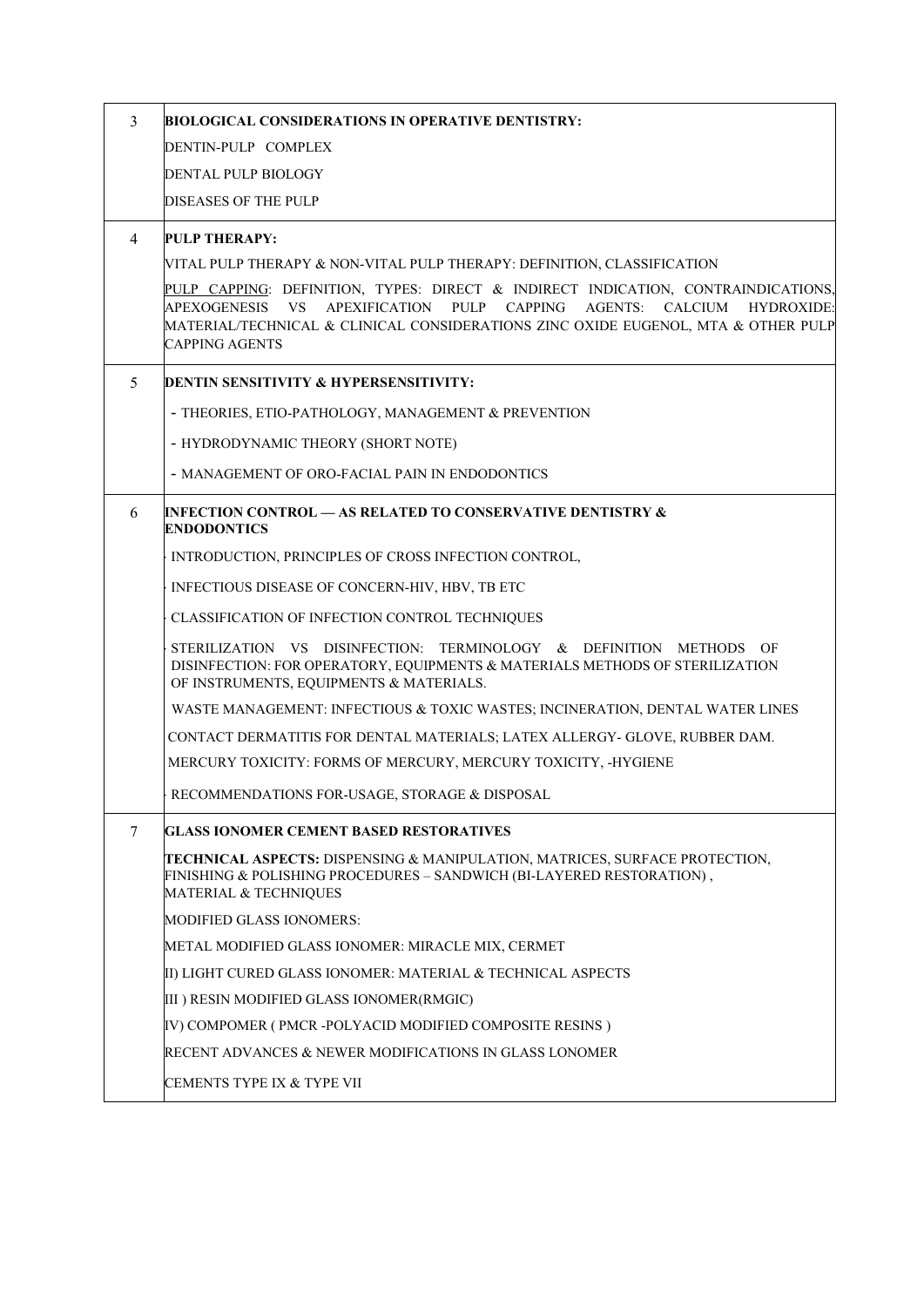| <b>8A</b> | <b>ADHESIVE DENTISTRY &amp; ESTHETIC TOOTH COLORED RESTORATIVES:</b>                                                                                                                                                      |  |
|-----------|---------------------------------------------------------------------------------------------------------------------------------------------------------------------------------------------------------------------------|--|
|           | <b>INTRODUCTION: -</b>                                                                                                                                                                                                    |  |
|           | TERMINOLOGY: ADHESION & COHESION: DEFINITION & TYPES, ESTHETICS: DEFINITION,<br>PRINCIPLES, GOLDEN PROPORTION PROPERTIES - INDICATION & CONTRAINDICATION;<br>ADVANTAGES & DISADVANTAGES LIMITATIONS & DRAWBACKS           |  |
|           | PRE-OPERATIVE CONSIDERATIONS: ISOLATION (RUBBERDAM)                                                                                                                                                                       |  |
|           | - SHADE SELECTION: COLOR MATCHING,                                                                                                                                                                                        |  |
|           | - SURFACE PRE-TREATMENT (ETCHING & BONDING)                                                                                                                                                                               |  |
| 8B        | ACID ETCHING: DEFINITION, PURPOSE, MATERIAL & TECHNIQUES USED ETCHING PATTERNS,<br>ETCHING VS CONDITIONING (FOR GIC) BONDING AGENTS: ENAMEL / DENTIN BONDING SYSTEMS                                                      |  |
|           | BRIEF HISTORY OF DEVELOPMENT, CLASSIFICATION MATERIAL & TECHNICAL ASPECTS                                                                                                                                                 |  |
|           | RECENT ADVANCES & NEWER BONDING SYSTEMS. EG; SELF ETCHING PRIMERS                                                                                                                                                         |  |
|           | SMEAR LAYER: DEFINITION, DESCRIPTION, COMPONENTS & CLINICAL SIGNIFICANCE                                                                                                                                                  |  |
|           | MICRO LEAKAGE: DEFINITION, CAUSES, METHODS TO STUDY/DETECT MICROLEAKAGE                                                                                                                                                   |  |
|           | <b>COMPOSITE</b><br>RESIN SYSTEMS: DEFINITION,<br>BRIEF HISTORY OF DEVELOPMENT,                                                                                                                                           |  |
|           | MATERIAL ASPECTS: COMPOSITION (INITIATORS, ACTIVATORS, PHOTOINITIATORS) FILLERS IN<br>COMPOSITE RESINS: TYPE, PARTICLE SIZE PROPERTIES: ABRASION/WEAR RESISTANCE, STRENGTH,<br>POLYMERIZATION SHRINKAGE, BIOCOMPATIBILITY |  |
|           | POSTERIOR COMPOSITES: MATERIAL ASPECTS                                                                                                                                                                                    |  |
|           | RECENT ADVANCES & NEWER COMPOSITES - PACKABLE, MICRO-FILLED, NANOFILLED                                                                                                                                                   |  |
| 9         | <b>GINGIVAL TISSUE MANAGEMENT IN OPERATIVE DENTISTRY:</b>                                                                                                                                                                 |  |
|           | - INDICATION, METHODS &MATERIALS                                                                                                                                                                                          |  |
|           | - GINGIVAL RETRACTION CORDS,                                                                                                                                                                                              |  |
|           | - MEROCEL, EXPASYL                                                                                                                                                                                                        |  |

# **LECTURE TOPICS FOR 4th YEAR BDS :**

| SLNO. | <b>TOPICS</b>                                                                                                                                                                                            |
|-------|----------------------------------------------------------------------------------------------------------------------------------------------------------------------------------------------------------|
|       | <b>ENDODONTICS</b><br>DEFINITION, AIM & SCOPE OF ENDODONTICS                                                                                                                                             |
| C     | <b>MAGNIFICATION AND ILLUMINATION DEFINITION</b><br>ADVANTAGES OF MAGNIFICATION AND ILLUMINATION PARTS OF<br><b>LOUPES</b><br><b>USES OF LOUPES</b><br><b>IMISCONCEPTION OF MAGNIFICATION ERGONOMICS</b> |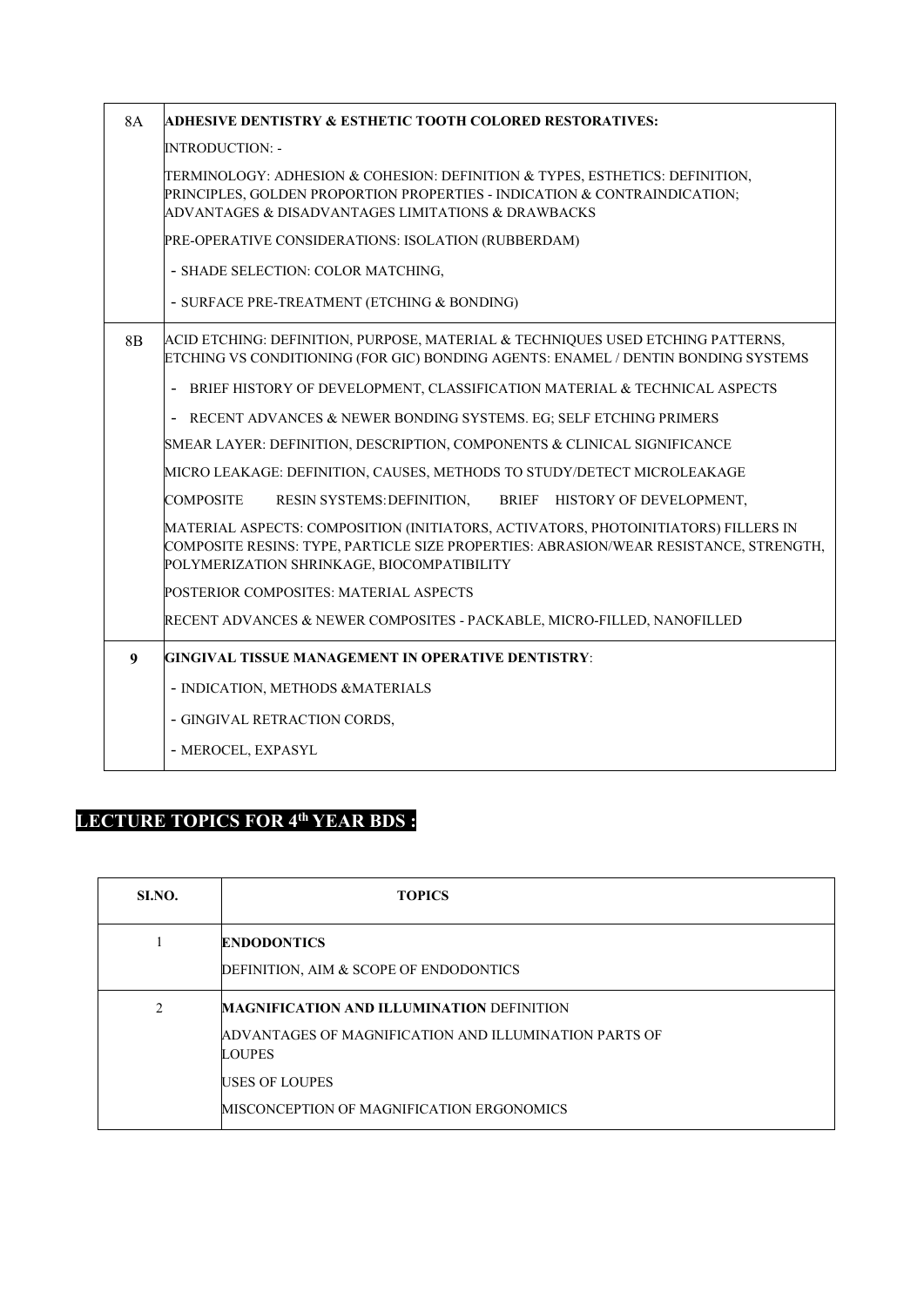| 3 | <b>RUBBER DAM IN DENTISTRY RUBBER DAM</b><br>ISOLATION                                                                         |
|---|--------------------------------------------------------------------------------------------------------------------------------|
|   | ADVANTAGES OF ISOLATION WITH RUBBER DAM PARTS OF<br><b>RUBBER DAM</b>                                                          |
|   | TECHNIQUES OF RUBBER DAM APPLICATION-                                                                                          |
|   | -SINGLE TOOTH ISOLATION                                                                                                        |
|   | -MULTIPLE TEETH/ ARCH ISOLATION                                                                                                |
| 4 | <b>DISEASES OF PULP &amp; PERIAPICAL TISSUES AND THEIR MANAGEMENT ETIOLOGY &amp;</b><br>PATHO-PHYSIOLOGY                       |
|   | MANAGEMENT PULPAL AND PERIAPICAL DISEASES PULPITIS:<br><b>REVERSIBLE &amp; IRREVERSIBLE</b>                                    |
|   | <b>PULP NECROSIS</b>                                                                                                           |
|   | PERIRADICULAR PERIODONTITIS, PERIRADICULAR ABSCESS                                                                             |
|   | PHOENIX ABSCESS, PERIAPICAL GRANULOMA & CYST, APICAL                                                                           |
|   | PERIODONTITIS CALCIFICATION: CAUSES, TYPES-DYSTROPIC, PULP STONES (TRUE &                                                      |
|   | FALSE)                                                                                                                         |
| 5 | <b>RATIONALE OF ENDODONTICS &amp; PRINCIPLES, FISH'S THEORY (ZONES OF INFECTION)</b><br><b>KRONFELD'S MOUNTAIN PASS THEORY</b> |
| 6 | <b>CLINICAL DIAGNOSTIC METHODS:</b>                                                                                            |
|   | CASE HISTORY RECORDING IN ENDODONTICS                                                                                          |
|   | CLINICAL EXAMINATION USING VARIOUS DIAGNOSTIC TOOLS/AIDS DIAGNOSTIC AIDS:                                                      |
|   | PULP TESTS: PULP SENSITIVITY: THERMAL & ELECTRIC PULP TEST (EPT)PULP VITALITY<br>TESTS: PULSE OXIMETRY, LASER DOPPLER          |
|   | <b>FLOWMETRY</b>                                                                                                               |
| 7 | DIAGNOSIS & MANAGEMENT OF OROFACIAL PAIN IN ENDODONTICS                                                                        |
|   |                                                                                                                                |
|   | -CAUSES, TYPES                                                                                                                 |
|   | PHARMACOLOGIC MANAGEMENT OF PULPAL & PERIAPICAL PAIN MANAGEMENT OF<br>ENDODONTIC PAIN EMERGENCY                                |
|   | NON-ODONTOGENIC TOOTH PAIN; REFERRED PAIN, PHANTOM PAIN,                                                                       |

| 8 | <b>CASE SELECTION &amp; TREATMENT PLANNING IN ENDODONTICS: INDICATIONS AND</b><br>CONTRA INDICATIONS OF ENDODONTICS THERAPY FACTORS INFLUENCING: LOCAL $\&$<br>SYSTEMIC FACTORS, TREATMENT OF<br>VITAL/NON-VITAL PULP INFLAMED PULP |
|---|-------------------------------------------------------------------------------------------------------------------------------------------------------------------------------------------------------------------------------------|
| 9 | <b>ENDODONTIC PRE-OPERATIVE CONSIDERATIONS:</b><br>TOOTH ISOLATION: PRINCIPLES & RATIONALE, ARMAMENTARIUM,<br>METHODS & AIDS IN RUBBER DAM PLACEMENT                                                                                |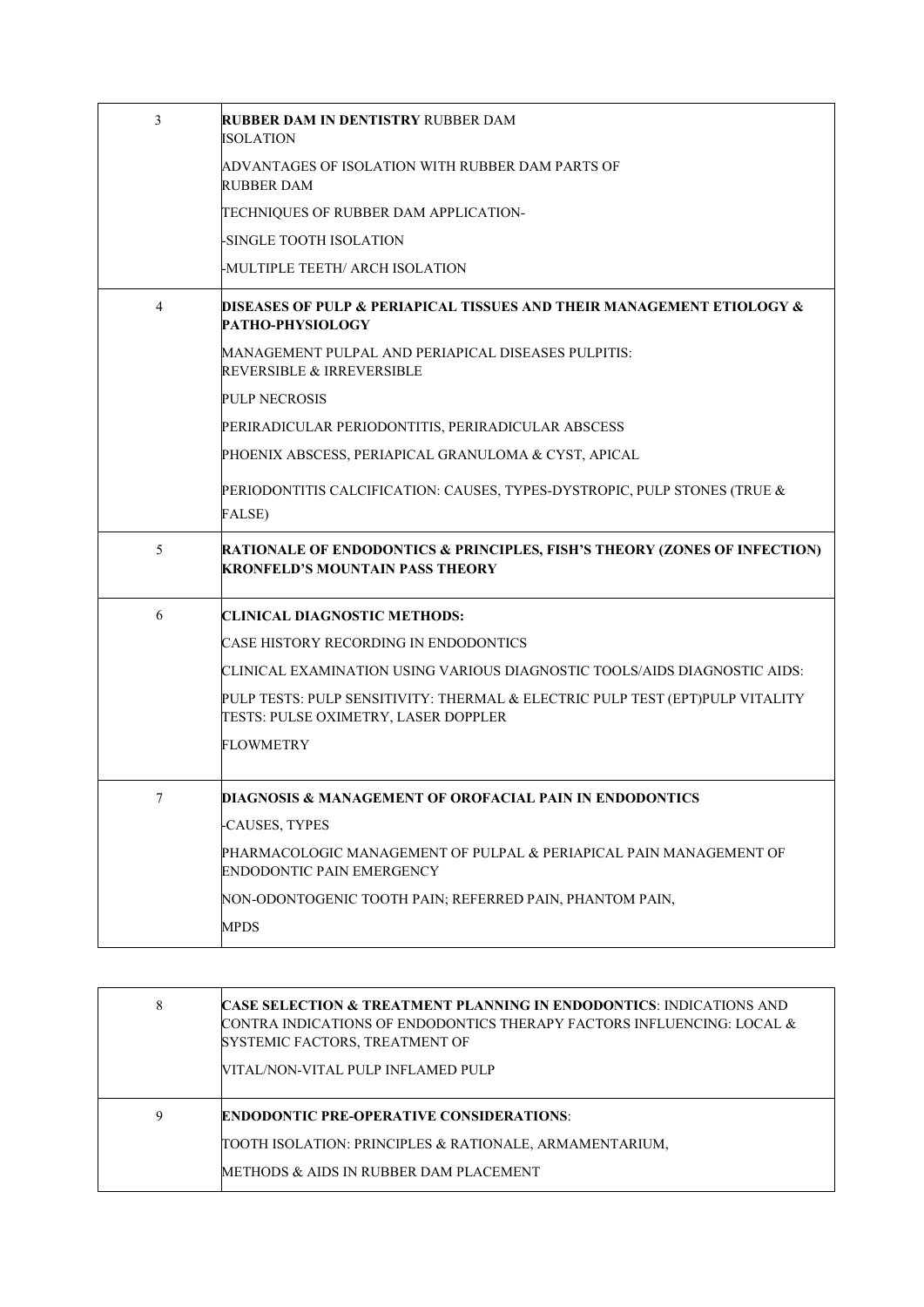| 10 | ARMAMENTARIUM & STERILIZATION ENDODONTIC<br><b>INSTRUMENTS:</b>                                                                                                                                                    |
|----|--------------------------------------------------------------------------------------------------------------------------------------------------------------------------------------------------------------------|
|    | GENERAL CLASSIFICATION-HAND, ROTARY, ULTRASONIC/SONIC                                                                                                                                                              |
|    | A) HAND INSTRUMENTS:                                                                                                                                                                                               |
|    | STANDARDIZATION OF HAND/ENGINE DRIVEN INSTRUMENTS, BROACHES                                                                                                                                                        |
|    | <b>REAMERS</b>                                                                                                                                                                                                     |
|    | K-FILES & H-FILES SPREADERS & PLUGGERS                                                                                                                                                                             |
|    | GATES-GLIDDEN & PEESO REAMER NICKEL TITANIUM                                                                                                                                                                       |
|    | b) ROTARY ENDODONTIC SYSTEMS: PROFILE, PRO-TAPER NEWER ROTARY<br><b>ENDODONTIC SYSTEMS</b>                                                                                                                         |
|    | c) ULTRASONIC (ENDODONTIC) SONIC INSTRUMENTS MAINTENANCE: STERILIZATION<br>& STORAGE OF ENDODONTIC INSTRUMENTS                                                                                                     |
|    | GLASS BEAD / HOT BEAD STERILIZER, AUTOCLAVE, GLUTERALDEHYDE, ETHYLENE<br><b>OXIDE</b>                                                                                                                              |
| 11 | <b>MICROBIOLOGY IN ENDODONTICS</b>                                                                                                                                                                                 |
|    | PATHWAYS OF INFECTION MICROBIAL FLORA OF ROOT CANAL (INFECTED & NON-<br>PULP)<br>VARIOUS<br><b>CULTURE</b><br>TESTS/TECHNIQUES,<br><b>CULTURE</b><br>VITAL<br>MEDIA,<br>INTERPRETATION ANTIBIOTICS IN ENDODONTICS; |
|    | SELECTION OF ANTIBIOTICS IN ENDODONTICS: PRINCIPLES, ANTIBIOTIC SENSITIVITY                                                                                                                                        |
|    | ANTIBIOTIC PROPHYLAXIS: AMA RECOMMENDATIONS COMPLICATIONS: ABSCESS,<br>SPACE INFECTION & CELLULITIS; MANAGEMENT                                                                                                    |
|    |                                                                                                                                                                                                                    |
| 12 | TOOTH MORPHOLOGY & ACCESS CAVITY PREPARATION:                                                                                                                                                                      |
|    | A. ROOT CANAL ANATOMY: COMPONENTS OF THE ROOT CANAL SYSTEM.                                                                                                                                                        |
|    | VARIATIONS IN ROOT CANAL CONFIGURATION: VERTUCCI'S CLASSIFICATION LATERAL &<br>ACCESSORY CANALS APICAL FORAMEN, APICAL DELTA B. ACCESS CAVITY PREPARATION:                                                         |
|    | OBJECTIVES & GUIDELINES(PRINCIPLES)                                                                                                                                                                                |
|    | ISOLATION WITH RUBBER DAM: PURPOSE & ADVANTAGE                                                                                                                                                                     |
|    | PHASE<br><b>ACCESS</b><br>CAVITY<br>MECHANICAL<br>OF<br>PREPARATION<br>ARMAMENTARIUM:<br>MAGNIFICATION & ILLUMINATION ENDODONTIC HAND PIECES & ACCESS BURS                                                         |
|    | ENDODONTIC EXPLORERS & ULTRASONIC TIPS ACCESS CAVITY PREPARATIONS                                                                                                                                                  |
|    | <b>ANTERIOR &amp; POSTERIOR</b>                                                                                                                                                                                    |
|    | SPECIAL / CHALLENGING CASES: CALCIFIED, HEAVILY RESTORED TEETH ERRORS IN ACCESS<br><b>CAVITY PREPARATION</b>                                                                                                       |
|    | MORPHOLOGY & ACCESS CAVITY PREPARATION FOR INDIVIDUAL TEETH OUTLINE                                                                                                                                                |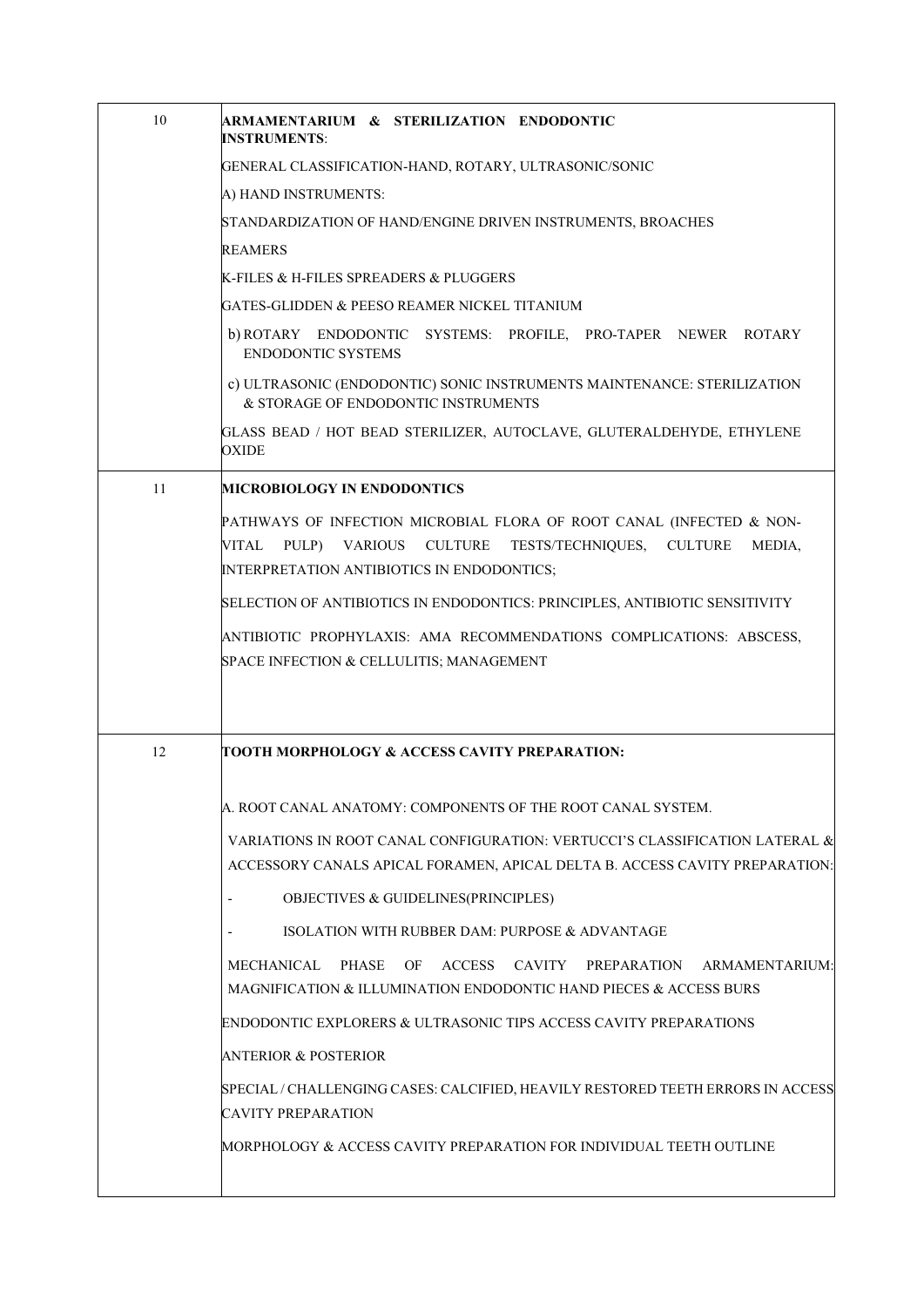#### **CLINICAL DEMONSTRATIONS**

- 1. DIAGNOSTIC AIDS VITALITY TESTS
- 2. ACCESS OPENING AND RUBBER DAM APPLICATIONS
- 3. WORKING LENGTH ESTIMATION—ELECTRONIC APEX LOCATORS
- 4. ENDODONTIC INSTRUMENTS
- 5. BIOMECHANICAL PREPARATION INCLUDING ROTARY ENDODONTICS
- 6. OBTURATION TECHNIQUE AND MATERIALS
- 7. ENDODONTIC SURGERY
- 8. POST ENDODONTIC RESTORATIONS INCLUDING POST AND CORE
- 9. COMPOSITE RESTORATIONS
- 10. LABORATORY FABRICATIONS OF CERAMIC AND METAL CERAMIC CROWNS

#### **CLINICAL WORK**

I.CASE HISTORY TAKING & MAINTAINING RECORDS

II.DEEP CARIES MANAGEMENT EXERCISE: PULP CAPPING

III.AMALGAM RESTORATIONS

a) CLASS I - INCLUDING BUCCAL & LINGUAL EXTENSION

b) CLASS II - MO/ DO & MOD

IV TOOTH COLORED RESTORATIONS

a) GLASS LONOMER & COMPOSITE RESTORATIONS

V. ENDODONTIC EXERCISES ROOT CANAL TREATMENT -ANTERIOR TOOTH

## **ORAL AND MAXILLOFACIAL SURGERY**

#### **LECTURE TOPICS ( COVERED IN 3rd YEAR BDS ) -**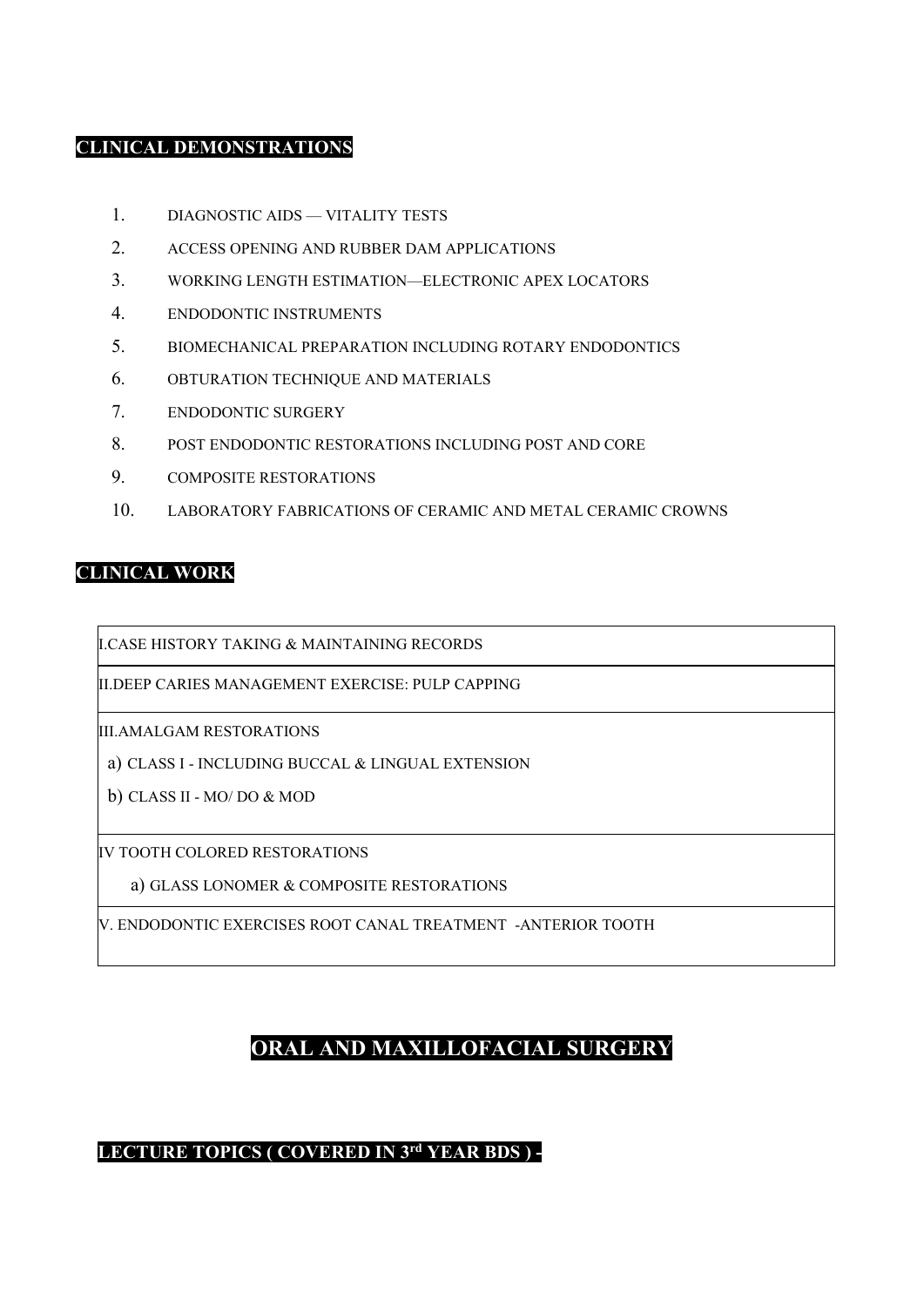#### **I. INTRODUCTION -**

- a) DEFINITION, HISTORY, INTRODUCTION, OBJECTIVES AND SCOPE.
- b) HISTORY TAKING, EXAMINATION OF THE PATIENTS, INVESTIGATIONS & DIAGNOSIS.

#### **II. LOCAL ANESTHESIA**

- a) NEUROLOGY OF FACIAL PAIN
- b) HISTORICAL ASPECTS, DEFINITION, TYPES OF L.A, INDICATIONS AND CONTRAINDICATION, ADVANTAGE & DISADVANTAGE.
- c) LOCAL ANESTHETIC DRUGS, CLASSIFICATION, IDEAL REQUIREMENTS OF L.A, COMPOSITION & ACTION.
- d) FACTORS TO BE CONSIDERED IN THE CHOICE OF PARTICULAR MODE OF ANESTHESIA.
- e) COMPLICATION OF L.A, ITS PREVENTION AND MANAGEMENT.
- f) MAXILLARY ANESTHESIA TECHNIQUES , ANATOMY & COMPLICATIONS
- g) MANDIBULAR ANESTHESIS TECHNIQUES , ANATOMY & COMPLICATIONS

#### **III. EXODONTIA-**

- a) GENERAL CONSIDERATIONS
- b) INDICATIONS & CONTRAINDICATIONS.
- c) METHODS OF EXTRACTIONS:
	- PRINCIPLES OF FORCEPS EXTRACTION.
	- INDICATIONS, PRINCIPLES AND SURGICAL PROCEDURE OF TRANS- ALVEOLAR EXTRACTION.
- d) PRINCIPLES AND USE OF ELEVATORS.
- e) COMPLICATIONS OF EXODONTIA AND MANAGEMENT.

#### **LECTURE TOPICS ( COVERED IN 4th YEAR BDS ) -**

- **I. IMPACTED TEETH–**
	- a) GENERAL FACTORS, INCIDENCE, ETIOLOGY, CLASSIFICATION, INDICATION FOR REMOVAL OF IMPACTED MOLARS
	- b) ASSESSMENT: CLINICAL & RADIOLOGICAL.
	- c) ANESTHETIC CONSIDERATIONS AND SURGICAL PROCEDURE.
	- d) MAXILLARY THIRD MOLAR AND CANINE IMPACTIONS, INCIDENCE, INDICATION FOR REMOVAL, CLASSIFICATION, ASSESSMENT & LOCALIZATION, SURGICAL PROCEDURE.
	- e) COMPLICATION OF SURGICAL REMOVAL OF IMPACTED TEETH SENT TO ENDODONTICS.
- **II. ENDODONTIC SURGERY–**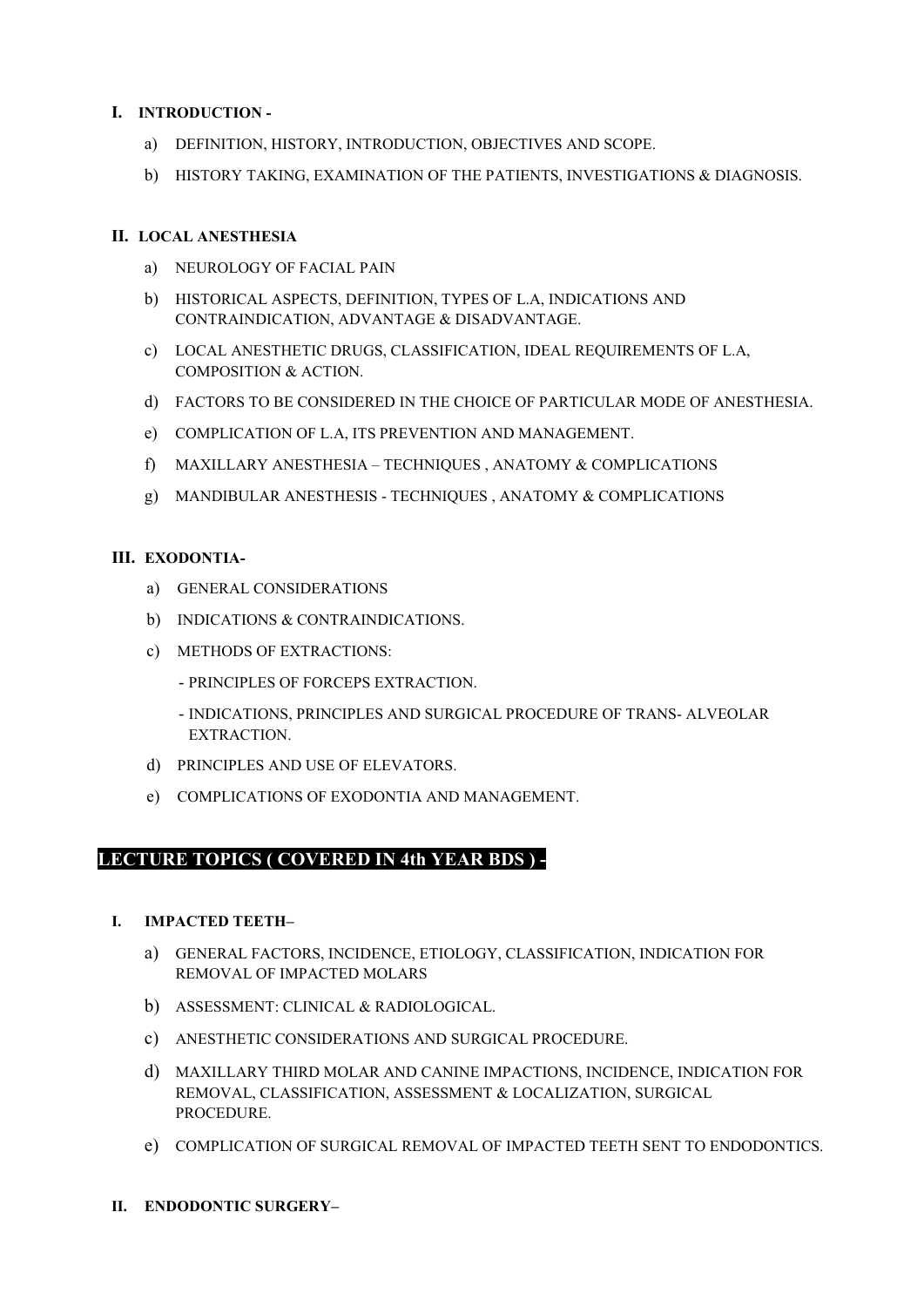- a) INTRODUCTION
- b) CLASSIFICATION
- c) APICOECTOMY
- d) REPLANTATION.

#### **III. PRE-PROSTHETIC SURGERY–**

- a) INTRODUCTION, AIMS OF PRE-PROSTHETIC SURGERY, CLASSIFICATION.
- b) CORRECTIVE PROCEDURES- HARD AND SOFT TISSUES.
- c) SULCUS EXTENSION PROCEDURES.
- d) RIDGE RECONSTRUCTION OR AUGMENTATION PROCEDURES.

#### **IV. PRINCIPLES OF IMPLANTOLOGY**

#### **V. INFECTION OF ORAL CAVITY-**

- a) INTRODUCTION.
- b) MICROBIOLOGY OF ODONTOGENIC INFECTIONS.
- c) ANATOMICAL CONSIDERATIONS AND FACIAL SPACES.
- d) SPREAD OF INFECTIONS.
- e) ACUTE DENTO-ALVEOLAR ABSCESS.
- f) ACUTE & CHRONIC INFECTIONS OF THE JAWS: CELLULITIS, LUDWIG'SANGINA, ACTINOMYCOSIS, OSTEOMYELITIS, OSTEORADIONECROSIS.
- g) MANAGEMENT OF INFECTIONS:
	- MEDICAL-ANTIBIOTICS, ANALGESICS, ANTI-INFLAMMATORY DRUGS-SURGICAL.
- h) HEPATITIS-B & H.I.V INFECTIONS.

#### **VI. MAXILLARY SINUS DISEASES –**

- a) APPLIED ANATOMY, ACUTE AND CHRONIC SINUSITIS, SURGICAL APPROACH TO SINUS.
- b) REMOVAL OF TOOTH OR ROOT FROM THE ANTRUM.
- c) ORO-ANTRAL FISTULA AND ITS MANAGEMENT.

#### **VII. CYSTIC LESION OF THE JAWS –**

- a) GENERAL FEATURES, DEFINITION, CLASSIFICATION.
- b) PATHOGENESIS, SIGNS & SYMPTOMS.
- c) CLINICAL, RADIOLOGICAL & OTHER INVESTIGATIONS.
- d) SURGICAL MANAGEMENT AND COMPLICATION OF EACH TYPE OF CYST.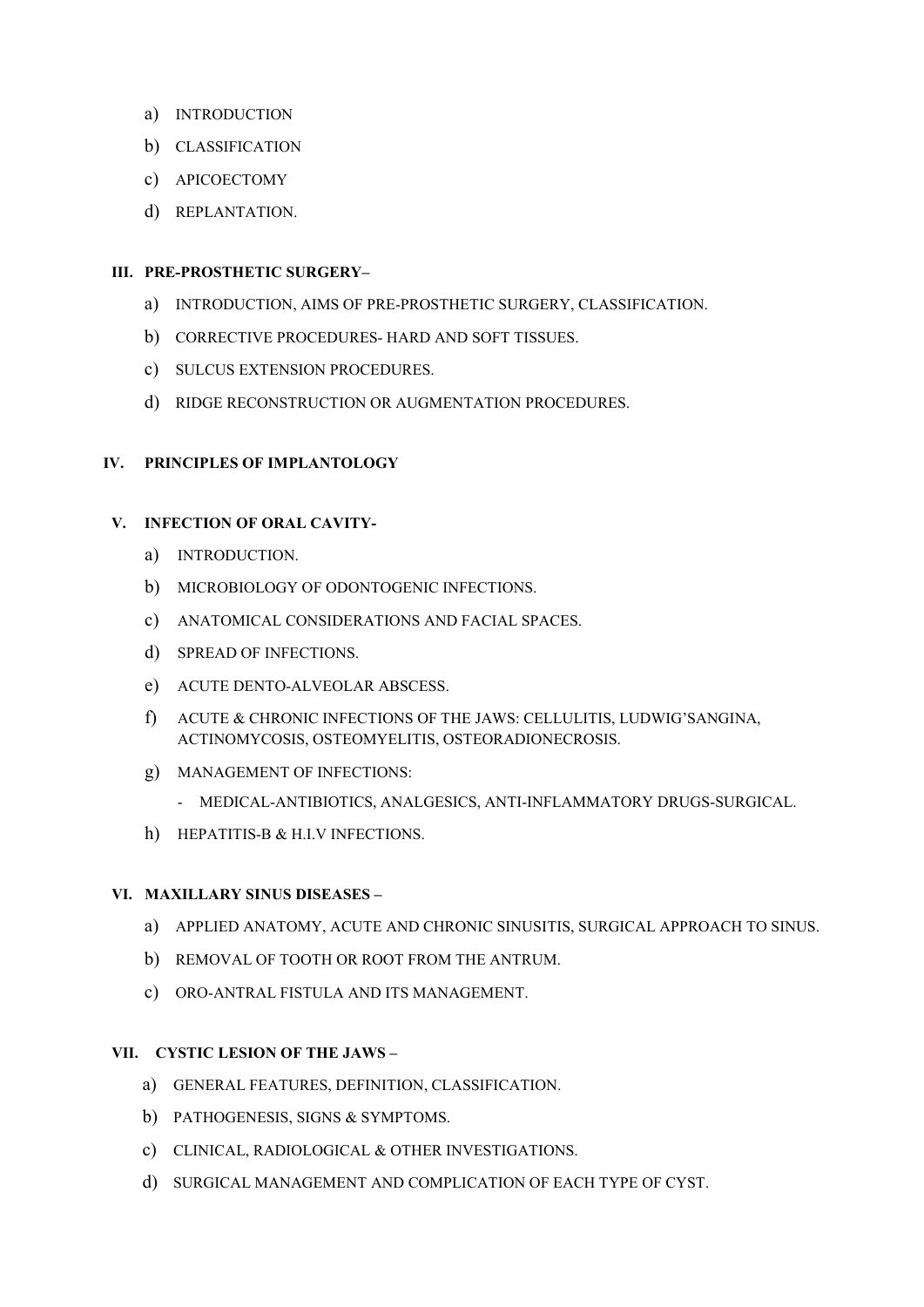#### **VIII. DISORDERS OF TEMPORO MANDIBULAR JOINT(TMJ)–**

- a) APPLIED ANATOMY.
- b) SUB-LUXATION & DISLOCATION OF THE TMJ.
- c) PAIN DYSFUNCTION SYNDROME.
- d) ANKYLOSIS OF THE JOINTS & MANAGEMENT.
- e) INFECTIONS OF THE TMJ.

#### **IX. DISEASES OF SALIVARY GLANDS–**

- a) GENERAL FEATURES, INVESTIGATIONS IN THE DIAGNOSIS OF SALIVARY GLAND DISEASES.
- b) ACUTE AND CHRONIC INFECTION.
- c) SALIVARY CALCULUS & ITS MANAGEMENT.
- d) TUMORS OF THE SALIVARY GLANDS & ITS MANAGEMENT.

#### **X. NEUROGENIC DISORDERS –**

- a) NERVE INJURIES.
- b) TRIGEMINAL NEURALGIA.
- c) GLOSSOPHARYNGEAL & FACIAL PARALYSIS.
- d) FACIAL NERVE PALSY

#### **XI. FRACTURES OF THE JAWS–**

- a) INTRODUCTION, APPLIED ANATOMY & TYPES OF FRACTURES.
- b) DENTO ALVEOLAR FRACTURES.
- c) MANDIBULAR FRACTURES:
	- CLASSIFICATION.
	- CLINICAL FEATURES & DIAGNOSIS –PRELIMINARY AND DEFINITIVE MANAGEMENT.
- d) ZYGOMATIC COMPLEX FRACTURES
- e) MIDDLE THIRD FRACTURES:
	- CLASSIFICATION.
	- CLINICAL FEATURES & DIAGNOSIS.
	- OUTLINE OF IMMEDIATE AND DEFINITIVE TREATMENT.
- f) ORBITAL FRACTURES
- g) NASAL FRACTURES
- h) ADVANCES IN MAXILLOFACIAL FRACTURE FIXATION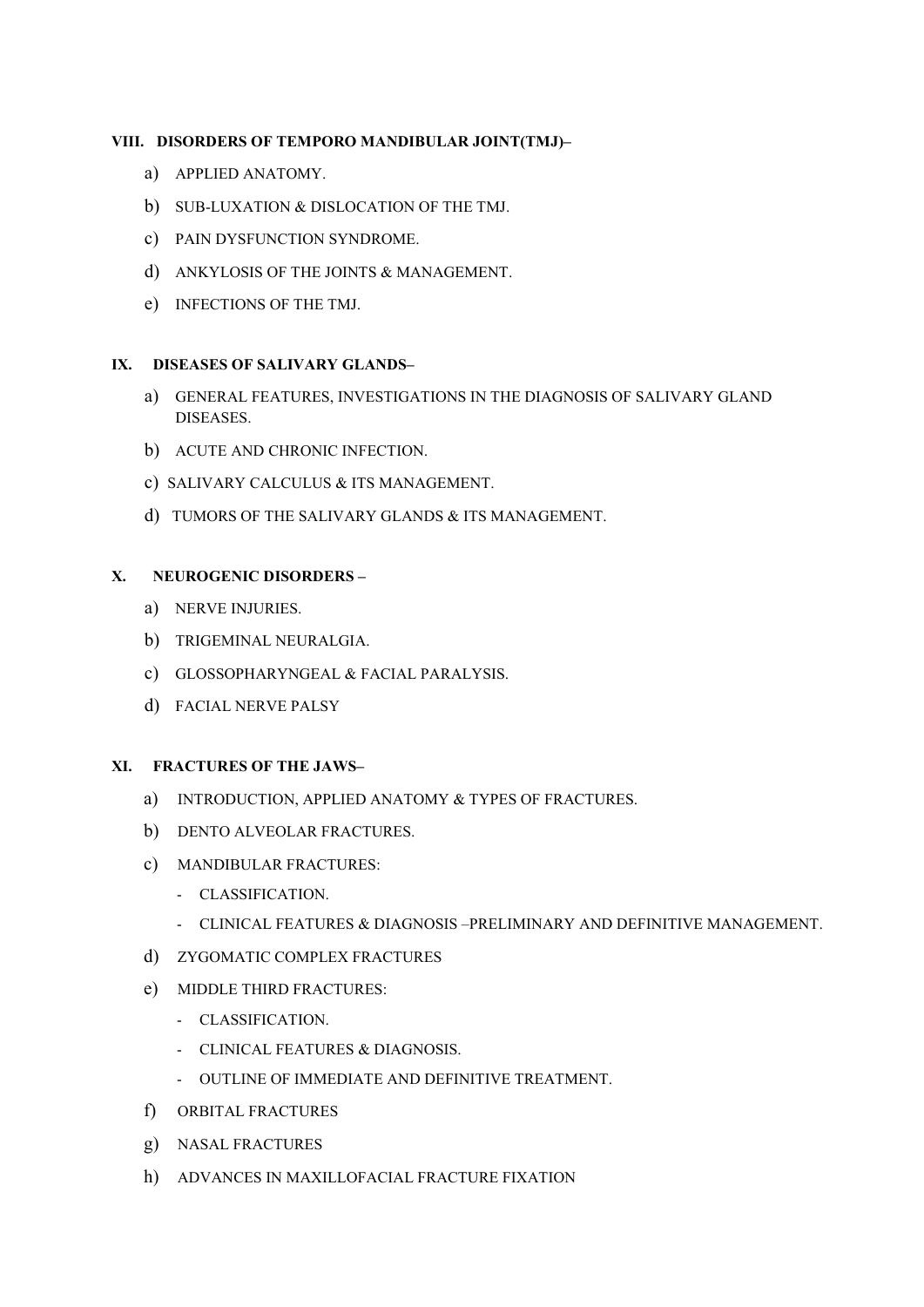#### **XII. DEVELOPMENTAL DEFORMITIES –**

- a) DEFORMITIES OF THE JAWS:
	- BASIC FORMS OF DEFORMITIES, PROGNATHISM, RETROGNATHISM AND APERTOGNATHIA.
	- REASONS FOR SURGICAL CORRECTION, PRE-OPERATIVE PLANNING.
	- OUTLINE OF VARIOUS SURGICAL PROCEDURE IN MANDIBLE AND MAXILLA.
- b) CLEFT LIP AND PALATE:
	- ETIOLOGY, INCIDENCE, TIMING OF REPAIR.
	- ROLE OF GENERAL DENTAL PRACTITIONER.

#### **XIII. EMERGENCIES IN DENTAL PRACTICES**

- **A)** PRIMARY CARE OF MEDICAL EMERGENCIES IN DENTAL PRACTICE
	- a) CARDIO-VASCULAR DISORDERS.
	- b) RESPIRATORY DISORDERS.
	- c) ENDOCRINE DISORDERS.
	- d) DRUG ALLERGIES AND INTERACTIONS.
- **B)** CPR , DEFIBRILLATION & TRACHEOSTOMY .

#### **XIV. ORAL SURGICAL CONSIDERATIONS–**

- a) SYSTEMIC DISEASES AND PATIENTS WITH MEDICALLY COMPROMISED CONDITIONS.
- b) IMMUNO COMPROMISED CONDITIONS, GERIATRIC PATIENTS.
- c) PREGNANT WOMAN.

#### **XV. TUMORS OF THE ORAL CAVITY –**

- a) GENERAL CONSIDERATIONS
- b) NON-ODONTOGENIC BENIGN TUMORS ( FIBROMA, PAPILOMA, LIPOMA, OSSIFYING FIBROMA, MYXOMA )
- c) AMELOBLASTOMA
- d) CARCINOMA OF THE ORAL CAVITY
- e) BIOPSY
- f) TNM CLASSIFICATION
- g) OUTLINE OF MANAGEMENT OF CARCINOMA
- h) ROLE OF DENTAL SURGEONS IN EARLY DETECTION AND PREVENTION OF ORAL CANCER

#### **XVI. RECENT ADVANCES –**

a) LASERS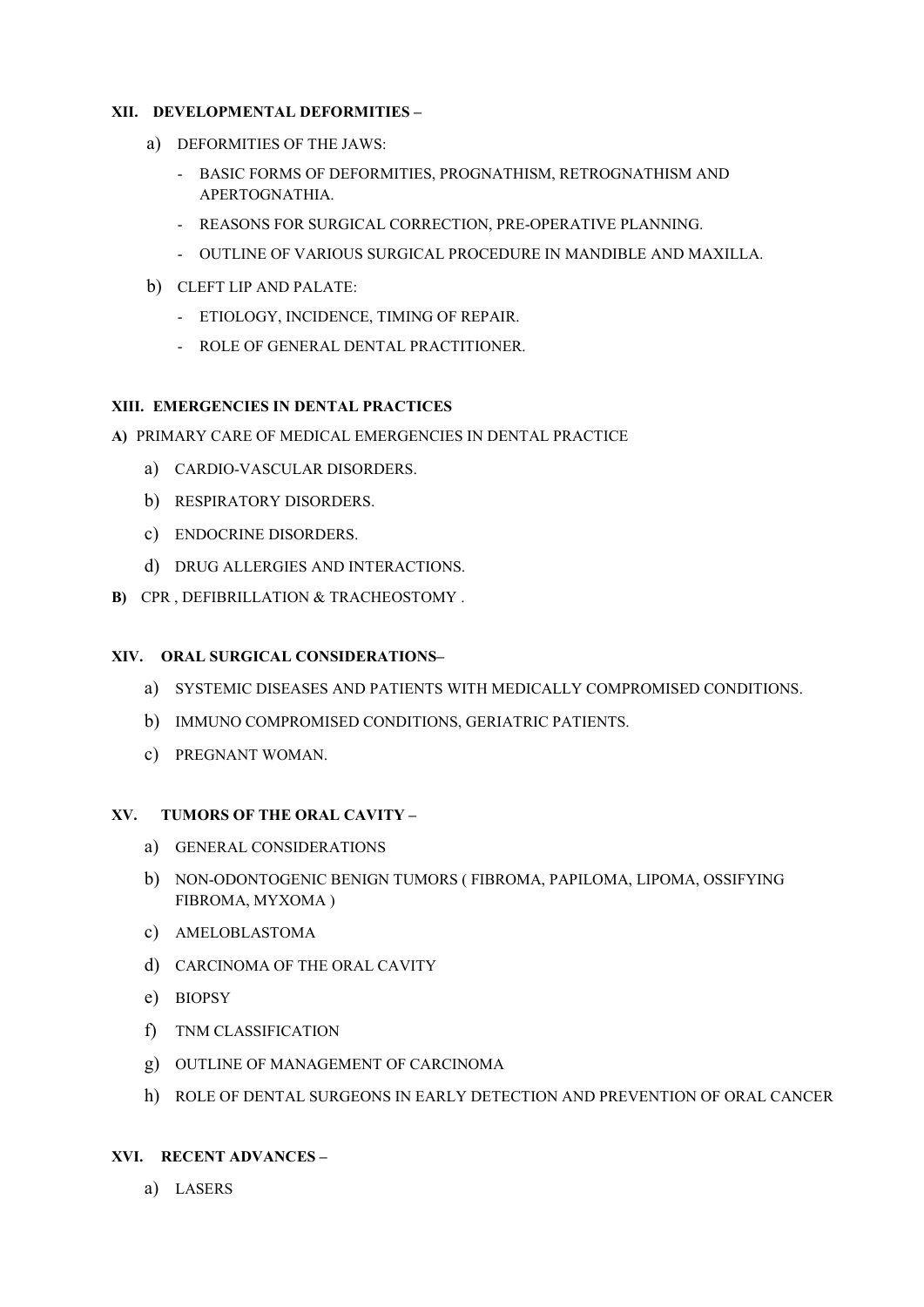- b) PIEZOSURGERY
- c) CRYOSURGERY
- d) STEM CELL AND TISSUE REGENERATION

#### **CLINICAL EXERCISES :**

- 1. CASE HISTORY TAKING & TREATMENT PLANNING IN MEDICALLY COMPROMISED PTNS
- 2. EXAMINATION OF THE PATIENT.
- 3. RECORDING BLOOD PRESSURE.
- 4. VARIOUS ANESTHETIC INJECTION TECHNIQUES.
- 5. USE OF DIFFERENT INSTRUMENT IN ORAL SURGERY.
- 6. CLOSED METHOD OF EXTRACTION ( FORCEP EXTRACTION ) MINIMUM 80
- 7. TRANSALVEOLAR METHOD OF EXTRACTION OBSERVE / ASSIST
- 8. IMPLANT SURGERY OBSERVE / ASSIST
- 9. DEMONSTRATION OF CPR ON MANIKIN OBSERVE & PERFORM
- 10. CLINICAL DISCUSSION ON
	- i) MEDICALLY COMPROMISED PATIENTS ,
	- ii) DIAGNOSIS & TREATMENT PLANNING OF SWELLING & ORAL INFECTIONS.
	- iii) LOCAL ANESHTHESIA TOXICITY
	- iv) EXTRAORAL RADIOGRAPHS

### **PEDIATRIC & PREVENTIVE DENTISTRY**

### **LECTURE TOPICS FOR 3rd YEAR BDS :**

|               | <b>INTRODUCTION TO PEDIATRIC AND PREVENTIVE DENTISTRY</b>                               |
|---------------|-----------------------------------------------------------------------------------------|
|               | DEFINITION, SCOPE, OBJECTIVES AND IMPORTANCE                                            |
| 2.            | <b>GROWTH AND DEVELOPMENT OF CRANIOFACIAL STRUCTURES</b>                                |
|               | <b>IMPORTANCE OF STUDY</b><br>$\blacksquare$                                            |
|               | PRENATAL AND POSTNATAL FACTORS IN GROWTH AND DEVELOPMENT<br>$\blacksquare$              |
|               | THEORIES OF GROWTH AND DEVELOPMENT<br>$\overline{\phantom{a}}$                          |
|               | DEVELOPMENT OF MAXILLA AND MANDIBLE AND RELATED AGE CHANGES<br>$\overline{\phantom{0}}$ |
| $\mathcal{E}$ | DEVELOPMENT OF OCCLUSION FROM BIRTH THROUGH ADOLESCENCE                                 |
| 4             | <b>IDENTAL RADIOLOGY RELATED TO ENDODONTICS</b>                                         |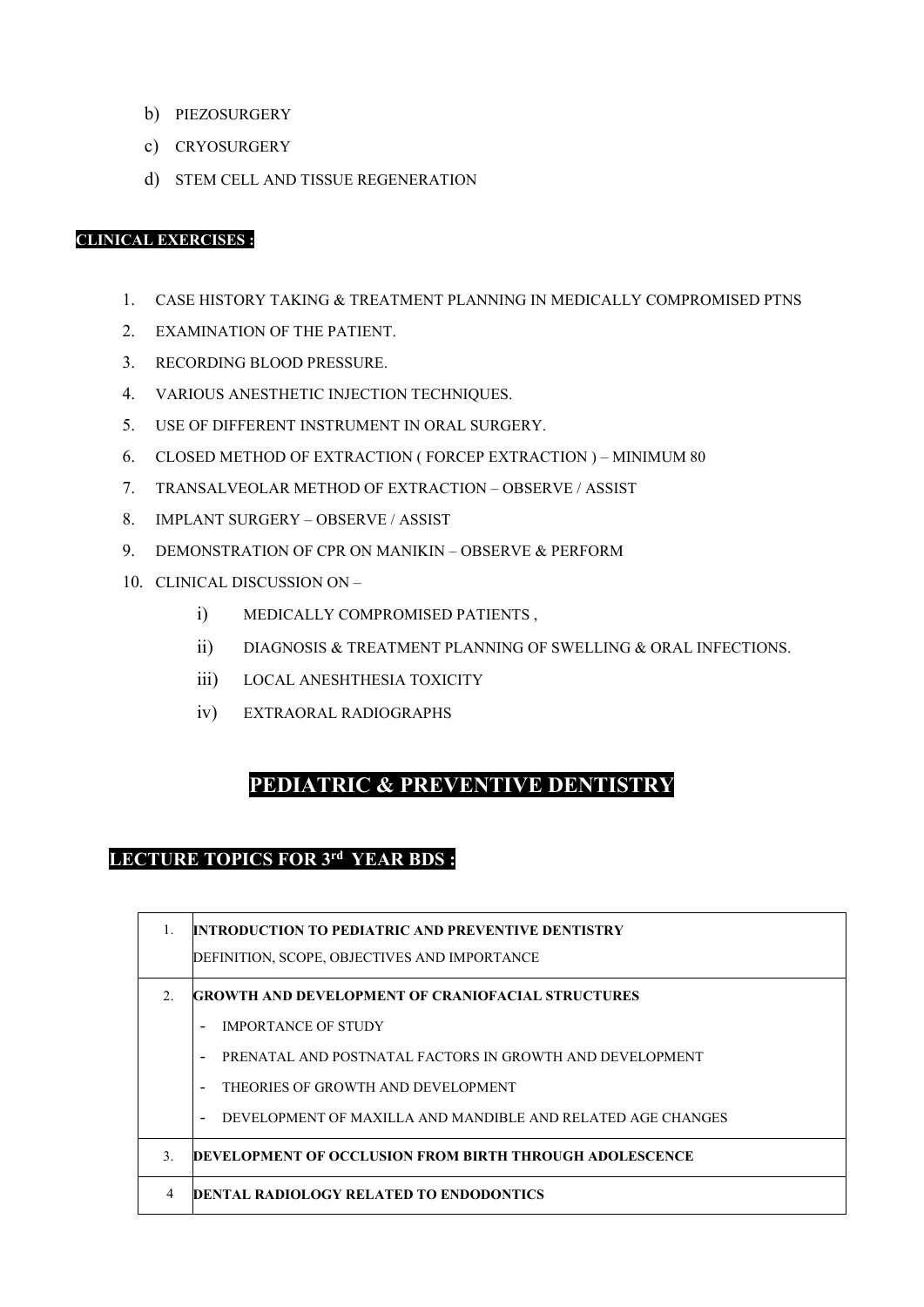| 5      | <b>DENTAL SURGICAL PROCEDURES IN CHILDREN</b>                                                                                                                                   |
|--------|---------------------------------------------------------------------------------------------------------------------------------------------------------------------------------|
| 6      | <b>DENTAL CARIES</b>                                                                                                                                                            |
|        | HISTORICAL BACKGROUND<br>$\overline{\phantom{a}}$                                                                                                                               |
|        | DEFINITION, ETIOLOGY AND PATHOGENESIS<br>$\overline{\phantom{a}}$                                                                                                               |
|        | CARIES PATTERN IN PRIMARY, YOUNG PERMANENT AND PERMANENT TEETH IN<br><b>CHILDREN</b>                                                                                            |
|        | RAMPANT CARIES, EARLY CHILDHOOD CARIES AND EXTENSIVE CARIES. DEFINITION,<br>$\overline{\phantom{a}}$<br>ETIOLOGY, PATHOGENESIS, CLINICAL FEATURES, COMPLICATIONS AND MANAGEMENT |
|        | ROLE OF DIET AND NUTRITION IN DENTAL CARIES - DIETARY MODIFICATION<br>$\overline{\phantom{a}}$<br>AND DIET COUNSELING.                                                          |
|        | CARIES ACTIVITY TESTS, CARIES PREDICTION, CARIES SUSCEPTIBILITY                                                                                                                 |
| $\tau$ | GINGIVAL AND PERIODONTAL DISEASES IN CHILDREN                                                                                                                                   |
|        | NORMAL GINGIVA AND PERIODONTIUM IN CHILDREN                                                                                                                                     |
|        | DEFINITION, ETIOLOGY, PATHOGENESIS<br>$\overline{\phantom{a}}$                                                                                                                  |
|        | PREVENTION AND MANAGEMENT OF GINGIVAL AND PERIODONTAL DISEASES                                                                                                                  |
| 8      | <b>CHILD PSYCHOLOGY</b>                                                                                                                                                         |
|        | <b>DEFINITION</b>                                                                                                                                                               |
|        | THEORIES OF CHILD PSYCHOLOGY<br>$\overline{\phantom{a}}$                                                                                                                        |
|        | PSYCHOLOGICAL DEVELOPMENT OF CHILD THROUGH ADOLESCENCE<br>$\overline{\phantom{a}}$                                                                                              |
|        | PRINCIPLES OF PSYCHOLOGICAL GROWTH AND DEVELOPMENT WHILE MANAGING<br><b>CHILD PATIENT</b>                                                                                       |
|        | DENTAL FEAR AND ITS MANAGEMENT                                                                                                                                                  |
|        | FACTORS EFFECTING CHILD'S PSYCHOLOGY AND ITS CLINICAL APPLICATION.                                                                                                              |
| 9      | <b>BEHAVIOR MANAGEMENT.</b>                                                                                                                                                     |
|        | <b>DEFINITION</b>                                                                                                                                                               |
|        | TYPES OF BEHAVIOR ENCOUNTERED IN THE DENTAL CLINIC                                                                                                                              |
|        | NON-PHARMACOLOGICAL AND PHARMACOLOGICAL METHODS OF BEHAVIOR<br>MANAGEMENT.                                                                                                      |
| 10     | PEDIATRIC OPERATIVE DENTISTRY                                                                                                                                                   |
|        | PRINCIPLES OF PEDIATRIC OPERATIVE DENTISTRY<br>$\overline{\phantom{a}}$                                                                                                         |
|        | MODIFICATIONS REQUIRED FOR CAVITY PREPARATION IN PRIMARY AND YOUNG<br>PERMANENT TEETH                                                                                           |
|        | VARIOUS ISOLATION TECHNIQUES                                                                                                                                                    |
|        | RESTORATION OF PRIMARY AND YOUNG PERMANENT TEETH.                                                                                                                               |
|        | RESTORATIVE MATERIALS USED IN PEDIATRIC DENTISTRY.                                                                                                                              |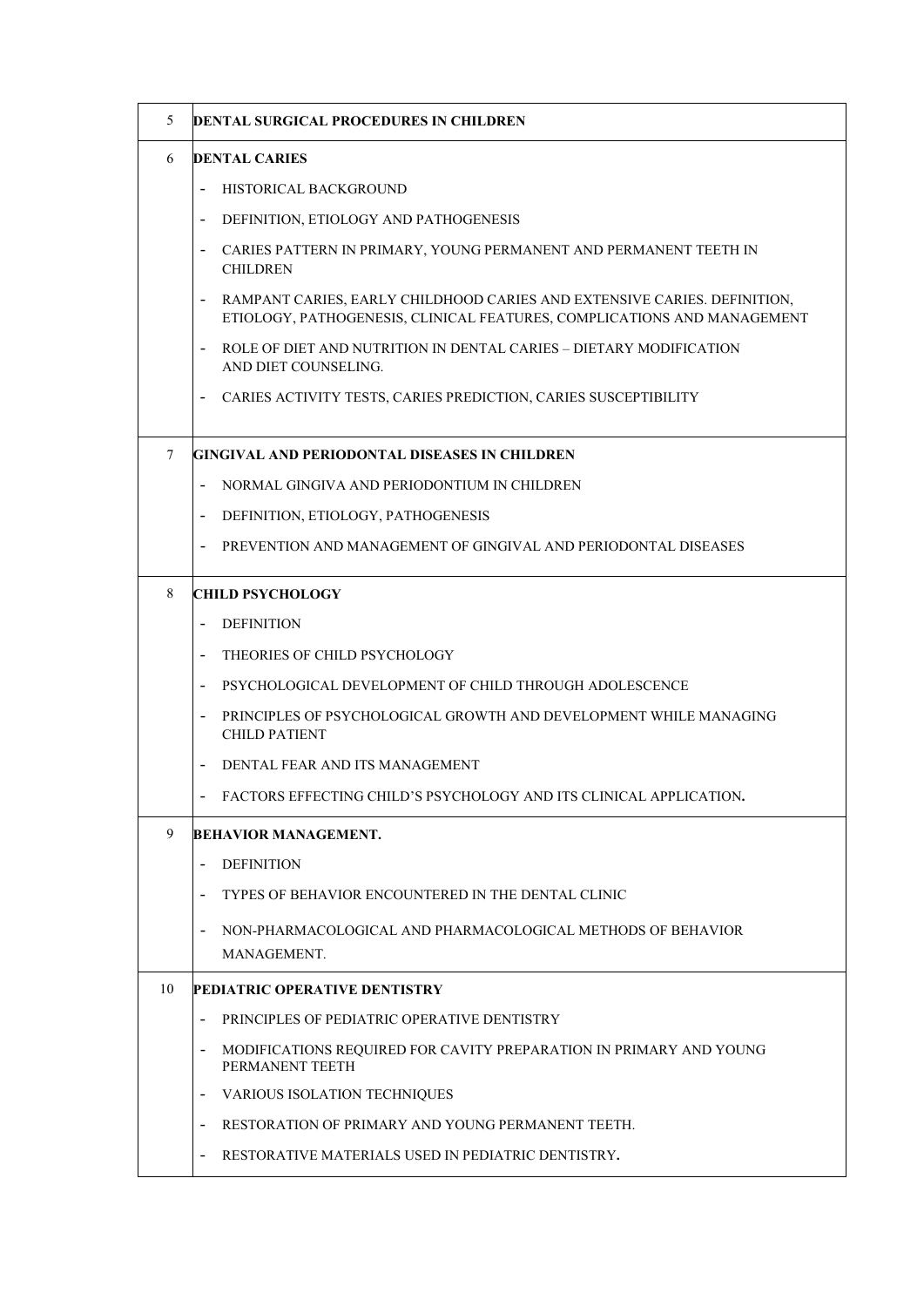| 11  | <b>PEDIATRIC ENDODONTICS</b>                                                                                                           |
|-----|----------------------------------------------------------------------------------------------------------------------------------------|
|     | PRINCIPLES AND DIAGNOSIS                                                                                                               |
|     | CLASSIFICATION OF PULPAL PATHOLOGY IN PRIMARY AND PERMANENT TEETH                                                                      |
|     | MANAGEMENT OF PULPAL PATHOLOGY IN PRIMARY AND YOUNG                                                                                    |
|     | PERMANENT TEETH                                                                                                                        |
| 12. | TRAUMATIC INJURIES IN CHILDREN                                                                                                         |
|     | <b>CLASSIFICATION AND IMPORTANCE</b>                                                                                                   |
|     | SEQUELAE AND REACTION OF TEETH TO TRAUMA<br>-                                                                                          |
|     | MANAGEMENT OF TRAUMATIZED TEETH<br>$\blacksquare$                                                                                      |
| 13  | PREVENTIVE AND INTERCEPTIVE ORTHODONTICS.                                                                                              |
|     | <b>DEFINITION</b><br>$\overline{\phantom{a}}$                                                                                          |
|     | PROBLEMS ENCOUNTERED DURING PRIMARY & MIXED DENTITION PHASES -                                                                         |
|     | THEIR MANAGEMENT                                                                                                                       |
|     | <b>SERIAL EXTRACTIONS</b><br>$\overline{\phantom{a}}$                                                                                  |
|     | <b>SPACE MANAGEMENT</b><br>$\overline{\phantom{a}}$                                                                                    |
| 14  | ORAL HABITS IN CHILDREN                                                                                                                |
|     | DEFINITION, ETIOLOGY AND CLASSIFICATION<br>$\overline{\phantom{a}}$                                                                    |
|     | CLINICAL FEATURES; MANAGEMENT AND PREVENTION                                                                                           |
| 15. | <b>DENTAL CARE OF CHILDREN WITH SPECIAL CARE NEEDS</b>                                                                                 |
|     | DEFINITION, ETIOLOGY, CLASSIFICATION, BEHAVIOURAL AND CLINICAL FEATURES<br>$\overline{\phantom{a}}$<br>AND MANAGEMENT OF CHILDREN WITH |
|     | PHYSICALLY HANDICAPPING CONDITIONS<br>$\overline{\phantom{a}}$                                                                         |
|     | MENTALLY COMPROMISING CONDITIONS                                                                                                       |
|     | MEDICALLY COMPROMISING CONDITIONS                                                                                                      |
|     | <b>GENETIC DISORDERS</b><br>$\overline{\phantom{a}}$                                                                                   |
| 16. | CONGENITAL ABNORMALITIES IN CHILDREN                                                                                                   |
|     | -DEFINITION, CLASSIFICATION AND CLINICAL FEATURES AND MANAGEMENT                                                                       |
| 17. | DENTAL EMERGENCIES IN CHILDREN AND THEIR MANAGEMENT                                                                                    |
| 18  | DENTAL MATERIALS USED IN PEDIATRIC DENTISTRY                                                                                           |
| 19  | <b>PREVENTIVE DENTISTRY</b>                                                                                                            |
|     | <b>DEFINITION</b><br>$\overline{\phantom{a}}$                                                                                          |
|     | PRINCIPLES AND SCOPE                                                                                                                   |
|     | <b>TYPES OF PREVENTION &amp; DIFFERENT PREVENTIVE MEASURES</b><br>$\overline{\phantom{a}}$                                             |
| 20  | <b>DENTAL HEALTH EDUCATION AND SCHOOL DENTAL HEALTH PROGRAMME</b>                                                                      |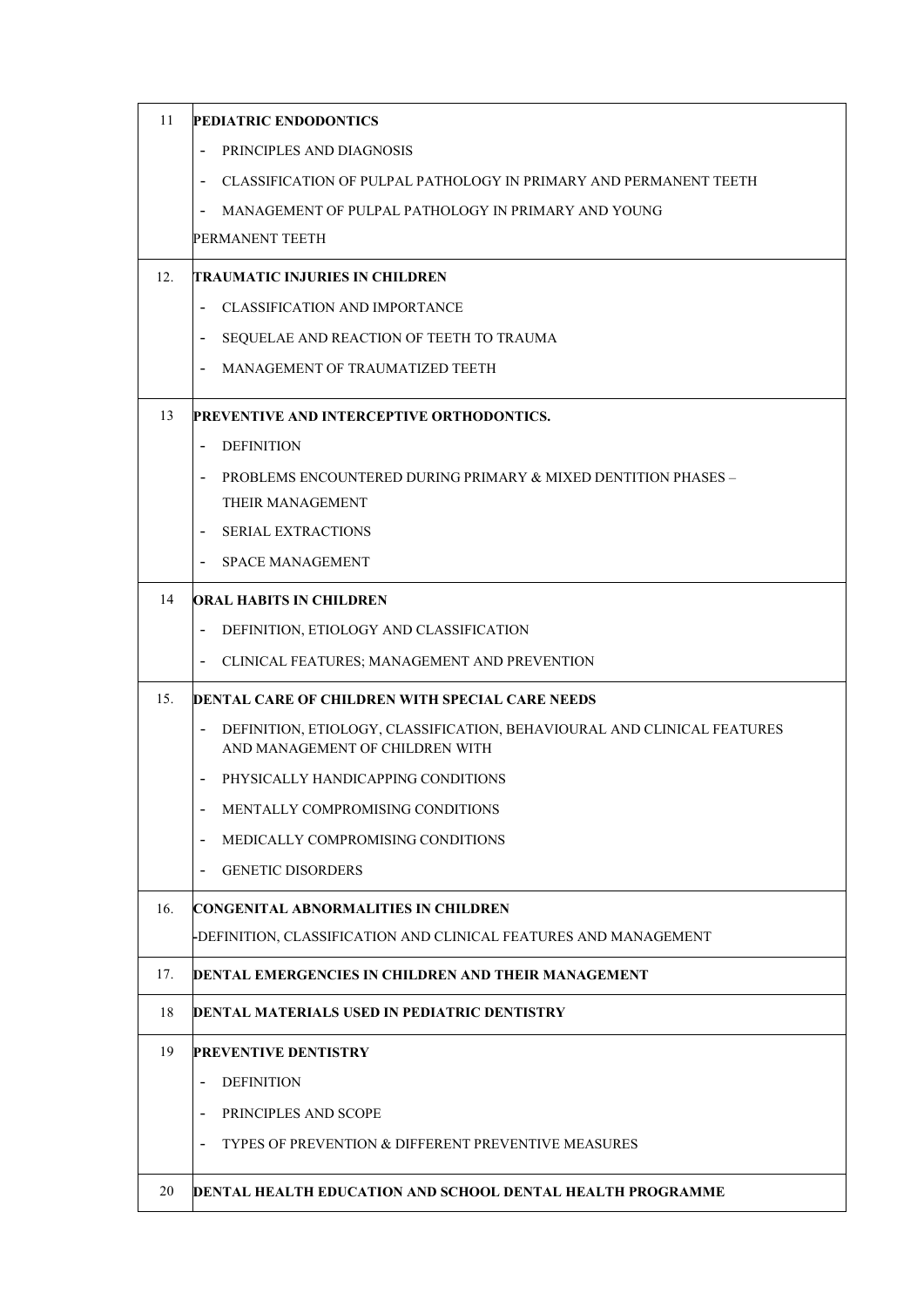| 21  | <b>FLUORIDES</b>                                                                     |
|-----|--------------------------------------------------------------------------------------|
|     | HISTORICAL BACKGROUND<br>$\qquad \qquad \blacksquare$                                |
|     | SYSTEMIC AND TOPICAL FLUORIDES & MECHANISM OF ACTION<br>$\qquad \qquad \blacksquare$ |
|     | TOXICITY AND MANAGEMENT<br>$\qquad \qquad -$                                         |
|     | DEFLUORIDATION TECHNIQUES<br>$\qquad \qquad \blacksquare$                            |
| 22  | <b>CASE HISTORY RECORDING</b>                                                        |
|     | -OUTLINES OF PRINCIPLES OF EXAMINATION, DIAGNOSIS AND TREATMENT PLANNING             |
| 23. | <b>SETTING UP OF PEDIATRIC CLINIC AND PRACTICE MANAGEMENT</b>                        |
| 24. | <b>MEDICAL ETHICS</b>                                                                |
| 25. | <b>INFANT ORAL HEALTH CARE</b>                                                       |
| 26. | <b>SPORTS DENTISTRY</b>                                                              |
| 27  | <b>FORENSIC DENTISTRY</b>                                                            |
| 28  | <b>CHILD ABUSE</b>                                                                   |
|     | <b>CLINICAL WORK FOR STUDENTS:</b>                                                   |
| 1.  | <b>FABRICATION OF APPLIANCES</b>                                                     |
|     | • HAWLEY'S APPLIANCE                                                                 |
|     | • HABIT BREAKING APPLIANCE                                                           |
|     | • ORAL SCREEN                                                                        |
|     | • SPACE MAINTAINER                                                                   |
| 3.  | PARTICIPATING IN A SCHOOL DENTAL HEALTH PROGRAMME                                    |
| 4.  | <b>CASE HISTORY RECORDING AND TREATMENT PLANNING</b>                                 |
| 5   | <b>ORAL PROPHYLAXIS</b>                                                              |
| 6   | <b>RESTORATION (SILVER AMALGAM, GLASS IONOMER, COMPOSITE RESTORATION)</b>            |
|     | - NON-INVASIVE                                                                       |
|     | - INVASIVE                                                                           |
| 7   |                                                                                      |
|     | <b>TOPICAL FLUORIDE APPLICATION</b>                                                  |